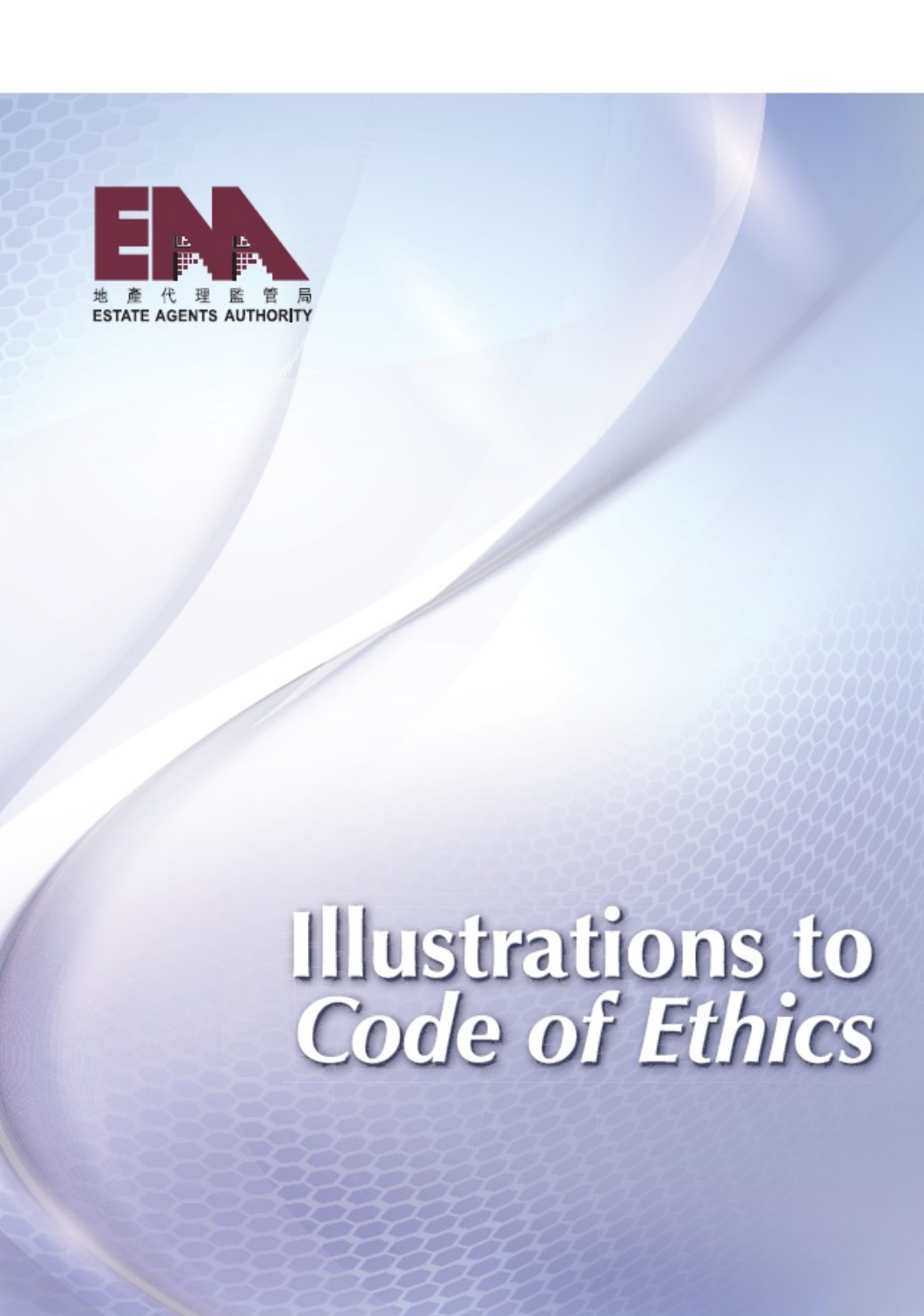# **Illustrations to Code of Ethics**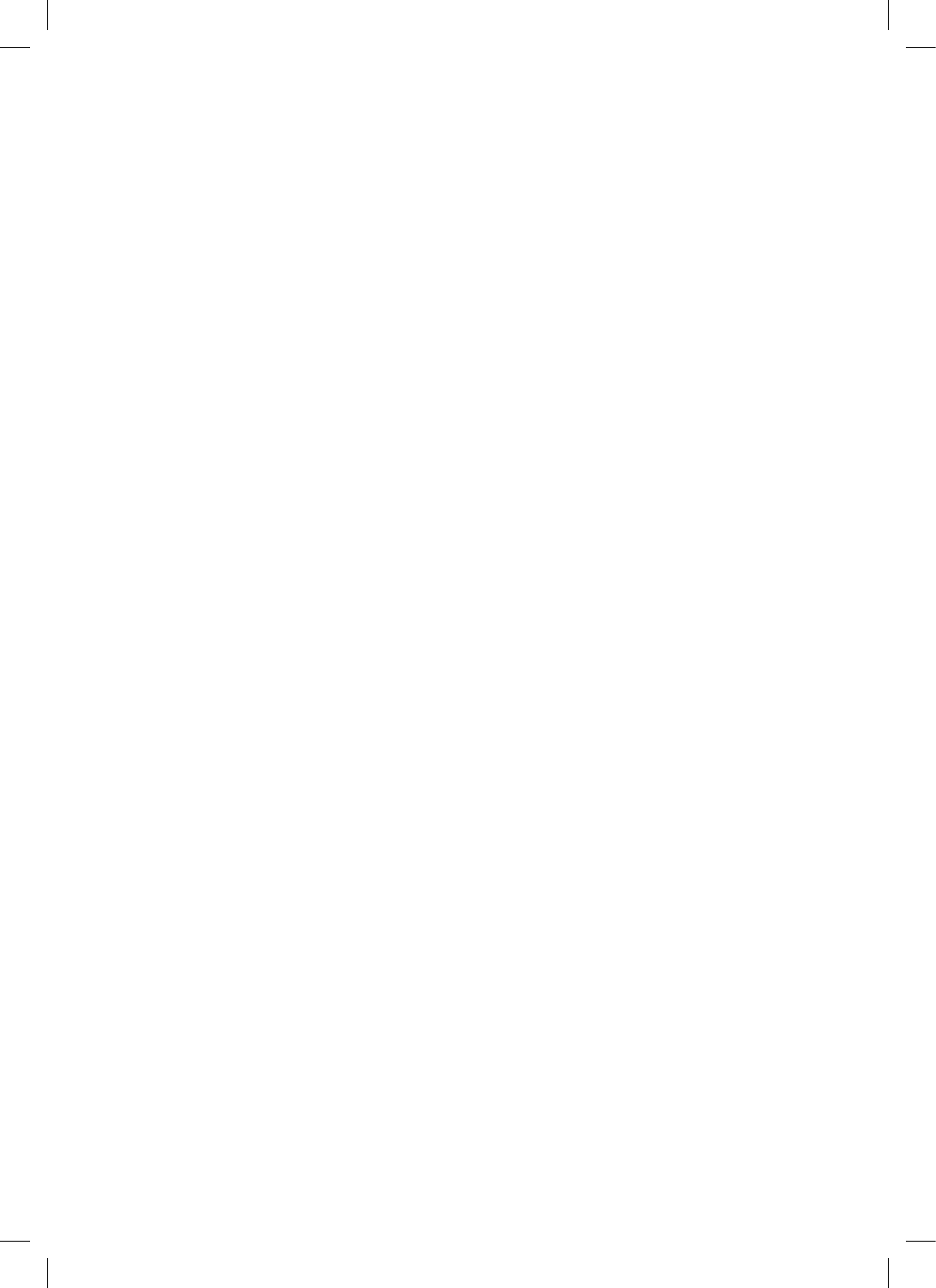#### **Foreword**

As property transactions may involve complicated procedures, licensees must possess the relevant professional knowledge and act with integrity when handling property transactions. The Estate Agents Authority ("the Authority") has long been committed to improving and enhancing the professional standards and conduct of the trade. The *Code of Ethics* was promulgated by the Authority for the purpose of providing guidance and directions in the conduct of estate agency practice. Failure by licensees to observe and comply with the *Code of Ethics* may render them not being fit and proper persons under the Estate Agents Ordinance to hold a licence, which in turn may affect their eligibility to hold or continue to hold their licences. Disciplinary action may be taken against them.

The Authority compiled this "Illustrations to *Code of Ethics*" for licensees' reference with an aim to enhance licensees' understanding of the *Code of Ethics* through real-life examples. It enables the licensees to get a better grasp of the requirements of the *Code of Ethics* and reminds them to adopt proper and ethical practices for handling property transactions so that the standard of services and conduct of the trade can be raised further.

**Estate Agents Authority July 2013 (Reprint in January 2016)**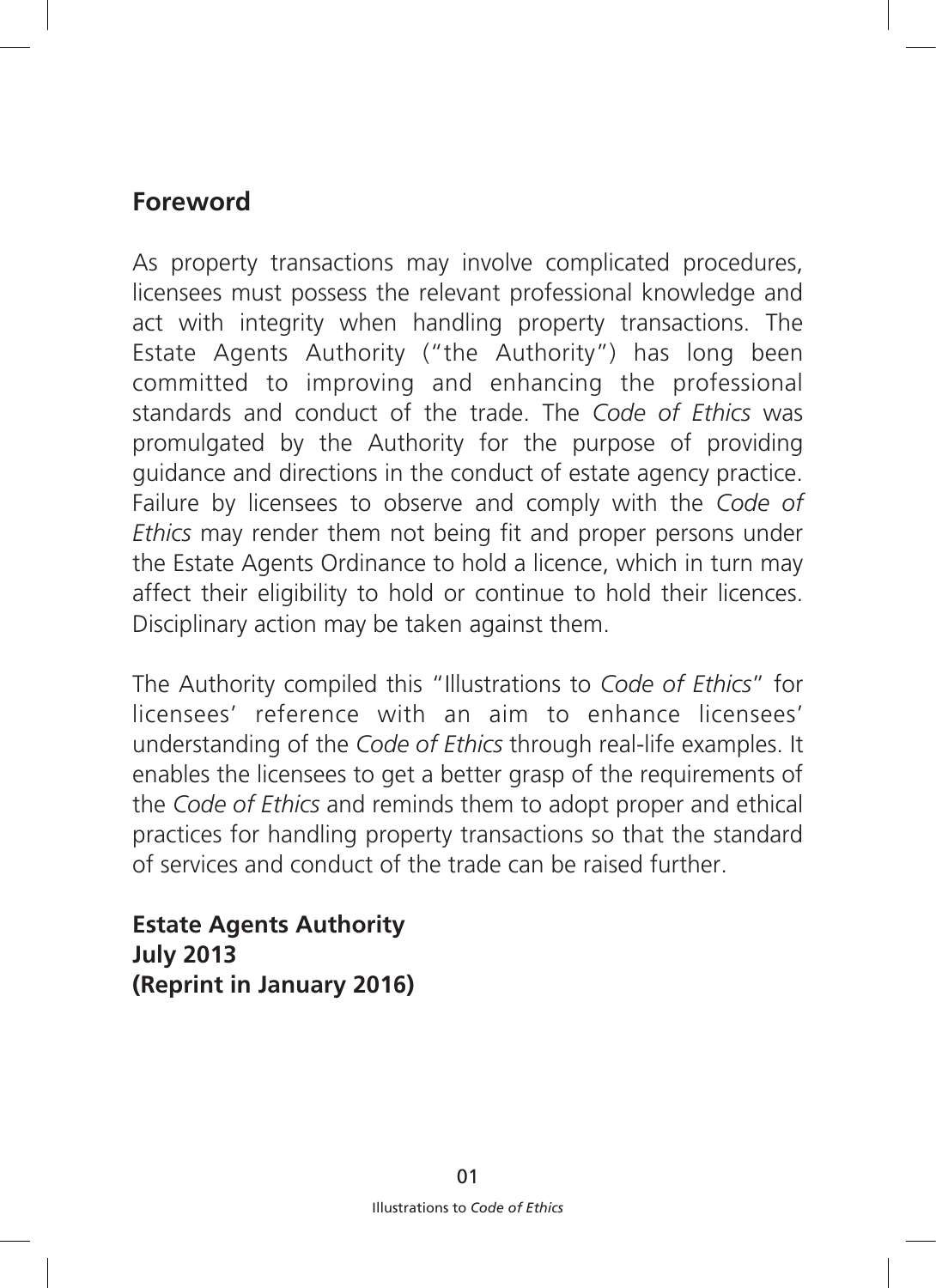#### **Disclaimer**

This "Illustrations to *Code of Ethics*" is for general reference only. It does not constitute legal or professional advice. Readers are strongly advised to seek legal advice on matters encountered in specific situations. Unless otherwise specified in this "Illustrations to *Code of Ethics*", the "Commentary and Suggestion" provided therein is intended to describe the state of law and practice as of May 2013. The Authority shall not be held liable for any loss or damage incurred or suffered in connection with, arising from, or due to reliance on the whole or any part of this "Illustrations to *Code of Ethics*".

Throughout this "Illustrations to *Code of Ethics*", the male pronoun is used to cover references to both the male and female. No gender preference is intended.

# **Copyright**

The copyright of this "Illustrations to *Code of Ethics*" vests in the Authority. No part of this "Illustrations to *Code of Ethics*" may be copied, reprinted or excerpted in any way or in any place for any purpose, unless prior written consent is obtained from the Authority.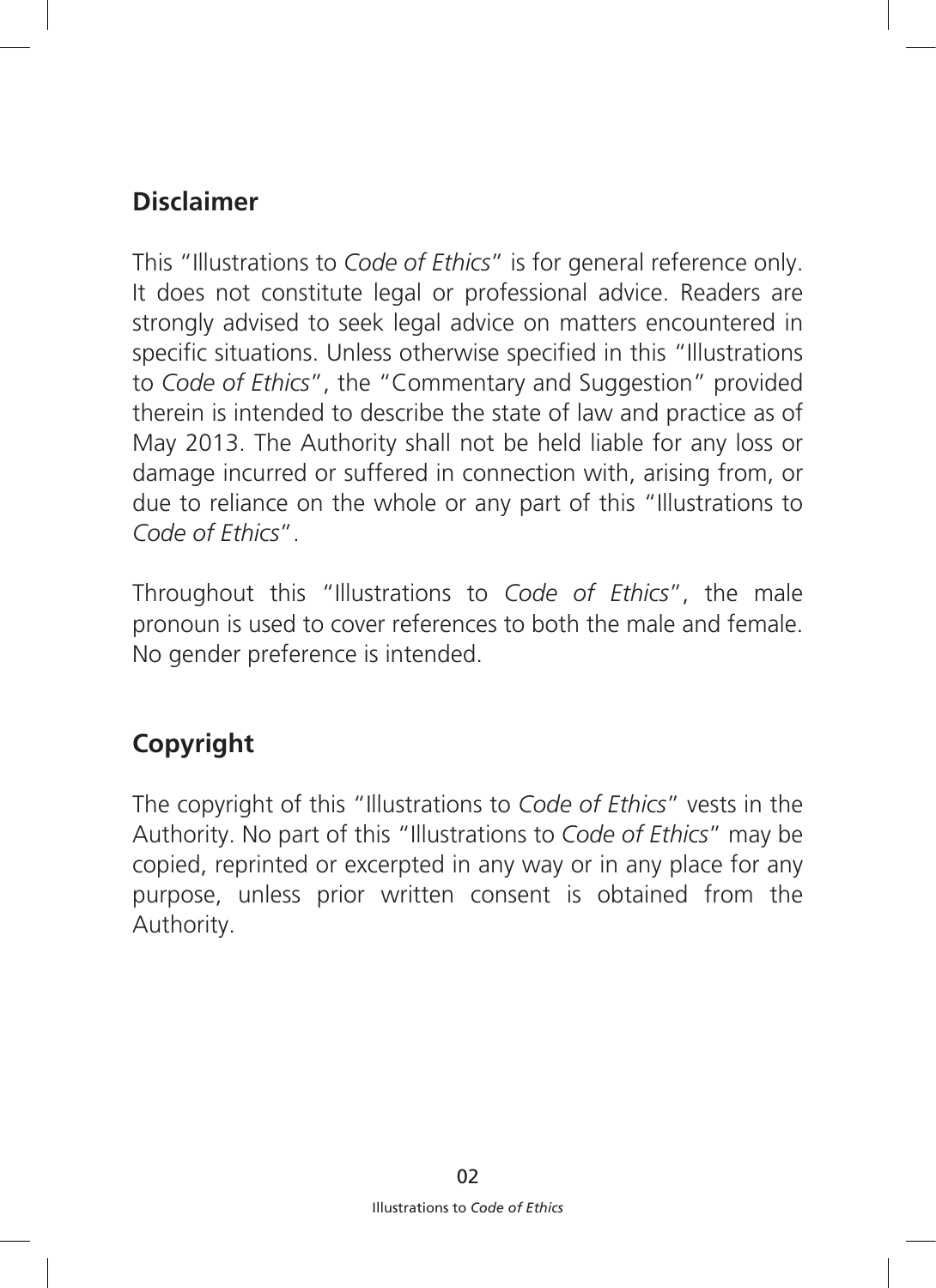# **Table of Contents**

|                  |                                                            | Page |
|------------------|------------------------------------------------------------|------|
|                  | Paragraph 3.1.1 of the Code of Ethics                      |      |
| Illustration (1) | Procuring Illegal Letting                                  | 07   |
| Illustration (2) | Infringing the Law regarding Road Traffic                  | 10   |
| Illustration (3) | Protection of Personal Data                                | 13   |
|                  | Paragraph 3.2.1 of the Code of Ethics                      |      |
| Illustration (1) | Offering Loans to a Purchaser of a First sale<br>Property  | 17   |
| Illustration (2) | Using Threatening Means to Collect<br>Commissions          | 19   |
| Illustration (3) | Pre-printing Extra Terms on a Prescribed Form              | 21   |
| Illustration (4) | Affixing an Advertisement on a Property                    | 23   |
| Illustration (5) | Stakeholding of Deposits                                   | 25   |
|                  | Paragraph 3.2.2 of the Code of Ethics                      |      |
| Illustration (1) | Failing to Verify the Legal Capacity of a<br>Purchaser     | 28   |
| Illustration (2) | Deed of Gift                                               | 30   |
| Illustration (3) | Accepting a Deposit Before Issuance of<br>Pre-sale Consent | 32   |
| Illustration (4) | Proper Capacity of the Landlord                            | 34   |
|                  | Paragraph 3.3.1 of the Code of Ethics                      |      |
| Illustration (1) | Subletting without a Landlord's Consent                    | 37   |
| Illustration (2) | Deceiving a Client to Enter into a Tenancy<br>Agreement    | 39   |
| Illustration (3) | Passing a False Offer to a Client                          | 41   |
| Illustration (4) | Misrepresentation on Permitted User                        | 43   |
| Illustration (5) | Failing to Advise a Purchaser on a Confirmor<br>Sale       | 45   |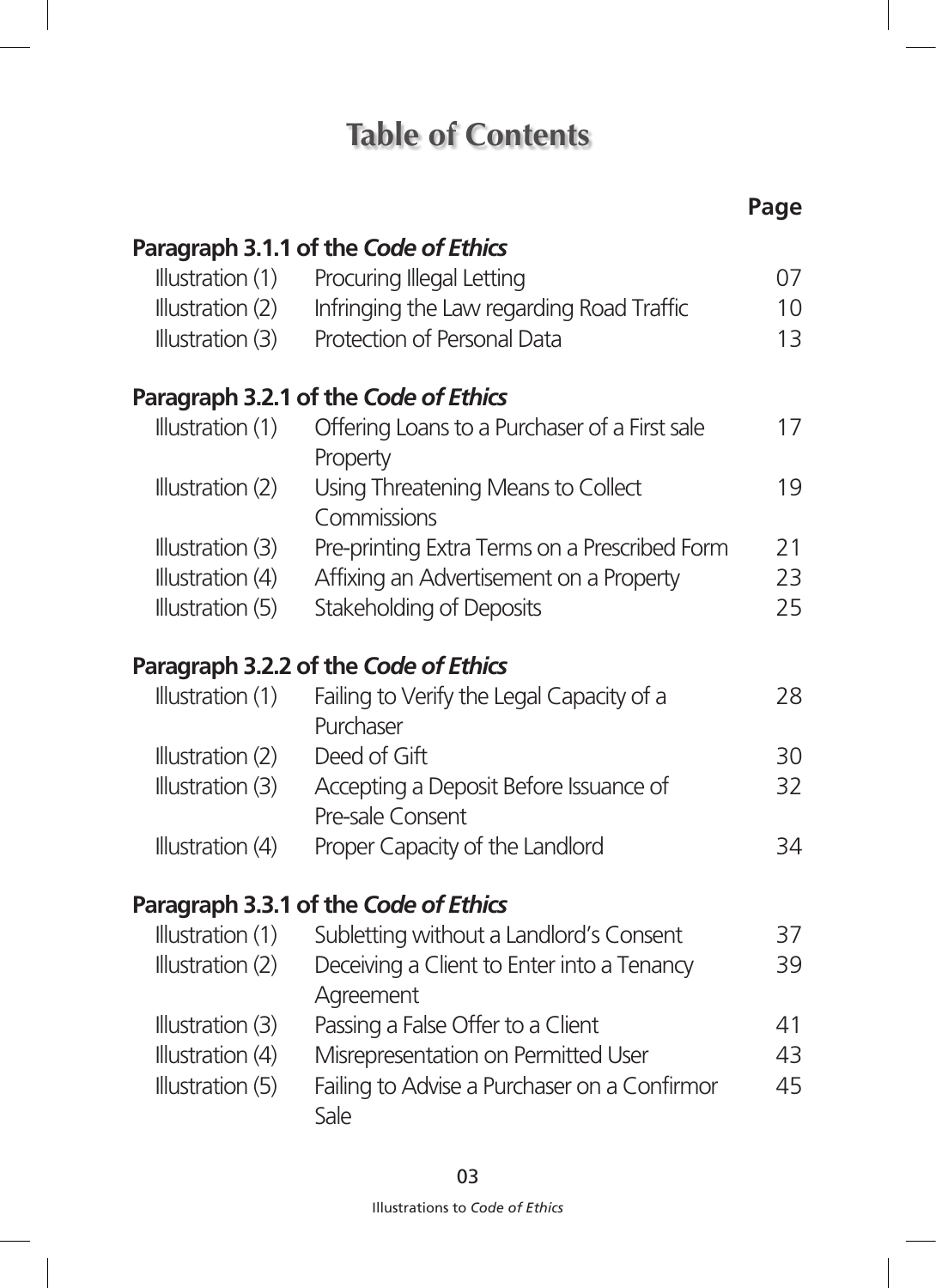|                                      |                                                                                                                       | Page     |
|--------------------------------------|-----------------------------------------------------------------------------------------------------------------------|----------|
|                                      | Paragraph 3.4.1 of the Code of Ethics                                                                                 |          |
| Illustration (1)                     | Providing Misleading Information on a<br>Mortgage Loan                                                                | 48       |
| Illustration (2)                     | Failing to Carry Out a Land Search for a<br>Non-self-contained Unit                                                   | 50       |
| Illustration (3)<br>Illustration (4) | Failing to Deal with Building Orders in PASP<br>Arranging the Signing of a PASP with the<br>Property Price Left Blank | 52<br>55 |
| Illustration (5)                     | Proof of Proper Authorisation                                                                                         | 57       |
|                                      | Paragraph 3.5.1 of the Code of Ethics                                                                                 |          |
| Illustration (1)                     | Providing an Incorrect Property Age                                                                                   | 60       |
| Illustration (2)                     | Failing to Exercise Due Diligence to Verify the<br>Information on Floor Area                                          | 62       |
| Illustration (3)                     | Misrepresentation on the Location of the<br>Refuse-collection Point                                                   | 65       |
| Illustration (4)                     | Changing the Terms of a PASP Without the<br>Parties' Consent                                                          | 67       |
| Illustration (5)                     | Failing to do a Land Search                                                                                           | 69       |
|                                      | Paragraph 3.6.1 of the Code of Ethics                                                                                 |          |
| Illustration (1)                     | Leasing Own Property to a Client                                                                                      | 72       |
|                                      | Paragraph 3.6.2 of the Code of Ethics                                                                                 |          |
| Illustration (1)                     | Failing to Disclose a Relationship with a<br>Vendor                                                                   | 75       |
| Illustration (2)                     | Failing to Disclose Dual Agency                                                                                       | 78       |
|                                      | Paragraph 3.7.1 of the Code of Ethics                                                                                 |          |
| Illustration (1)                     | Injuring the Reputation of Another Estate<br>Agency                                                                   | 80       |

 $\overline{\phantom{a}}$ 

Illustrations to *Code of Ethics* Illustrations to *Code of Ethics*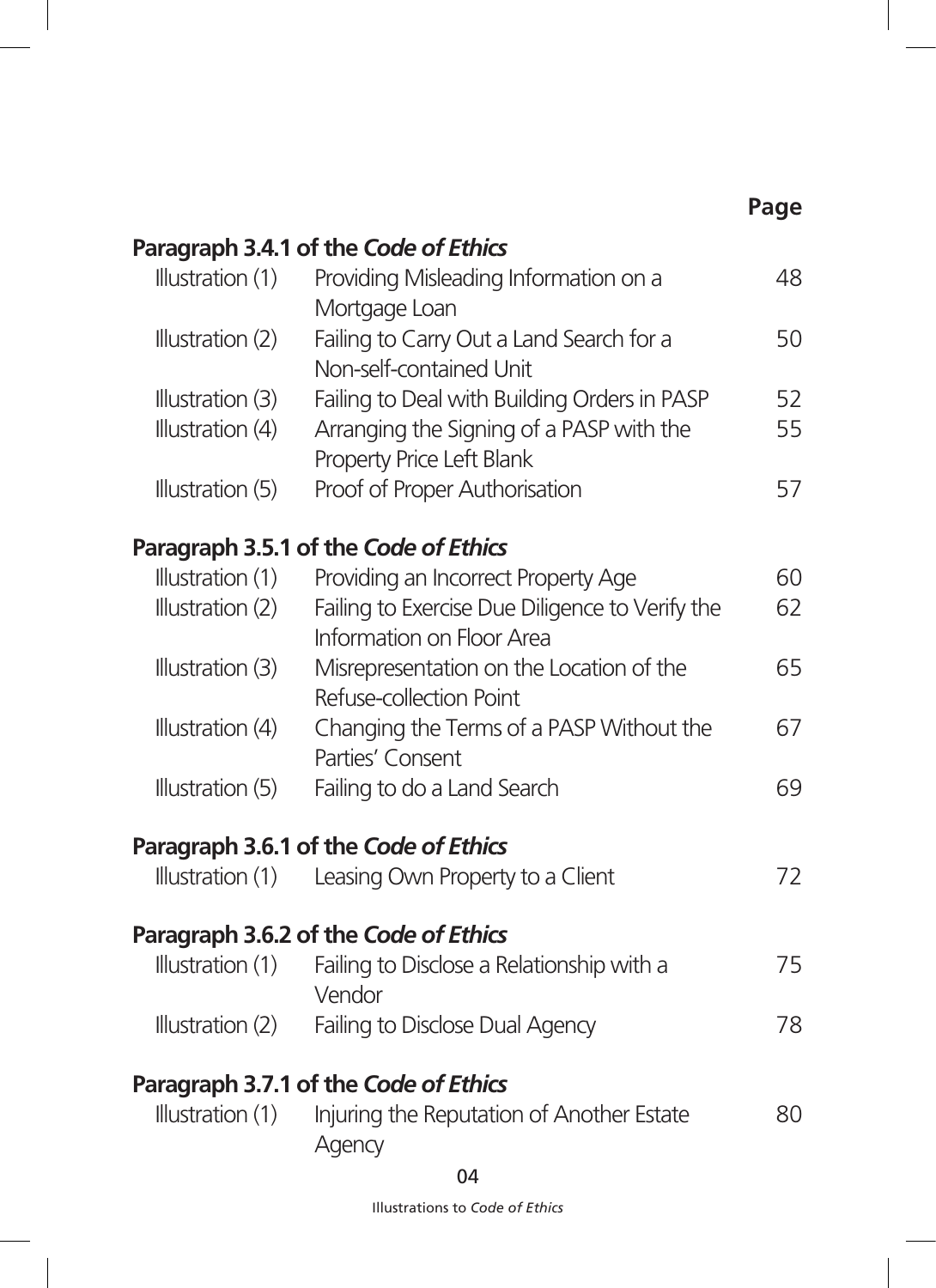#### **Page**

#### **Paragraph 3.7.2 of the** *Code of Ethics*

| Illustration (1) | Fighting in Public Places             | 82 |
|------------------|---------------------------------------|----|
| Illustration (2) | Failing to Honour a Promise of a Cash | 84 |
|                  | Incentive                             |    |
| Illustration (3) | Improper Handling of Client Money     | 85 |
| Illustration (4) | Acquisition of Old Buildings          | 87 |
| Illustration (5) | Insulting Another Estate Agent in a   | 89 |
|                  | Public Place                          |    |

#### **Paragraph 3.7.3 of the** *Code of Ethics*

| Illustration $(1)$ | Refusal to Return a "Certificate of Availability   | 91 |
|--------------------|----------------------------------------------------|----|
|                    | for Sale"                                          |    |
| Illustration $(2)$ | Copying Listings Information without<br>Permission | 92 |

#### **Notes:**

All references to:

- 1. "Authority" shall mean the Estate Agents Authority.
- 2. "Ordinance" shall mean the Estate Agents Ordinance.
- 3. "Practice Regulation" shall mean the Estate Agents Practice (General Duties and Hong Kong Residential Properties) Regulation.
- 4. "Licensing Regulation" shall mean the Estate Agents (Licensing) Regulation.
- 5. "*Code of Ethics*" shall mean the *Code of Ethics* issued by the Estate Agents Authority.
- 6. "Practice Circular" shall mean the practice circulars issued by the Estate Agents Authority.
- 7. "Land search" refers to the land register of a property in the Land Registry.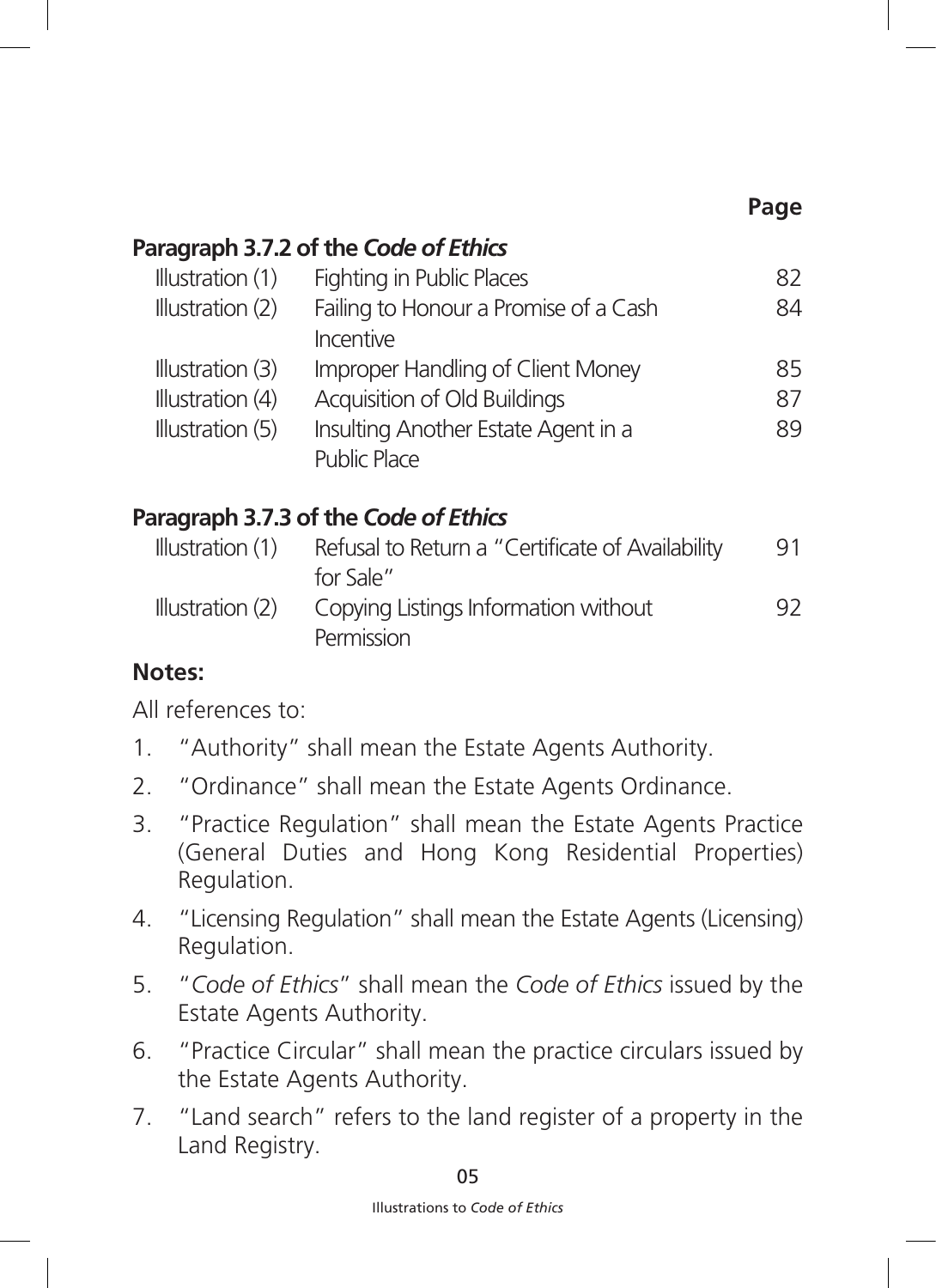# **Paragraph 3.1.1 of the** *Code of Ethics*

Estate agents and salespersons shall refrain from activities during their practice which may infringe the law.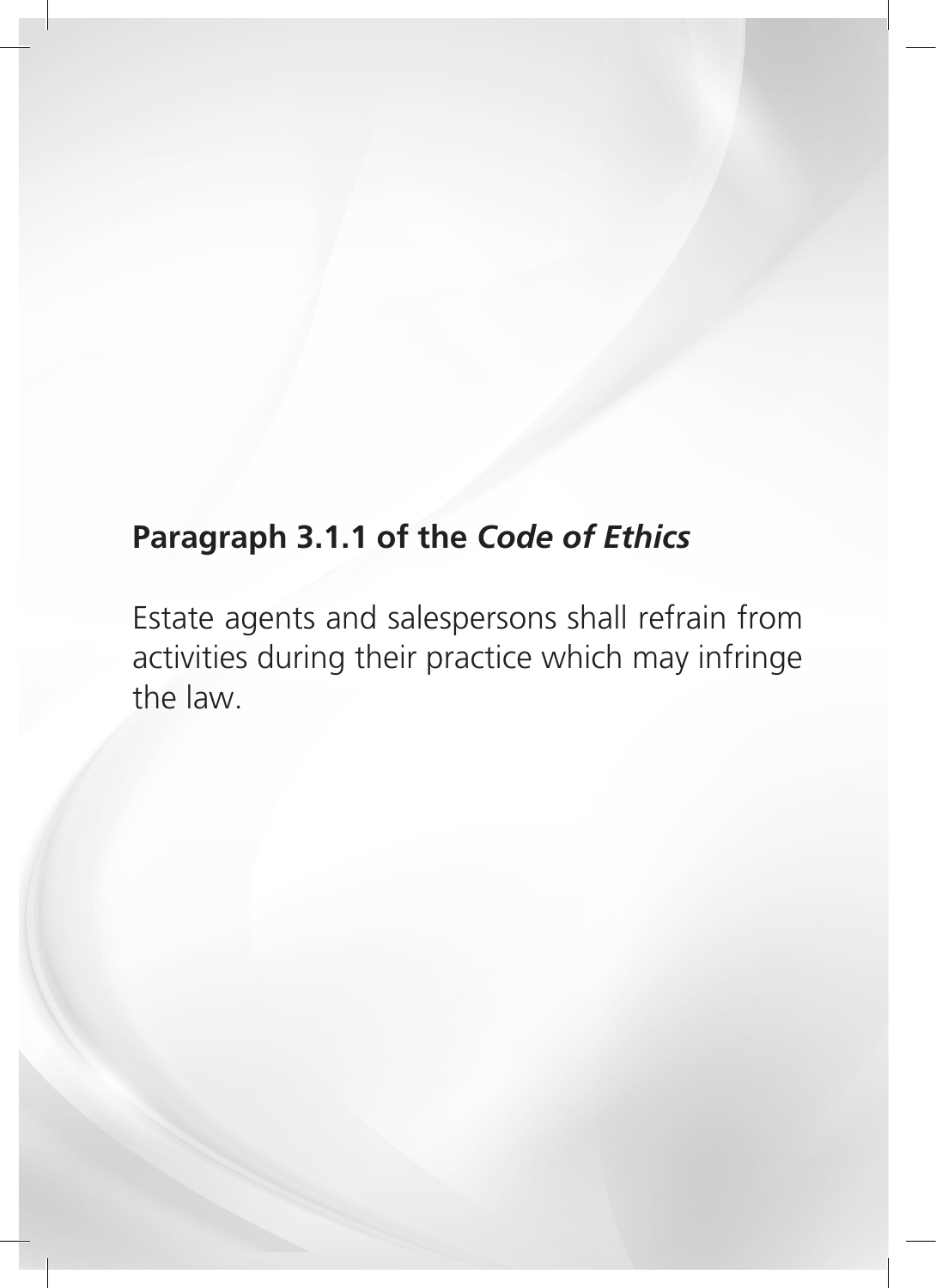# **Illustration (1)**

# **Procuring Illegal Letting**

A licensee arranged for a landlord and a tenant to enter into a tenancy agreement for a property under the Home Ownership Scheme ("HOS"), despite the existence of alienation restrictions in respect of the property. The licensee only told the landlord and the tenant that the property was subject to alienation restrictions. However, he did not tell the parties that it was illegal to proceed with the proposed letting. As a result of the letting, the landlord was convicted under section 27A of the Housing Ordinance and was ordered to pay a heavy fine. The licensee was penalised by the Disciplinary Committee as he had failed to refrain from activities during his practice which may infringe the law.

#### **Commentary and Suggestion:**

According to sections 17B and 27A of the Housing Ordinance, for a flat currently subject to restriction on alienation, any agreement or other instrument purporting to sell, let or otherwise alienate the flat shall be void, and any person entering into such agreement or other instrument commits an offence. The person who commits the offence is liable to a fine of \$500,000 and to imprisonment for one year. A licensee who aids or abets the commission of the offence may be guilty of the same offence.

The licensee knew that the letting would amount to illegal alienation under the Housing Ordinance. However, he thought that it would be sufficient just to remind his clients that the property was subject to alienation restrictions and he did not know that by arranging for his clients to enter into a tenancy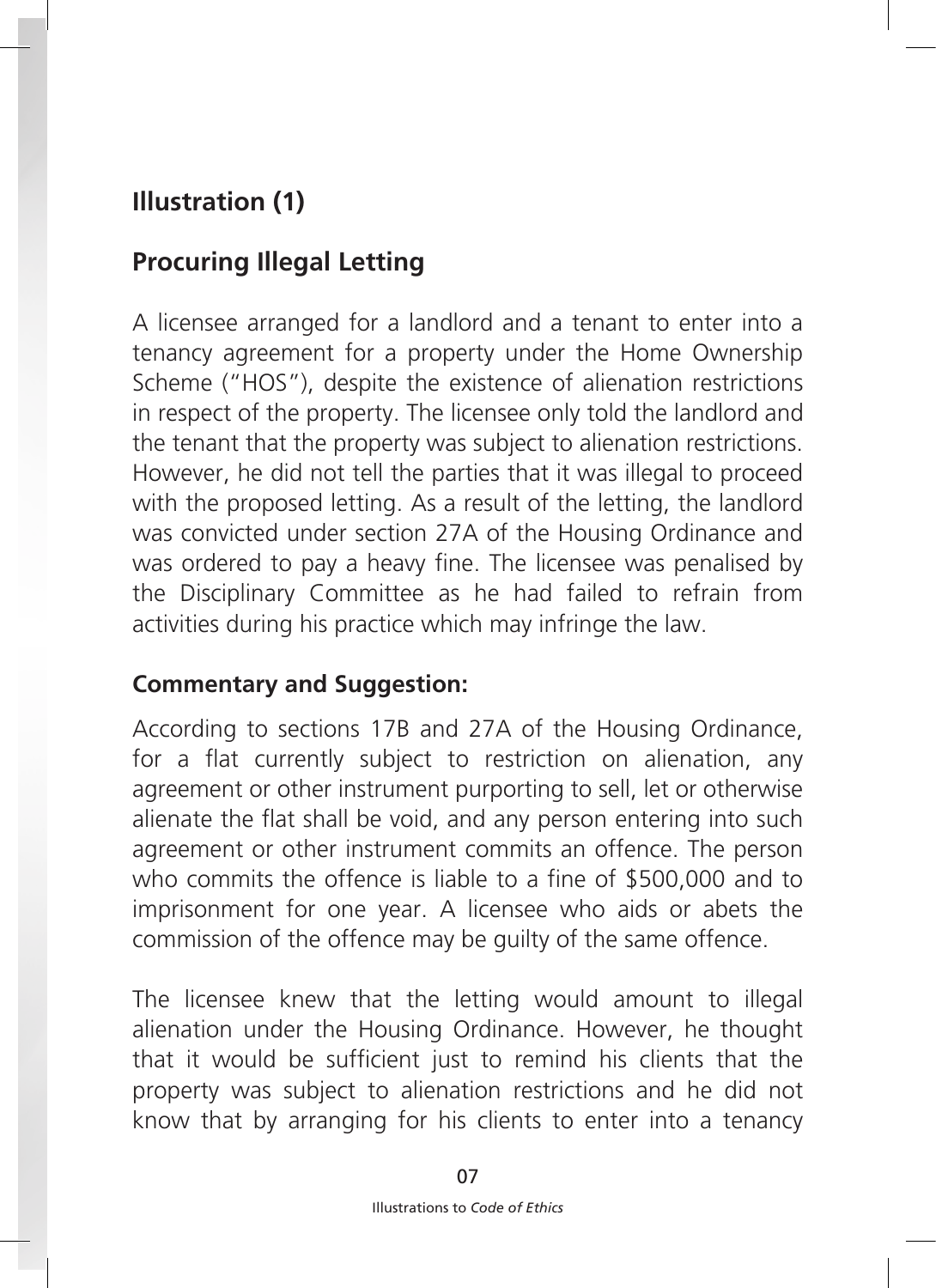agreement of the HOS flat still subject to alienation restriction would lead to serious consequences. The licensee thus failed to comply with paragraph 3.1.1 of the *Code of Ethics*. To avoid the aforesaid activities which may infringe the law, licensees should, before arranging for clients to enter into a tenancy agreement, ensure that the alienation restriction on the property had been discharged.

Under the Practice Circular in relation to disposition of HOS flats in the open market (Circular No. 04-03 (CR)), the Authority has reminded licensees to refrain from any illegal act in the handling of flats subject to restriction on alienation under the Housing Ordinance. Licensees are further reminded that according to the Housing Ordinance, flats under the Home Ownership Scheme, the Private Sector Participation Scheme and the Tenants Purchase Scheme of the Hong Kong Housing Authority are subject to restriction on alienation (including sale, lease or re-mortgage) unless and until such restriction is lifted. The conditions for the lifting of restriction are provided for in the Schedule to the Housing Ordinance.

While a flat is subject to restriction on alienation, the owner shall not alienate, convey, charge or part with possession of the flat, nor enter into any agreement purporting to do so. However, in the case of a sale, the parties may enter into an agreement for sale and purchase (including provisional agreement for sale and purchase), provided that such agreement contains a special condition providing for the premium as assessed by the Director of Housing to be paid to the Hong Kong Housing Authority prior to the assignment and within 28 days of the date of the agreement or within such period as may be otherwise stipulated by the Director.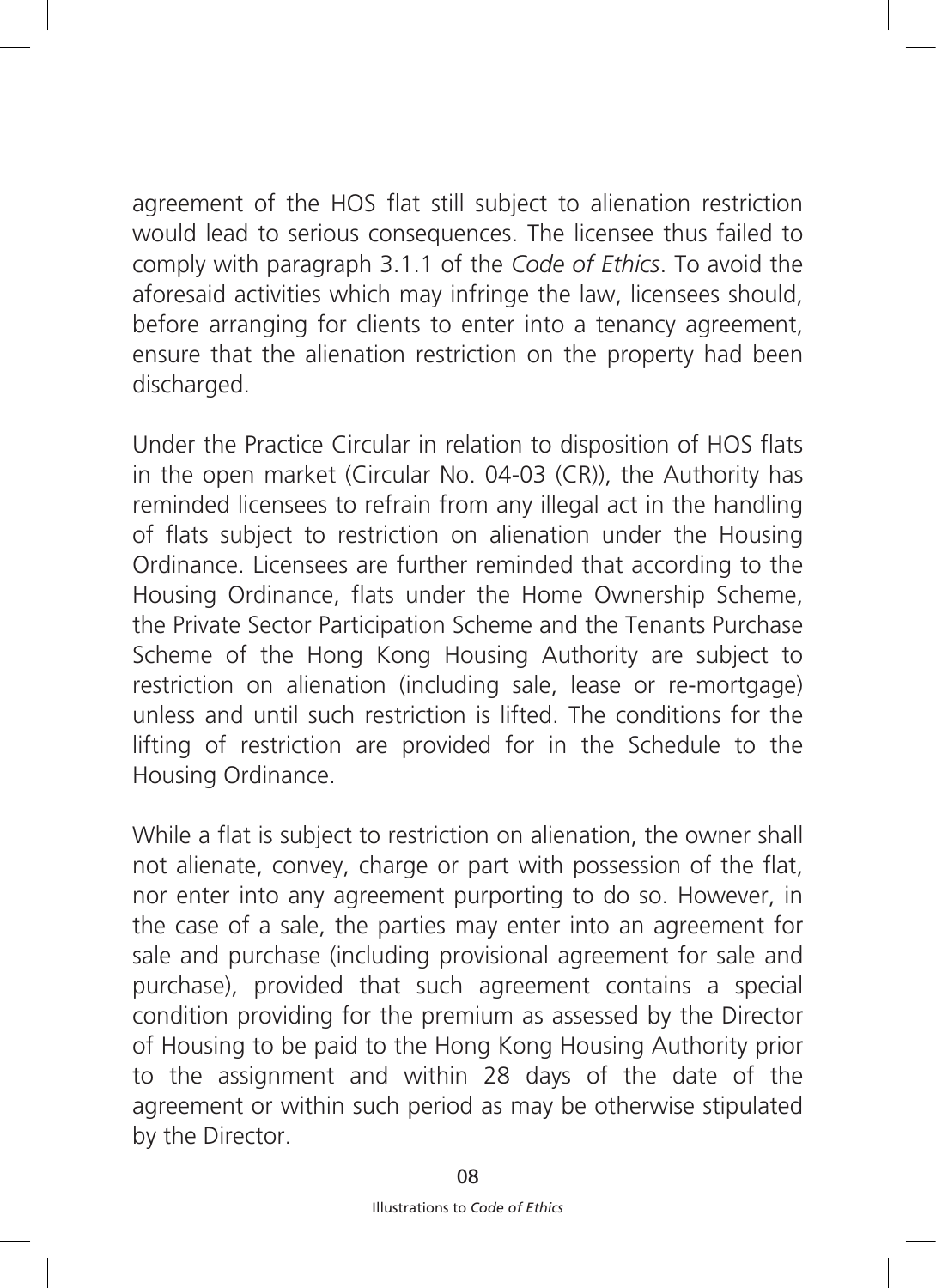Furthermore, in cases where it is intended to modify a provisional agreement for sale and purchase standard-form by incorporating the special condition mentioned above, given that such modification involves the parties' rights and liabilities and may also affect other terms and conditions in the agreement (such as those relating to the completion date, etc), the matter should therefore be handled by a lawyer.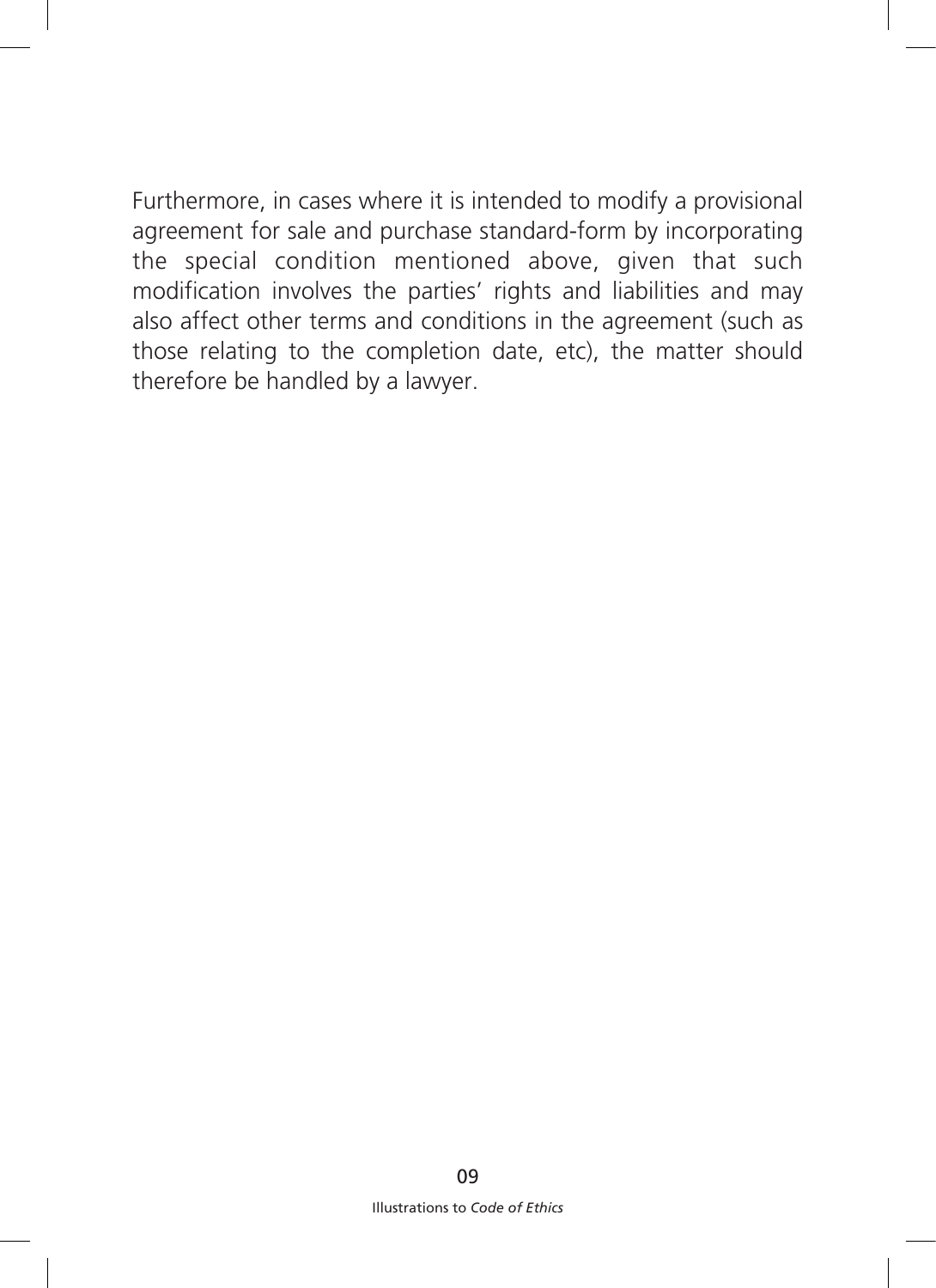# **Illustration (2)**

## **Infringing the Law regarding Road Traffic**

A senior police inspector saw a licensee approaching vehicles waiting at a red traffic light and canvassing drivers and passengers by showing them promotional leaflets for a residential development. The licensee first approached a vehicle waiting in the slow lane. He then moved onto another vehicle in the fast lane. When the traffic light turned green, the drivers in those vehicles drove off but the licensee remained wandering on the carriageway. As a result, a vehicle approaching in the slow lane had to move to the fast lane to avoid running him down.

The senior inspector asked the licensee to return to the pavement and told him that his behaviour amounted to an offence under the Road Traffic Ordinance.

#### **Commentary and Suggestion:**

In this case, the licensee soliciting business on the carriageway would undoubtedly endanger himself and other road users. The licensee failed to avoid infringing section 48 of the Road Traffic Ordinance which says: "A pedestrian who in using any road, or a person who by driving a rickshaw on any road, negligently endangers his own safety or that of any other person commits an offence and is liable to a fine of \$500". The licensee thus failed to comply with paragraph 3.1.1 of the *Code of Ethics*.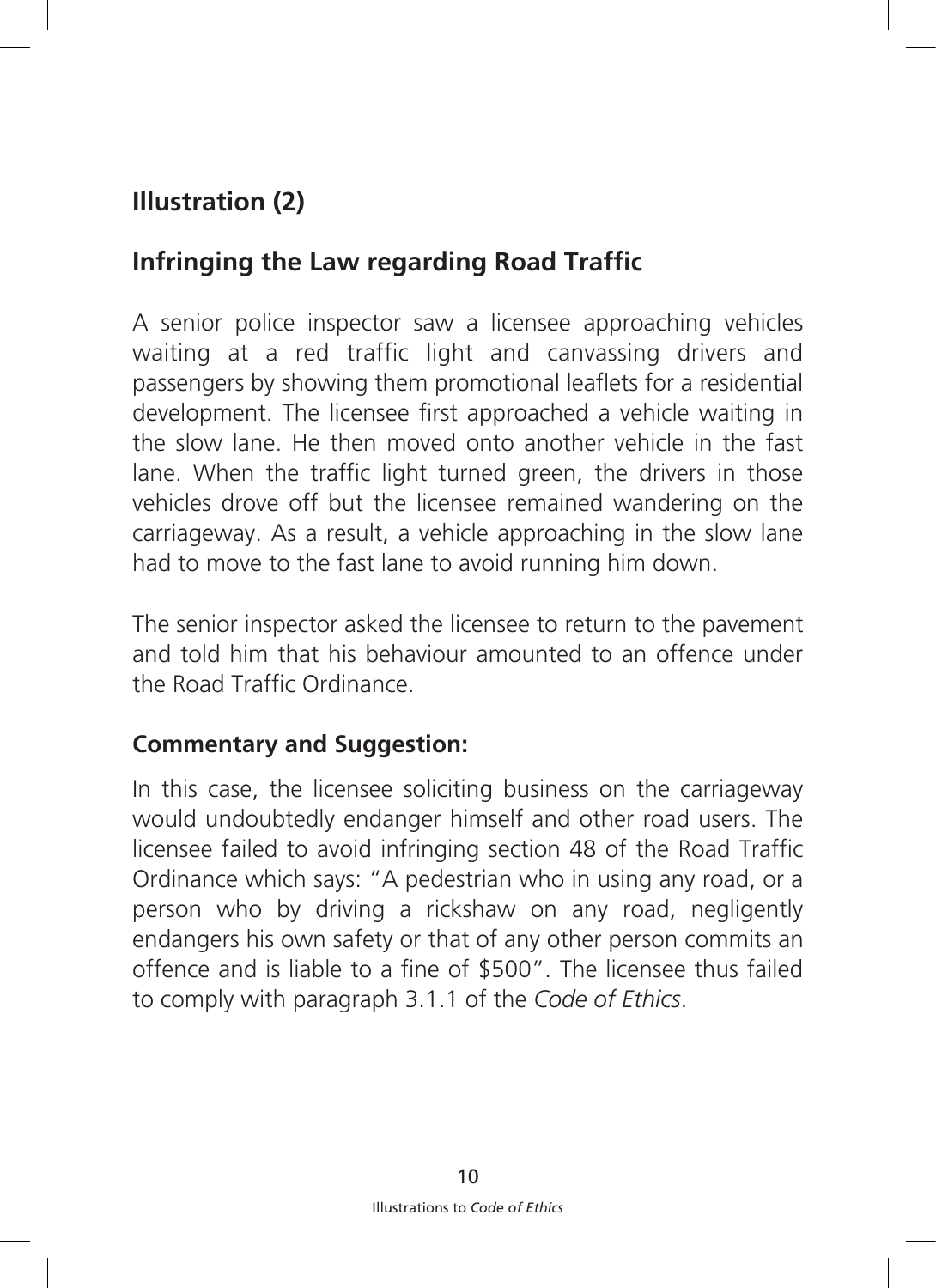Licensees shall refrain from activities during their practice which may infringe the law. Licensees shall also abide by the law and avoid doing any acts which may endanger their own safety or that of any other person.

The employer and management of an estate agency must establish proper procedures or systems to supervise and manage estate agency work. If a frontline practitioner commits a breach of conduct in respect of the matters abovementioned, the employer and estate agency management may be seen as not having established a proper system to manage their business. They would therefore be in breach of section 15 of the Practice Regulation.

Hence, it is the responsibility of the management of estate agency companies to maintain effective control of their staff deployed to locations for the promotion of the first sale of units in a residential development, including the site of the development, and the sales office and its vicinity (hereinafter collectively referred to as "the first sale sites").

According to the guidelines in the Practice Circular regarding the maintenance of order at first sale sites (Circular No. 10-02 (CR)), estate agency companies must:

- Appoint a controller to oversee staff deployed to first sale sites.
- Compile a list of the staff deployed and keep a daily register.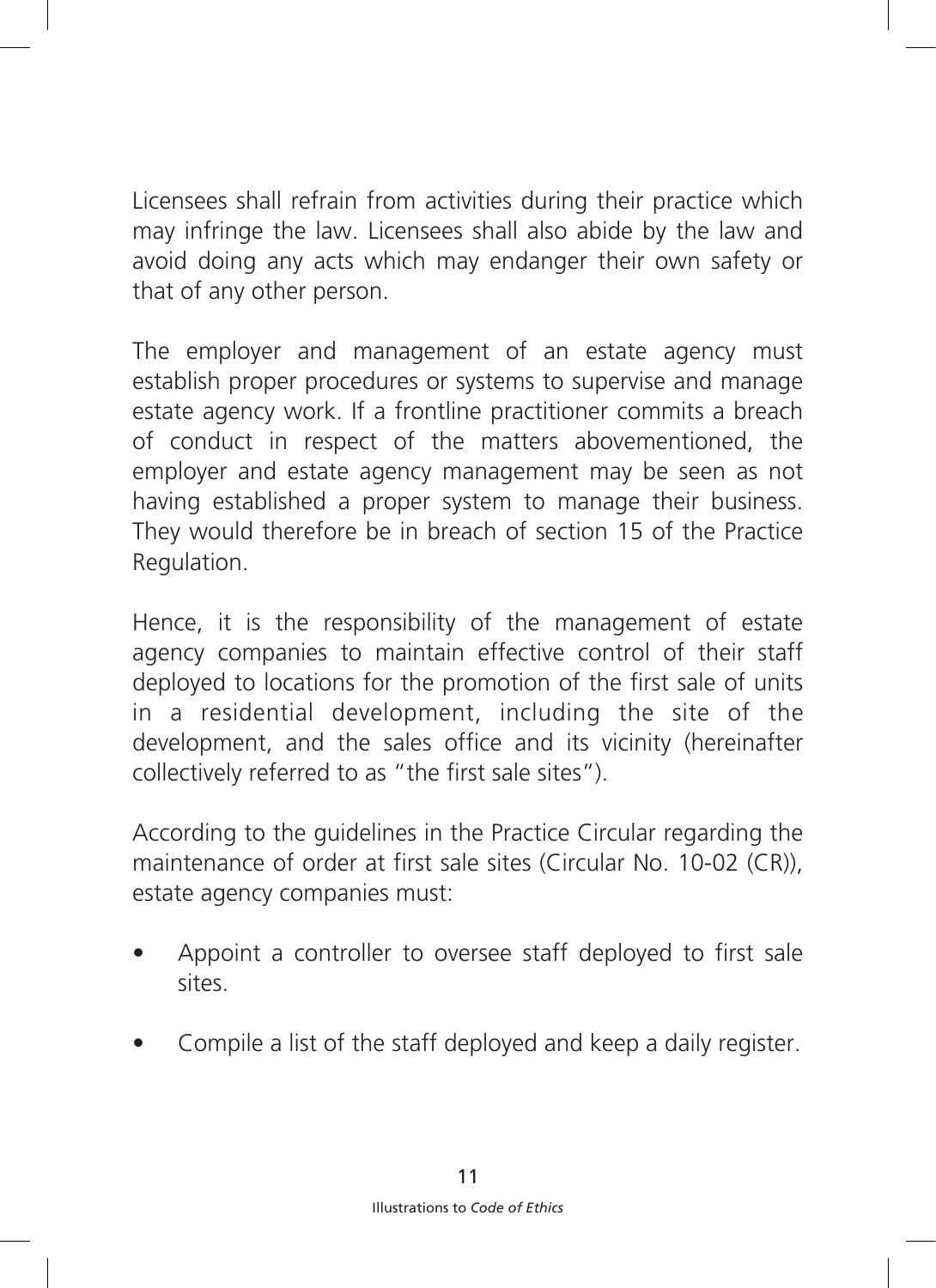- Ensure that all staff who are deployed to the first sale sites must wear an estate agent card and staff card.
- Ensure their staff not to solicit business at railway stations.
- Ensure their staff not to solicit business at shopping malls or housing estates without the requisite permission.
- Ensure their staff not to intercept vehicles or distract drivers.
- Ensure their staff not to place any items such as advertising hoardings, banners, etc which may obstruct public places.
- Ensure their staff not to be over-aggressive: e.g. stalking or persistent solicitation.
- Ensure their staff not to quarrel or fight with others.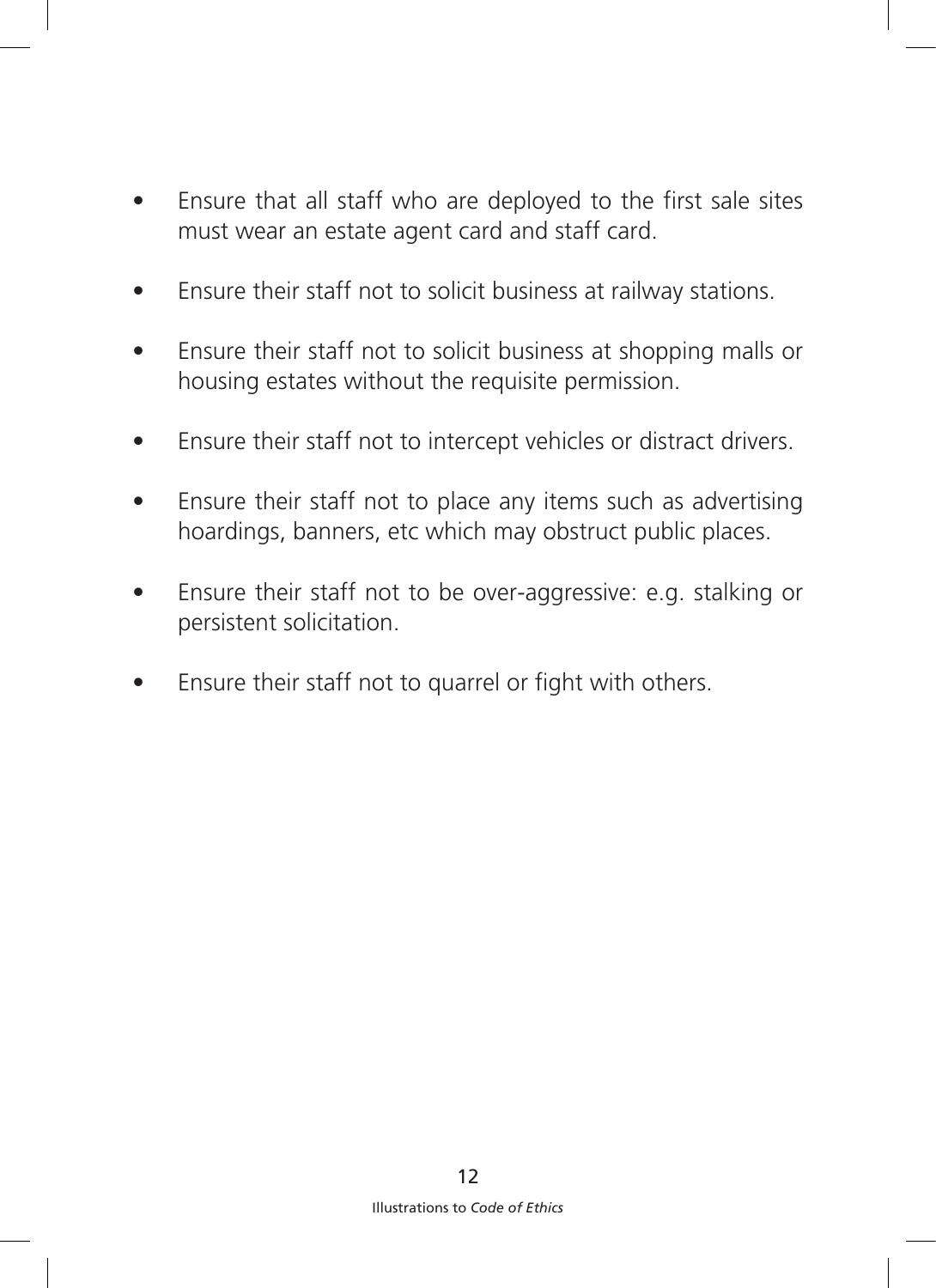# **Illustration (3)**

## **Protection of Personal Data**

After the completion of a sale and purchase transaction, a licensee demanded his purchaser client to pay the outstanding commission. Dissatisfied with the services, the purchaser refused to pay any commission to him. The licensee therefore issued a demand letter to the purchaser for the outstanding commission. The licensee also sent a copy of the demand letter to the principal of the school where the purchaser worked in order to press the purchaser to pay the commission. The letter contained the address, the purchase price of the property concerned, and the amount of the outstanding commission payable by the purchaser.

#### **Commentary and Suggestion:**

In this case, the licensee used personal data for other purposes without the prior consent of the purchaser. He was therefore in breach of the Data Protection Principles under the Personal Data (Privacy) Ordinance ("PDPO") and failed to comply with paragraph 3.1.1 of the *Code of Ethics*.

Licensees should observe the following when using a client's personal data:

Use the personal data collected from a client only for purposes relating to the discharge of estate agency work for that client.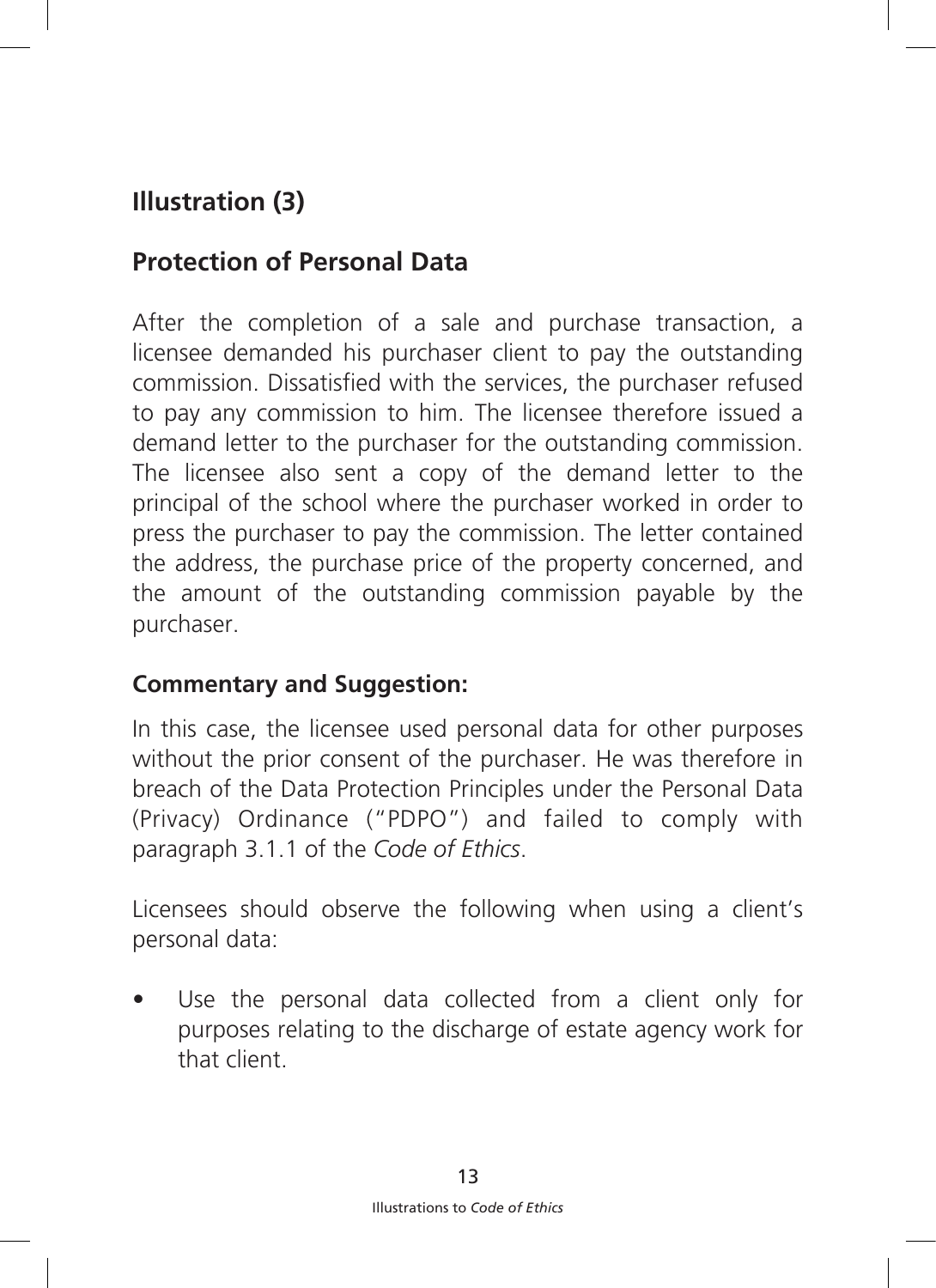- Unless clients expressly and voluntarily consent, no personal data of clients should be disclosed to another estate agency or used for their own private purposes.
- Should not sell or transfer personal data of clients to a third party for monetary or in-kind gain or otherwise, unless they have informed the clients in writing of the kinds of personal data to be sold or transferred and to whom their personal data will be sold or transferred, obtained their prior written and voluntary consent for such sale or transfer and complied with the relevant requirements in the PDPO.
- When introducing other services to clients, e.g. legal or mortgage services, obtain their express and voluntary consent before transferring their personal data to the service suppliers, such as legal firms or financial institutions.
- When collecting an individual's personal data from a source other than the individual himself, e.g. the personal data of the registered owners of properties obtained through the Land Registry, the source of the information may specify the purpose for which the personal data may be used and the use of personal data beyond the specified purpose may breach the PDPO.
- Provide clients with a written privacy policy statement ("PPS") stating the kinds of personal data held, the main purposes of using the personal data, and practices related to the personal data, such as the retention period and security measures in place.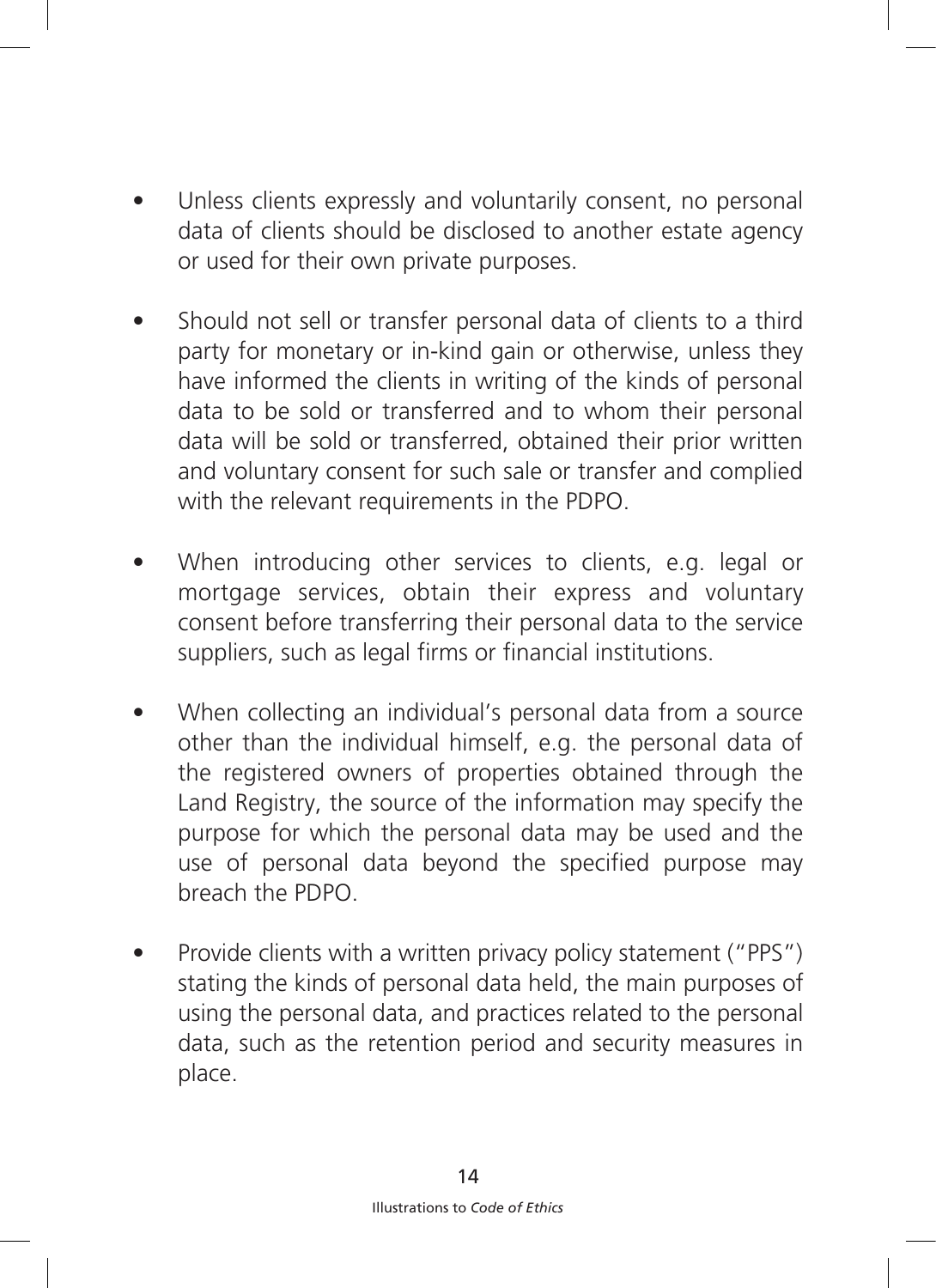- The PPS and privacy practices should generally be made available to clients by, for example, displaying them on the company's website.
- The employer and management of an estate agency should provide training to staff on the company's policies and practices on personal data privacy and protection, and updates of requirements and guidelines issued by the relevant authorities.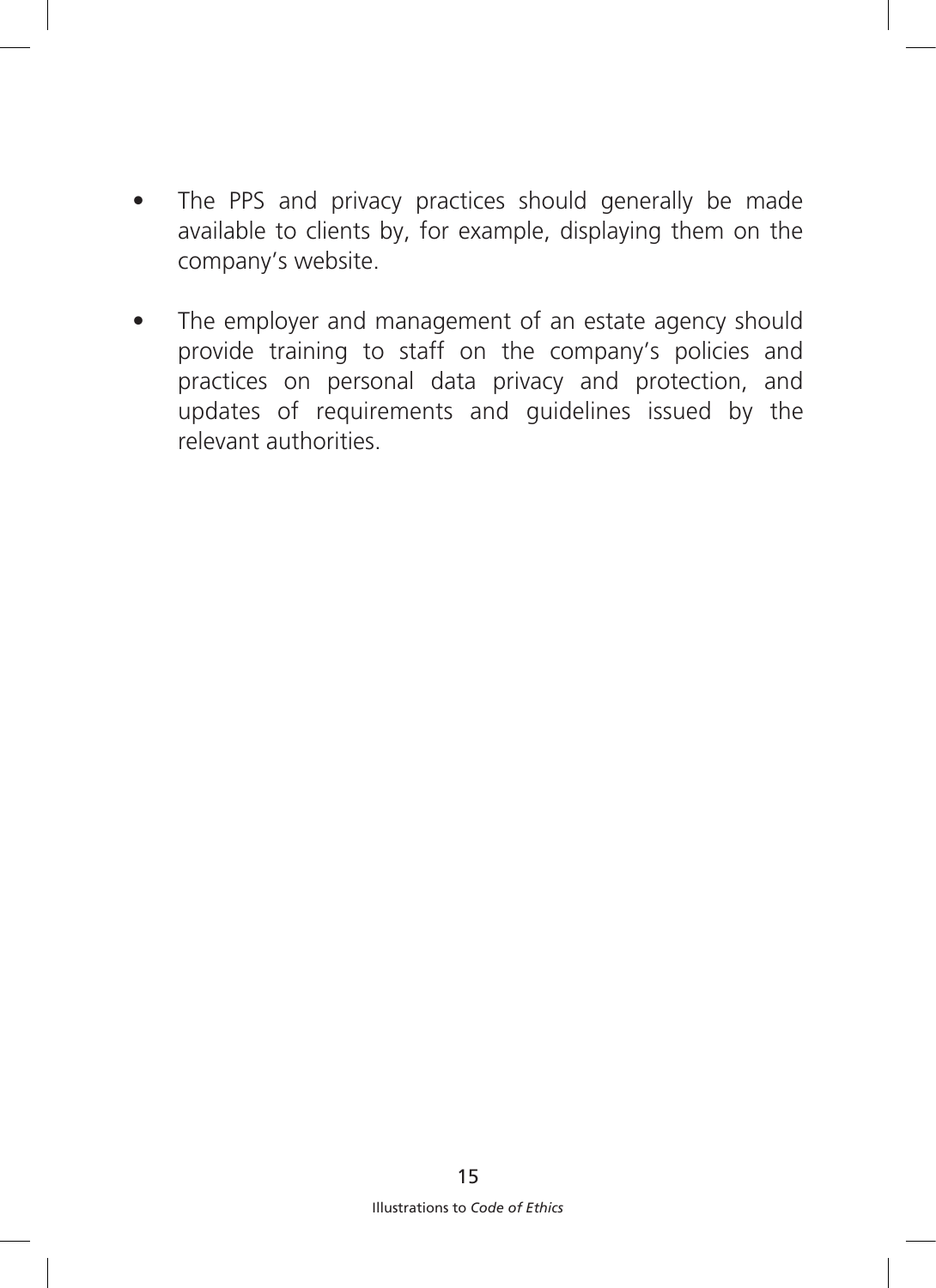# **Paragraph 3.2.1 of the** *Code of Ethics*

Estate agents and salespersons should be fully conversant with the EAO, its subsidiary legislation, this *Code of Ethics*, and other guidelines issued by the EAA from time to time and shall observe and comply with them in the course of their practice.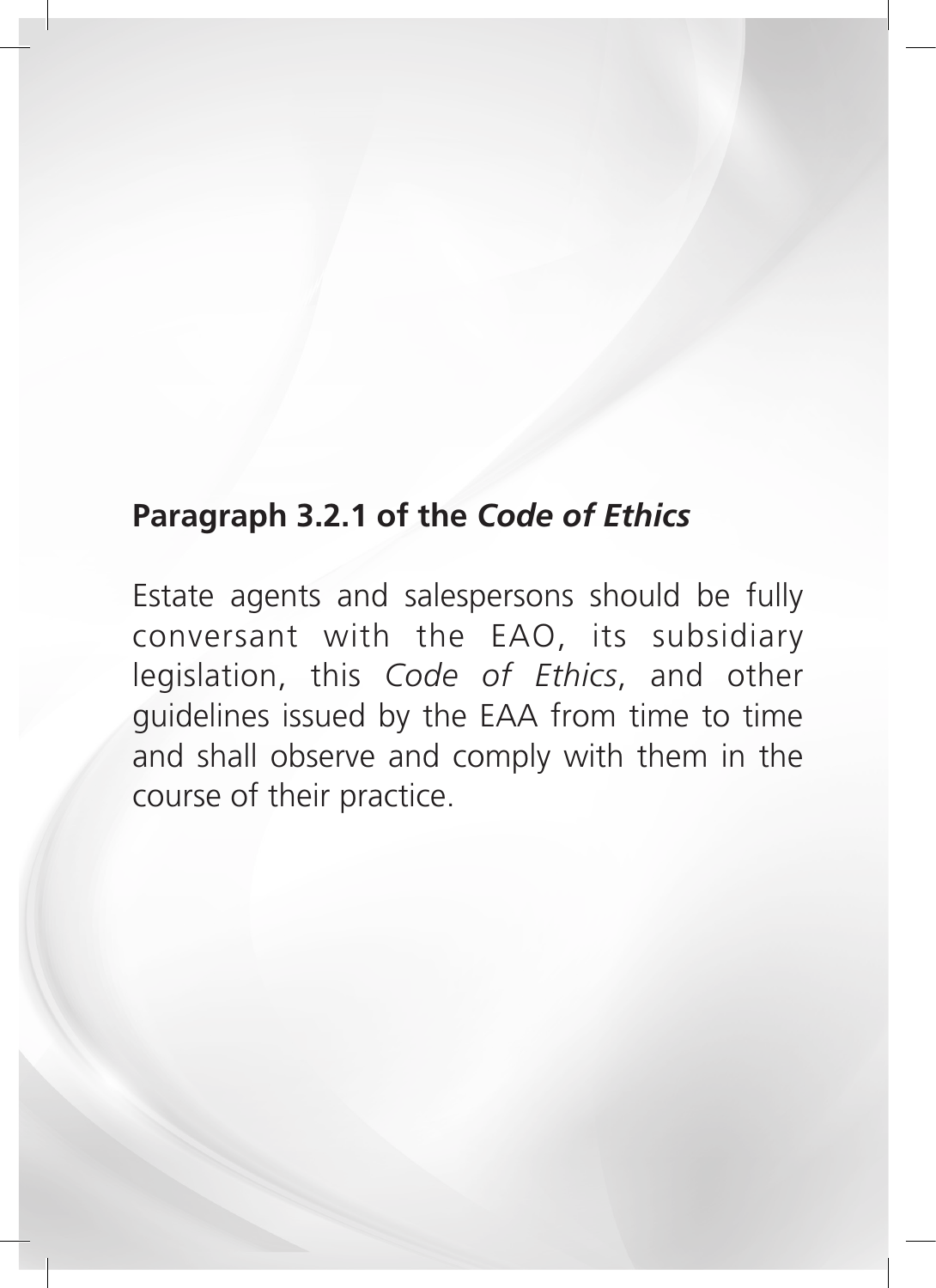# **Illustration (1)**

#### **Offering Loans to a Purchaser of a First Sale Property**

A licensee introduces a first sale unit to a prospective purchaser. The purchaser did not have sufficient money for the payment of the deposit on the spot. The licensee then arranged for his estate agency company to issue a few cheques for the purchaser to pay the deposits for the unit to the developer.

#### **Commentary and Suggestion:**

The licensee in the above case arranged for his estate agency company to provide loans to a prospective purchaser of a first sale unit for paying to the developer the initial deposits, thus breaching the relevant guidelines in Practice Circular (No. 13-04 (CR)). Both the licensee and the estate agency company which he worked for had failed to comply with paragraph 3.2.1 of the *Code of Ethics*.

According to the said Practice Circular, licensees must not offer loans to a prospective purchaser of first sale units, even when the prospective purchaser states that he does not have sufficient money for the payment of the deposit on the spot, and has thus requested for loans. Licensees must also not propose to make loans to a prospective purchaser, whether in order to persuade the latter to sign a preliminary agreement for sale and purchase or for any other purpose.

Under section 15 of the Practice Regulation, the employer and management of an estate agency must establish proper procedures or systems to supervise and manage his business of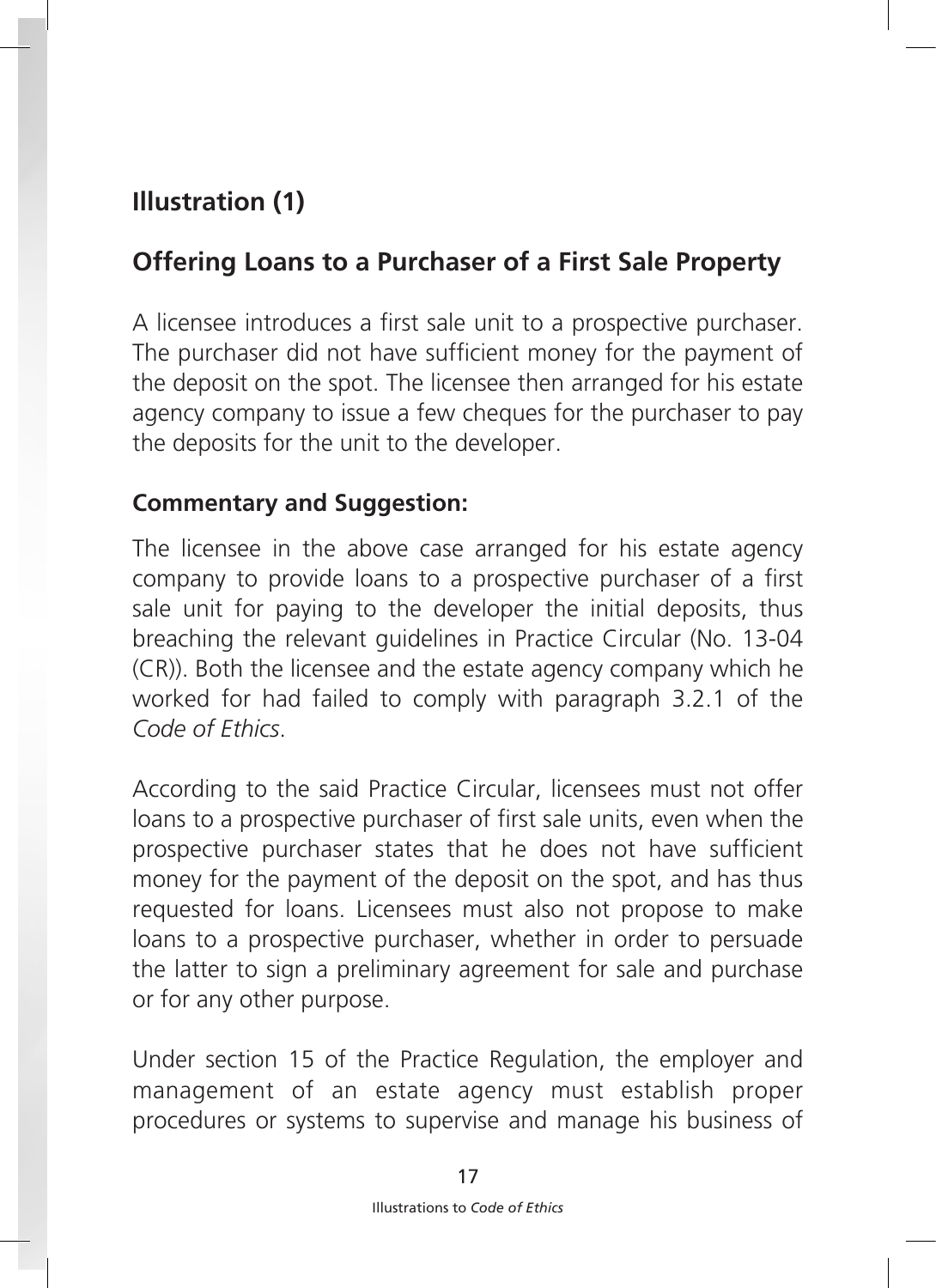doing estate agency work. If a frontline licensee commits a breach of conduct in respect of the matters abovementioned, the employer and estate agency management may be seen as not having established a proper system to manage their business. They may therefore breach section 15 of the Practice Regulation.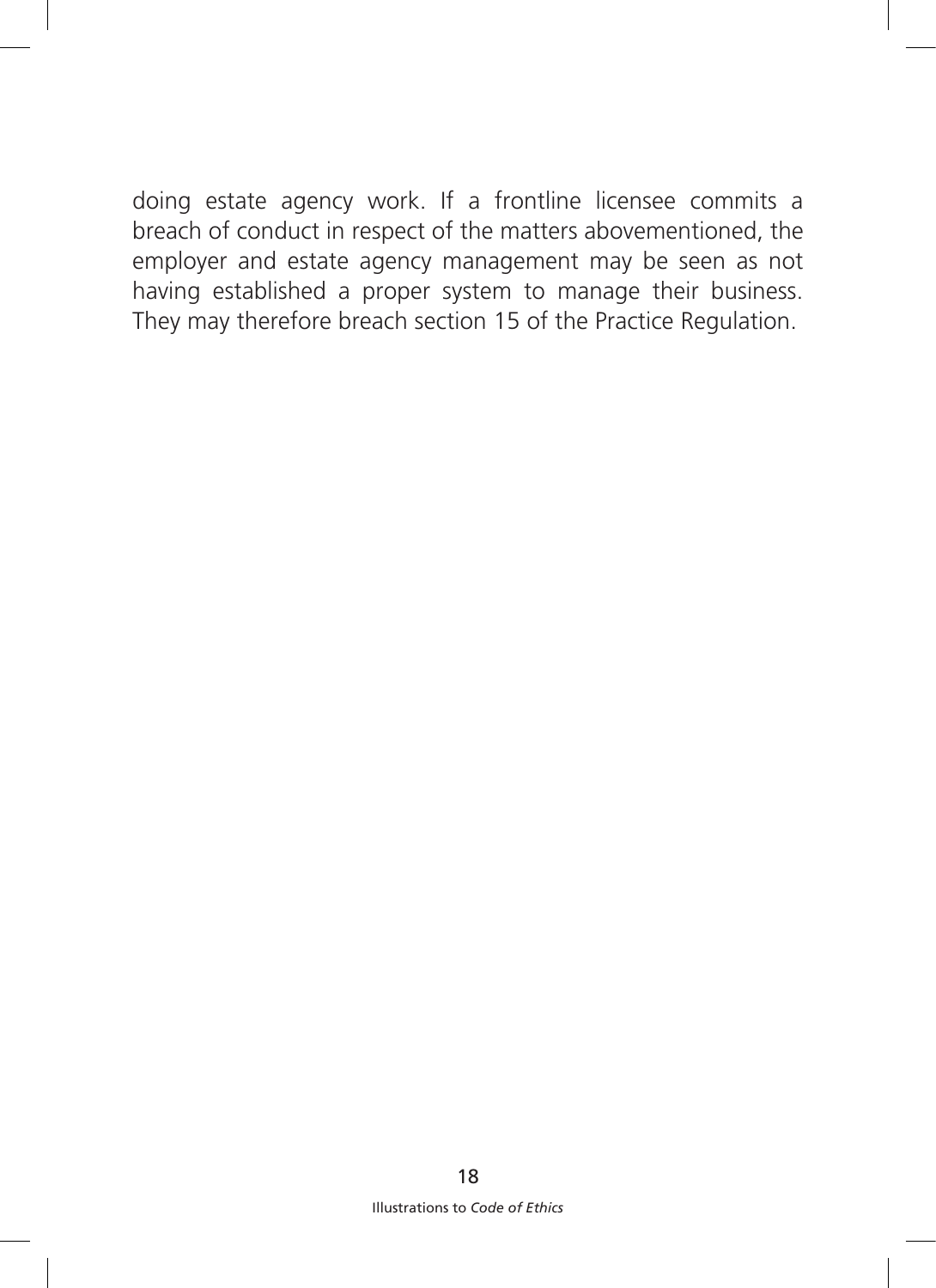# **Illustration (2)**

## **Using Threatening Means to Collect Commissions**

A purchaser signed a provisional agreement for sale and purchase of a property, where it was stipulated that the purchaser was not required to pay any commission to the estate agency company. The purchaser therefore did not pay any commission. Since then, the purchaser has received threatening telephone calls demanding payment from a person claiming to be the representative of the estate agency company. Furthermore, two men visited the purchaser's office and left a note containing threats. An investigation by the Authority revealed that the estate agency company had instructed a debt-collection company to demand payment from the purchaser. However, nothing in the agreement made between the estate agency company and the debt-collection company stipulated that the debt-collection company must not use intimidation or violence when collecting debts.

#### **Commentary and Suggestion:**

The licensee failed to include proper terms in the agreement with the debt-collection company and to monitor the conduct of the debt-collection company. The licensee had failed to observe the relevant guidelines in the Practice Circular issued by the Authority regarding the use of debt-collection companies to collect the outstanding agency commission from a defaulting client (Circular No. 08-04 (CR)).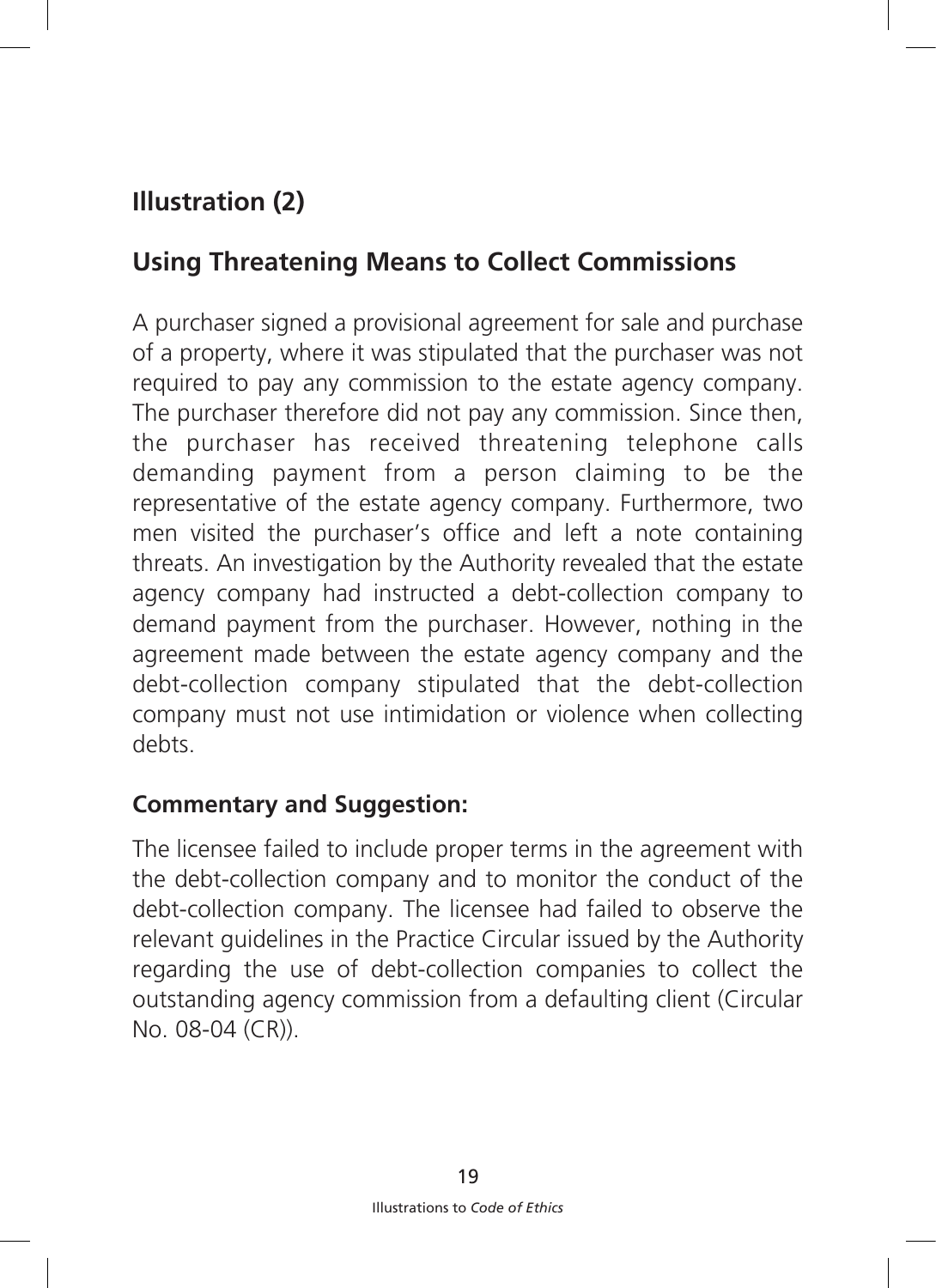Licensees are reminded that since the relationship between an estate agent and the debt-collection company is one of principal and agent and under the general principles of agency law, estate agents may be held liable for tortious acts committed by the debt-collection companies acting within the scope of their authority.

Debt-collection companies may sometimes commit offences while carrying out improper debt-collection activities, such as section 24 (Intimidation) and section 25 (Assault) of the Crimes Ordinance. If licensees assist, encourage or procure the debtcollection companies to commit these offences, they may be criminally liable for the same offences as a secondary party.

Therefore, licensees must enter into a debt collection company appointment agreement, the terms of which should include the content stated in the relevant Circular such as that the debtcollection company must not resort to intimidation or violence, whether verbal or physical, against any person. Licensees should also monitor closely the performance of the debt-collection companies. Failure to comply with the guidelines in the Practice Circular may be seen as not having established a proper system to manage a business and may therefore amount to a breach of section 15 of the Practice Regulation (which requires the management to establish proper procedures or systems to supervise and manage its estate agency business), giving rise to disciplinary action by the Authority.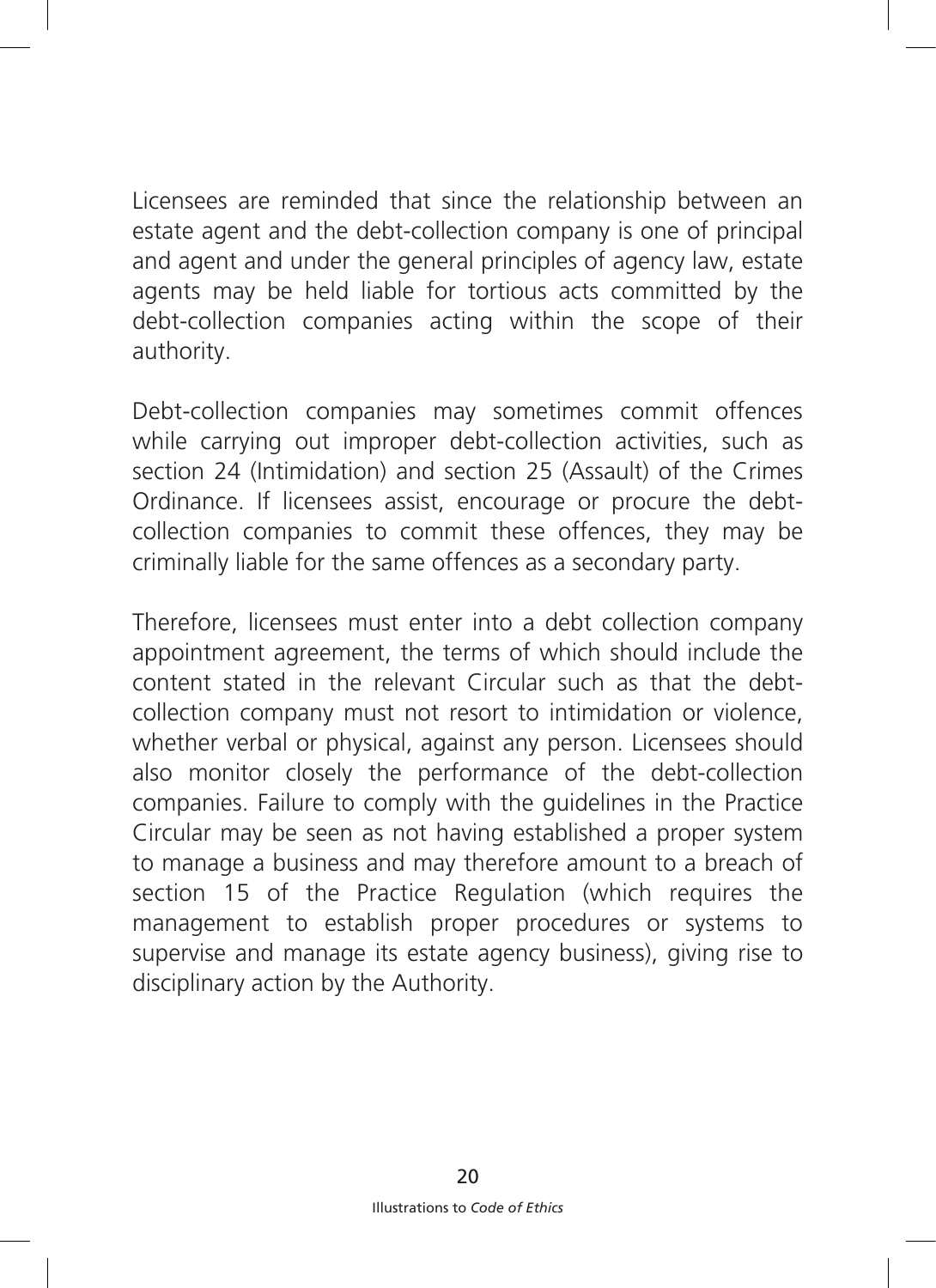# **Illustration (3)**

#### **Pre-printing Extra Terms on a Prescribed Form**

A licensee entered into an Estate Agency Agreement (Form 4) with the purchaser of the property. The licensee pre-printed "1%" in the spaces for"Amount or rate of commission to be paid by vendor, if applicable" and "Amount or rate of commission to be paid by Purchaser" in Schedule 1 to the said Form 4.

#### **Commentary and Suggestion:**

The licensee failed to comply with the guidelines in the Practice Circular (No. 12-01 (CR)), which provides that licensees should not pre-print any extra terms in the agreements since the estate agency agreements are standard documents prescribed by the Authority in accordance with the Ordinance.

The forms specified in the Schedule of the Practice Regulation are prescribed for the purposes of the Ordinance. Licensees are required to use the prescribed forms when dealing with the sale/ purchase/leasing of residential properties in Hong Kong. Licensees should not pre-print any extra terms on the prescribed estate agency agreements (Forms  $3 - 6$ ), and are reminded not to pre-print or pre-enter the " $\checkmark$ " sign in the spaces on the agreements where clients are expected to indicate their choices. Otherwise, clients may be misled into thinking that those extra terms and pre-print are part of the prescribed forms.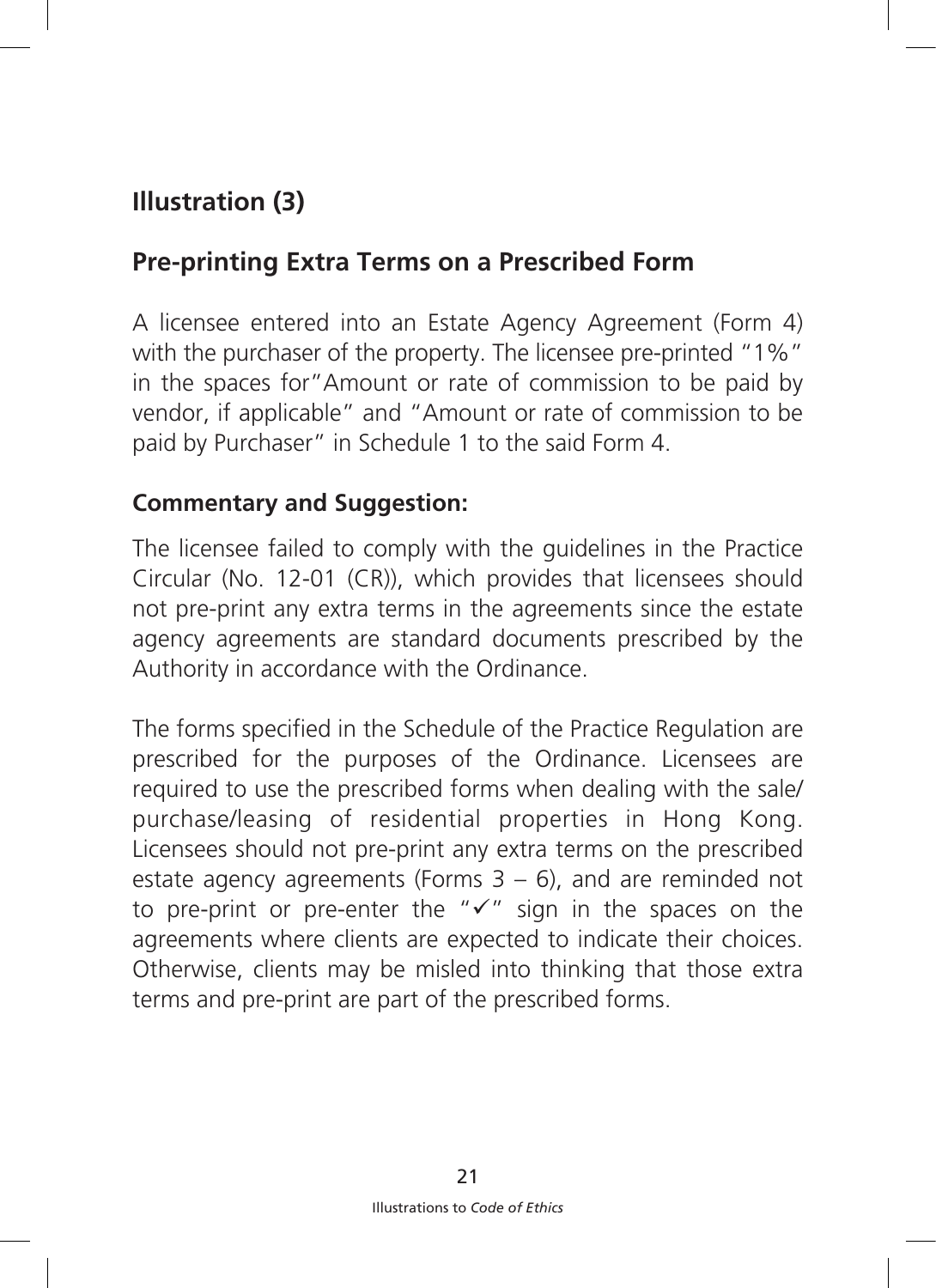Any extra terms must not limit or contradict the original terms in the agreements, and should be explained to the client and agreed upon before it is added to the agreements. Licensees should also arrange for the client to initial against the terms concerned.

Actually, the law has no stipulations on the amount or the rate of commission an estate agent is entitled to. It is subject to negotiation between licensees and their client.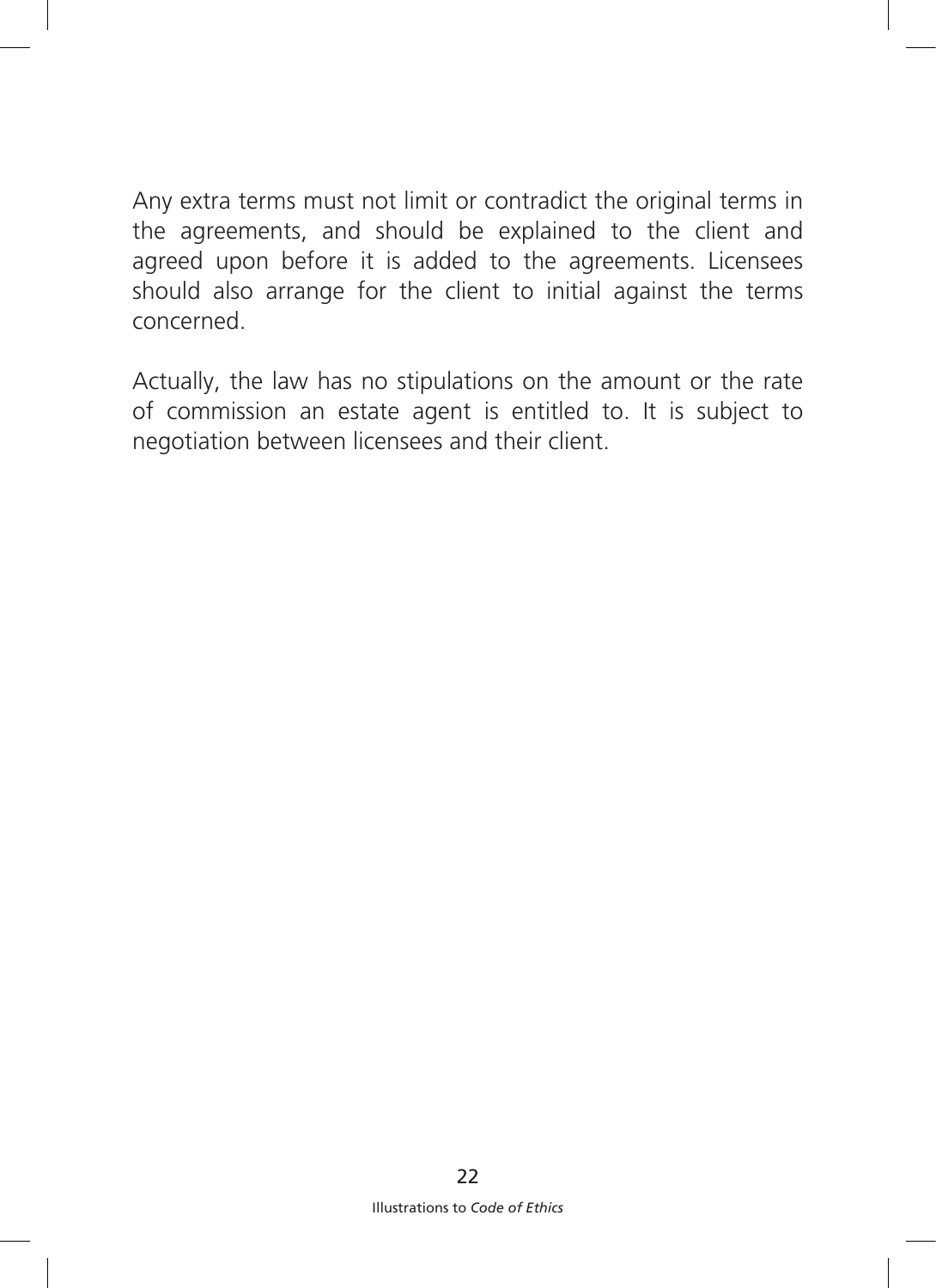# **Illustration (4)**

## **Affixing an Advertisement on a Property**

A licensee affixed an advertisement "for rent/sale of shops" on the roller shutters of a vacant shop. However, the licensee had not obtained the owner/occupier's written consent before putting up the advertisement on the shop front.

#### **Commentary and Suggestion:**

The licensee in the above case failed to abide by the guidelines in the Practice Circular (No. 09-04 (CR)) which provides: "practitioners must obtain the owner/occupier's written consent before putting up advertising bills or posters on shop fronts, and must not display or affix advertising bills or posters in public places without the requisite permission." Hence, the licensee was in breach of the provision stipulated in paragraph 3.2.1 of the *Code of Ethics*.

According to section 104A of the Public Health and Municipal Services Ordinance, a person displaying or affixing a bill or poster on any private land without the written permission of the owner or occupier thereof or on any Government land without the written permission of the Secretary for Food and Health commits an offence. Hence, licensees must not display or affix advertising bills or posters in public places without the requisite permission. The fixed penalty for the offence under the Fixed Penalty (Public Cleanliness Offences) Ordinance is \$1,500 and the penalty for the offence under the Public Health and Municipal Services Ordinance is a fine of \$10,000 and an additional daily fine of \$300.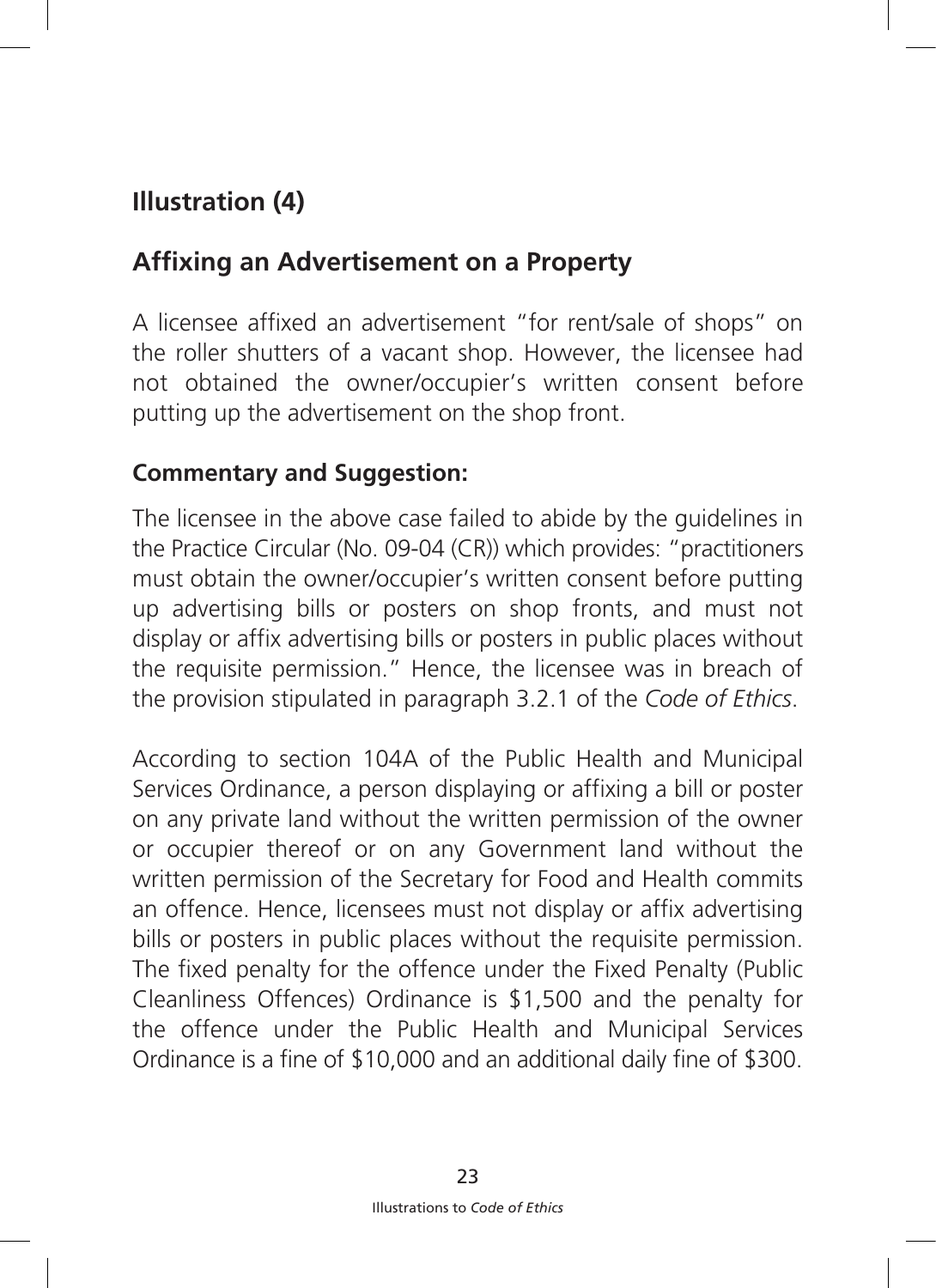Moreover, under section 14(1)(c) of the Licensing Regulation, a licensee must state clearly and conspicuously in all advertisements (pamphlets and brochures excepted) the number of his licence or Statement of Particulars of Business (SPOB) and the business name as stated in the SPOB.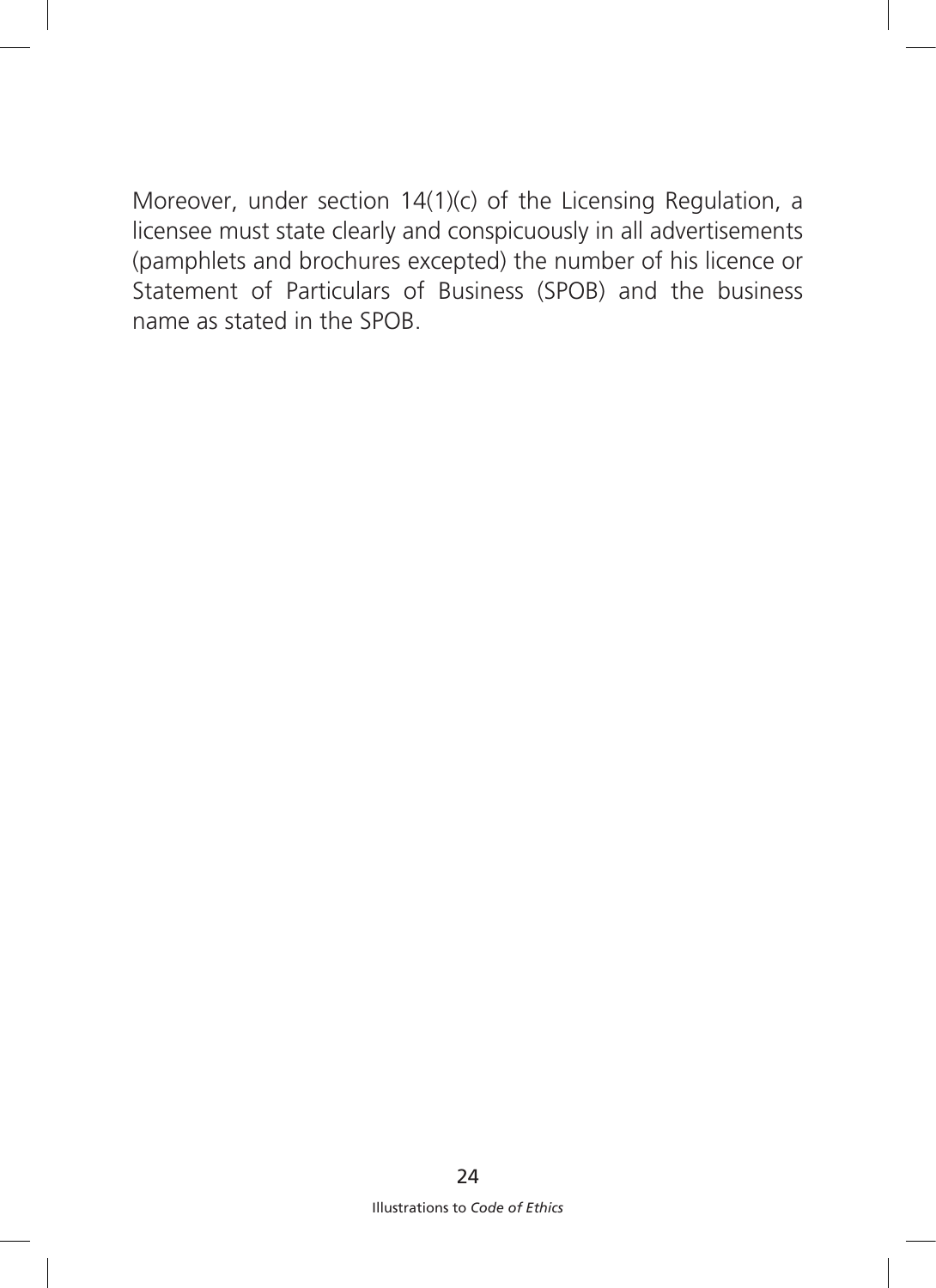# **Illustration (5)**

# **Stakeholding of Deposits**

A licensee arranged for a purchaser to enter into a provisional agreement for sale and purchase of a property. He amended the stakeholding provision to the effect that no deposit would be stakeheld by a firm of solicitors. However, the vendor had executed a mortgage deed to secure an "all monies" mortgage loan from a bank when he purchased the property. The licensee did not advise the purchaser of the possible risks in the circumstances of the case in payment of deposits directly to the vendor and of the desirability of arranging for the stakeholding of all deposits by a firm of solicitors.

#### **Commentary and Suggestion:**

The licensee failed to observe the guidelines in the Practice Circular (No. 05-07 (CR)) that the licensee should "advise the purchaser of any possible risks in payment of deposits directly to the vendor and of the desirability of arranging for the stakeholding of all deposits (both the initial and further deposits) by a firm of solicitors, before arranging for the parties to sign the provisional agreement for sale and purchase ("PASP") of properties where there is an undischarged mortgage."

It is current conveyancing practice that upon the signing of a PASP, an initial deposit is invariably payable. Such initial deposit ranges from 3% to 5% of the purchase price and is usually paid directly to the vendor.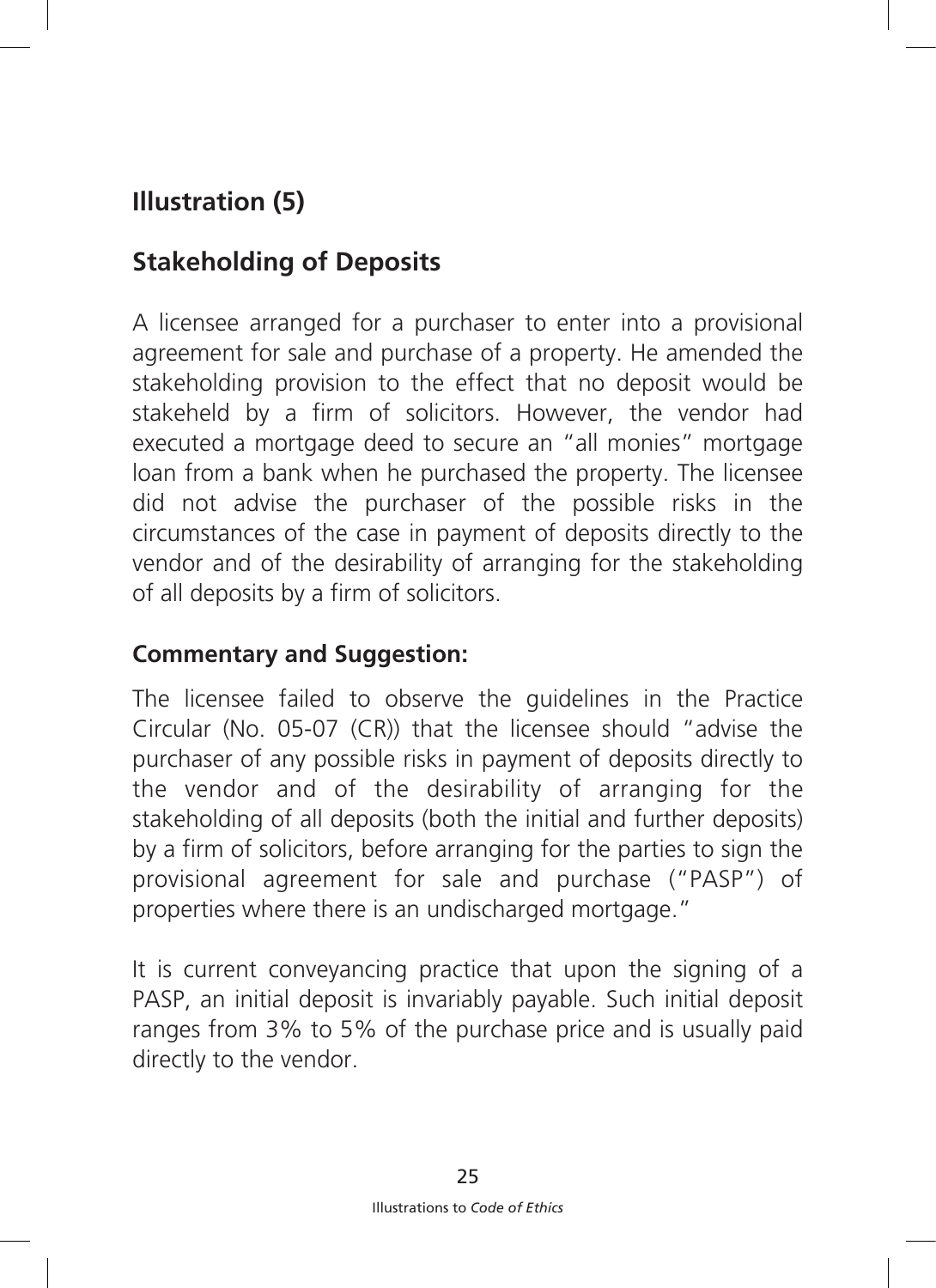Given that some vendors may for various reasons fail to discharge the mortgage or abscond after receiving the deposit, it is important for the licensee, whether acting as a dual agent for the parties or as a single agent for the purchaser, to advise the purchaser of any possible risks in payment of deposits directly to the vendor and of the desirability of arranging for the stakeholding of all deposits (both the initial and further deposits) by a firm of solicitors, before arranging for the parties to sign the PASP of properties where there is an undischarged mortgage. The licensee should also explain to the vendor and the purchaser the implications of the stakeholding arrangement and the conditions to be fulfilled before the release of the deposits by stakeholders. As it is often difficult to ascertain whether the property is in negative equity and/or whether the vendor is able to discharge the mortgage, the licensee's above duty should apply to all cases of sale and purchase whenever there is an undischarged mortgage.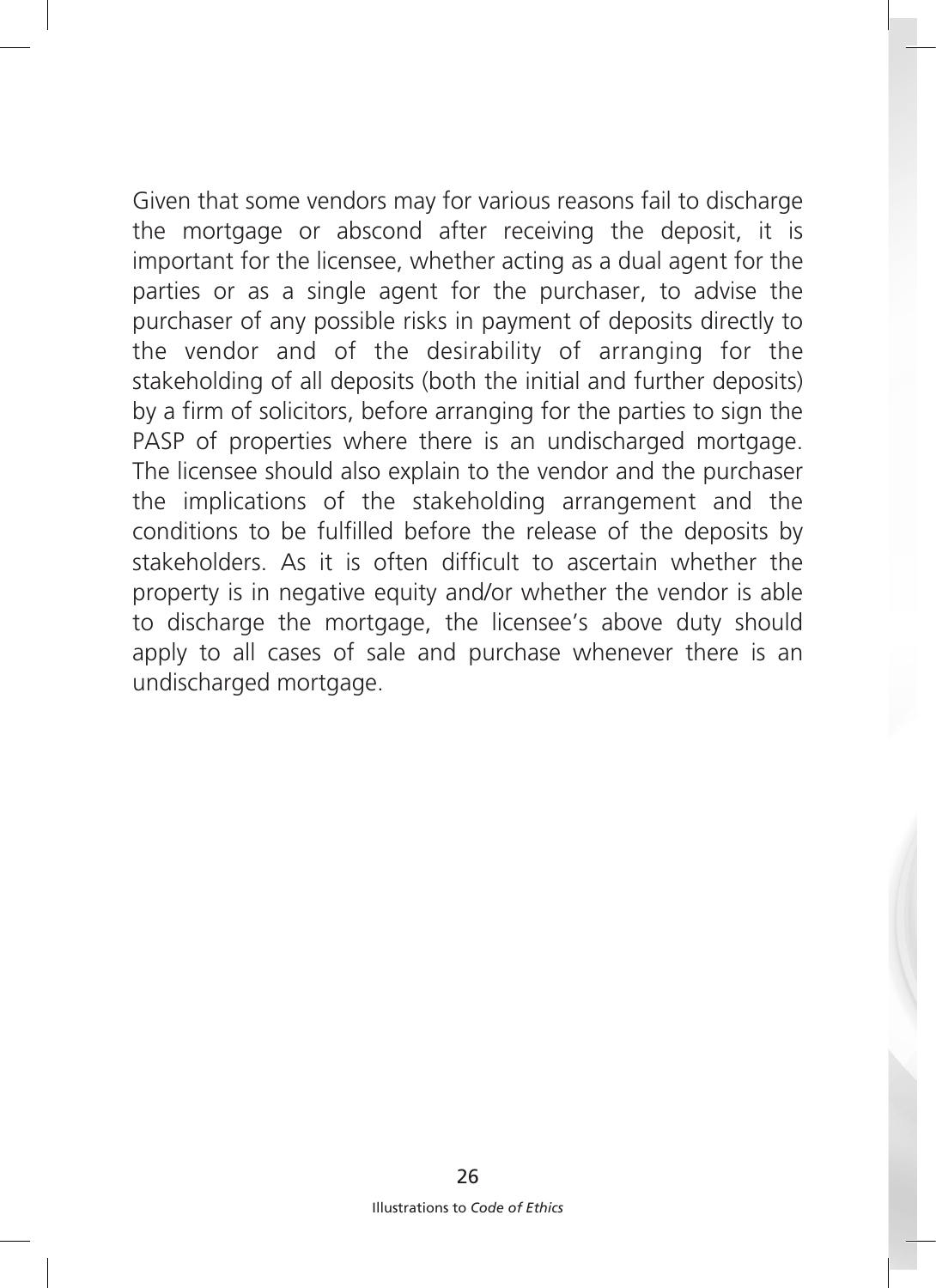# **Paragraph 3.2.2 of the** *Code of Ethics*

Estate agents and salespersons should keep themselves informed of any laws, government regulations, essential facts and developments in the real estate market in order to be in a position to advise their clients in a responsible manner. They should strive to provide services and opinions based on knowledge, training, qualifications and experience in the real estate business.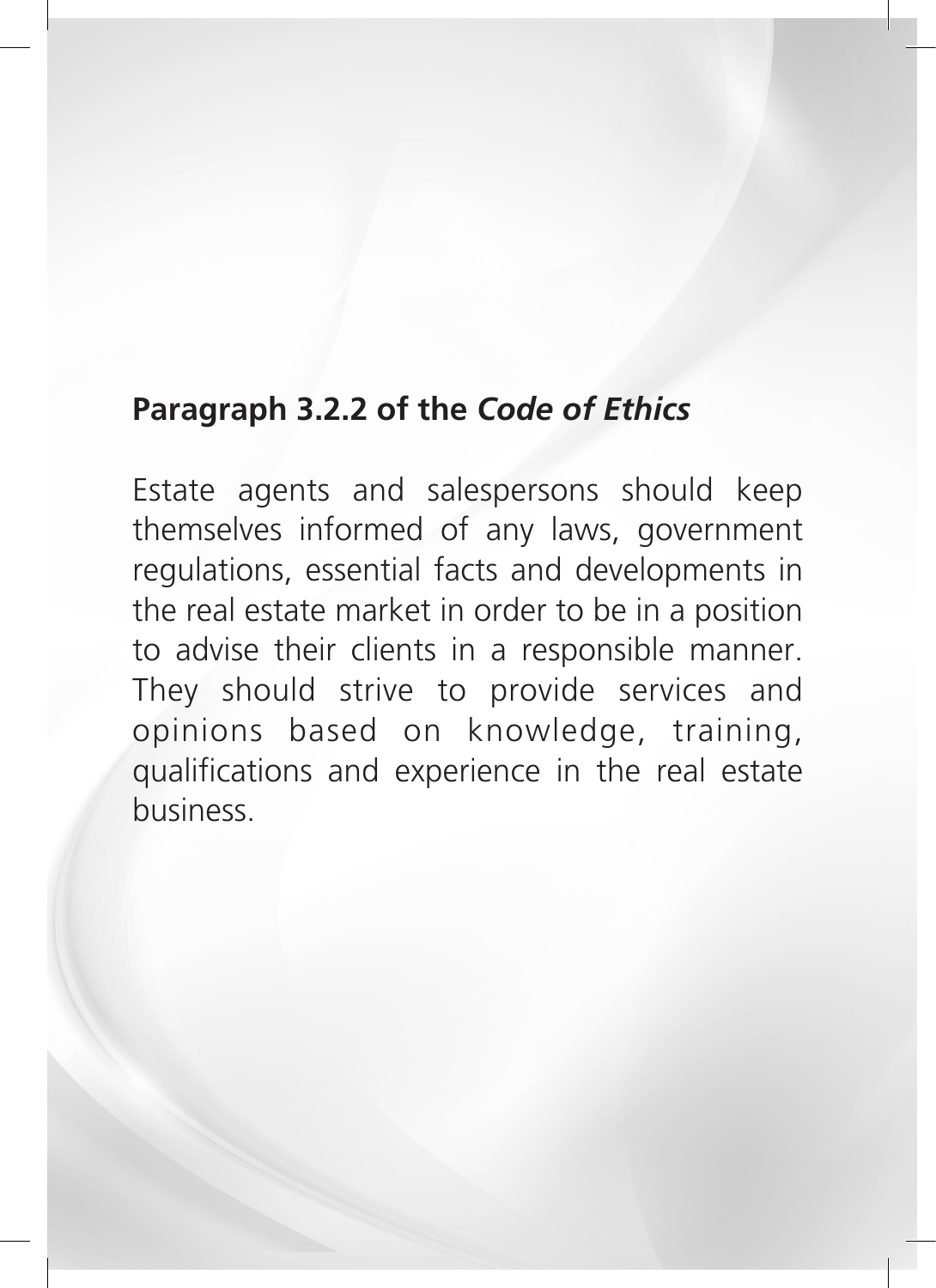# **Illustration (1)**

# **Failing to Verify the Legal Capacity of a Purchaser**

A licensee acted for both the vendors and the purchasers in a sale and purchase transaction. The two purchasers involved were a mother and her son.

A few days after the signing of the provisional agreement for sale and purchase ("PASP"), the licensee arranged for the parties to meet together to discuss the purchaser's request to delete the mother's name from the PASP. The vendors agreed. As a result, the son who was then under 18 became the sole purchaser of the property.

Subsequently, despite repeated requests from the vendors' solicitors, the purchaser refused to add an adult purchaser to the formal agreement for sale and purchase. Eventually the purchaser rescinded the purchase.

#### **Commentary and Suggestion:**

Licensees should be aware that an agreement may be void due to a signatory being a minor. Minors are those who are under 18 years of age. The law seeks to protect them from the consequences of making contracts too lightly due to their lack of legal capacity.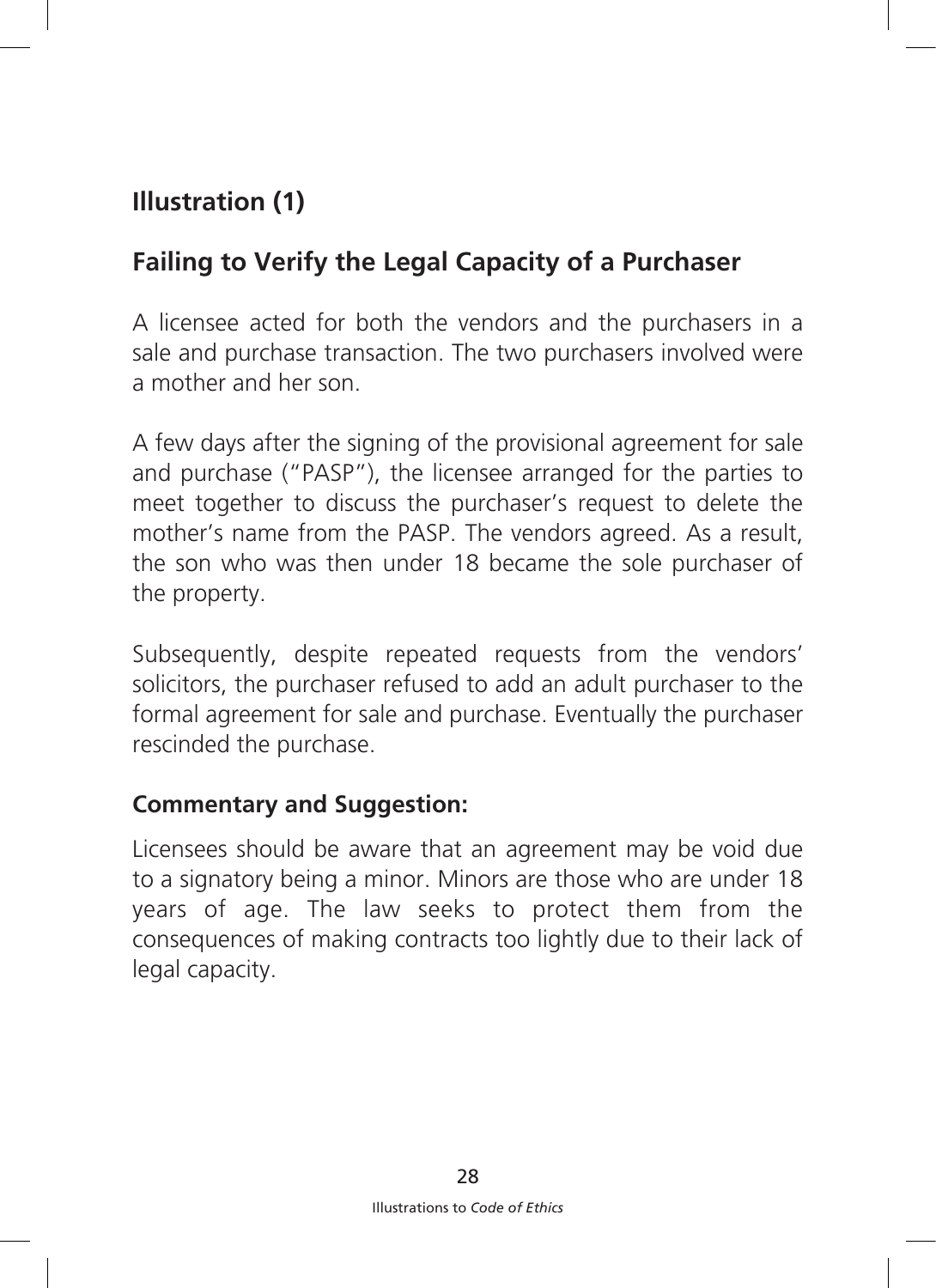In this case, the licensee did owe a duty of care towards the parties and it was a licensee's duty to take all practical steps to ascertain that the contracting parties had full legal capacity for entering into a contract. To do so, the licensee should check their identification documents, such as identity cards. That was a basic step in the conveyancing procedure. As the licensee failed to verify the legal capacity of the purchaser and arranged for the vendors to enter into a PASP with a purchaser under 18 years of age, he thus failed to comply with paragraph 3.2.2 of the *Code of Ethics*.

Licensees should keep themselves informed of any laws, government regulations, essential facts and developments in the real estate market in order to be in a position to advise their clients in a responsible manner. They should strive to provide services and opinions based on knowledge, training, qualifications and experience in the real estate business.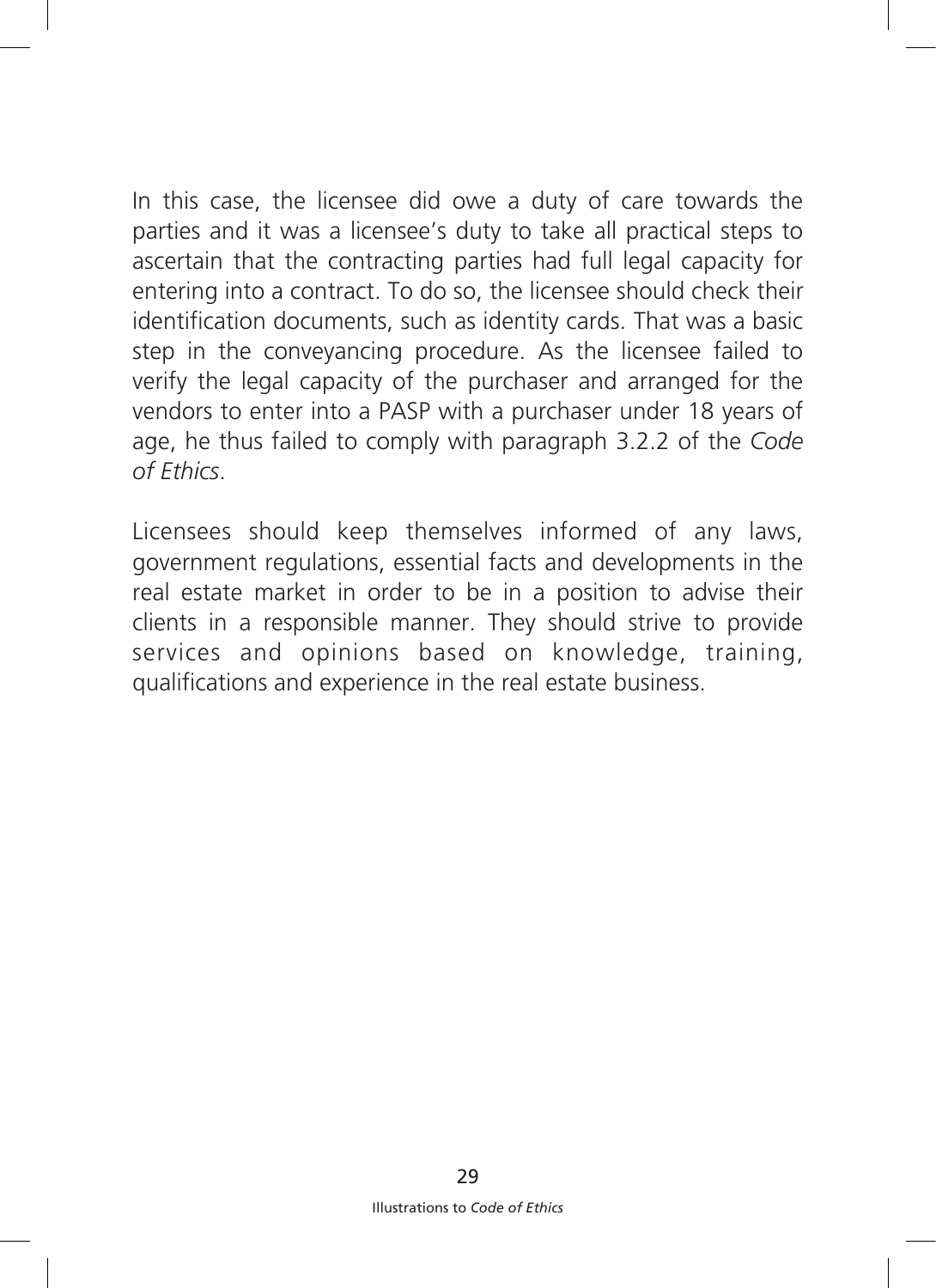# **Illustration (2)**

# **Deed of Gift**

A licensee arranged for a purchaser client to enter into a provisional agreement for sale and purchase of a residential property with the vendor. The land search of the property showed that the vendor had acquired the legal ownership of the property by way of gift three years ago. However, the licensee did not explain to his purchaser client the risks in purchasing a property involving a deed of gift. The purchaser was therefore unable to obtain sufficient mortgage loan to complete the purchase of the property and the deposit was forfeited to the vendor in the end.

#### **Commentary and Suggestion:**

The licensee was not aware of the problems which may be caused by a deed of gift. He therefore failed to advise his client properly. Hence, he was in breach of paragraph 3.2.2 of the *Code of Ethics*.

A deed of gift is an instrument which effects the transfer of legal ownership of a property from the owner (donor) by way of gift to the donee.

Under the Bankruptcy Ordinance (Cap. 6), a deed of gift/ assignment at nil consideration may be set aside by the trustee in bankruptcy in cases where the donor/assignor is adjudged bankrupt and he has, during the period of five years ending with the day of the presentation of the bankruptcy petition on which the donor/assignor is adjudged bankrupt, made a gift or entered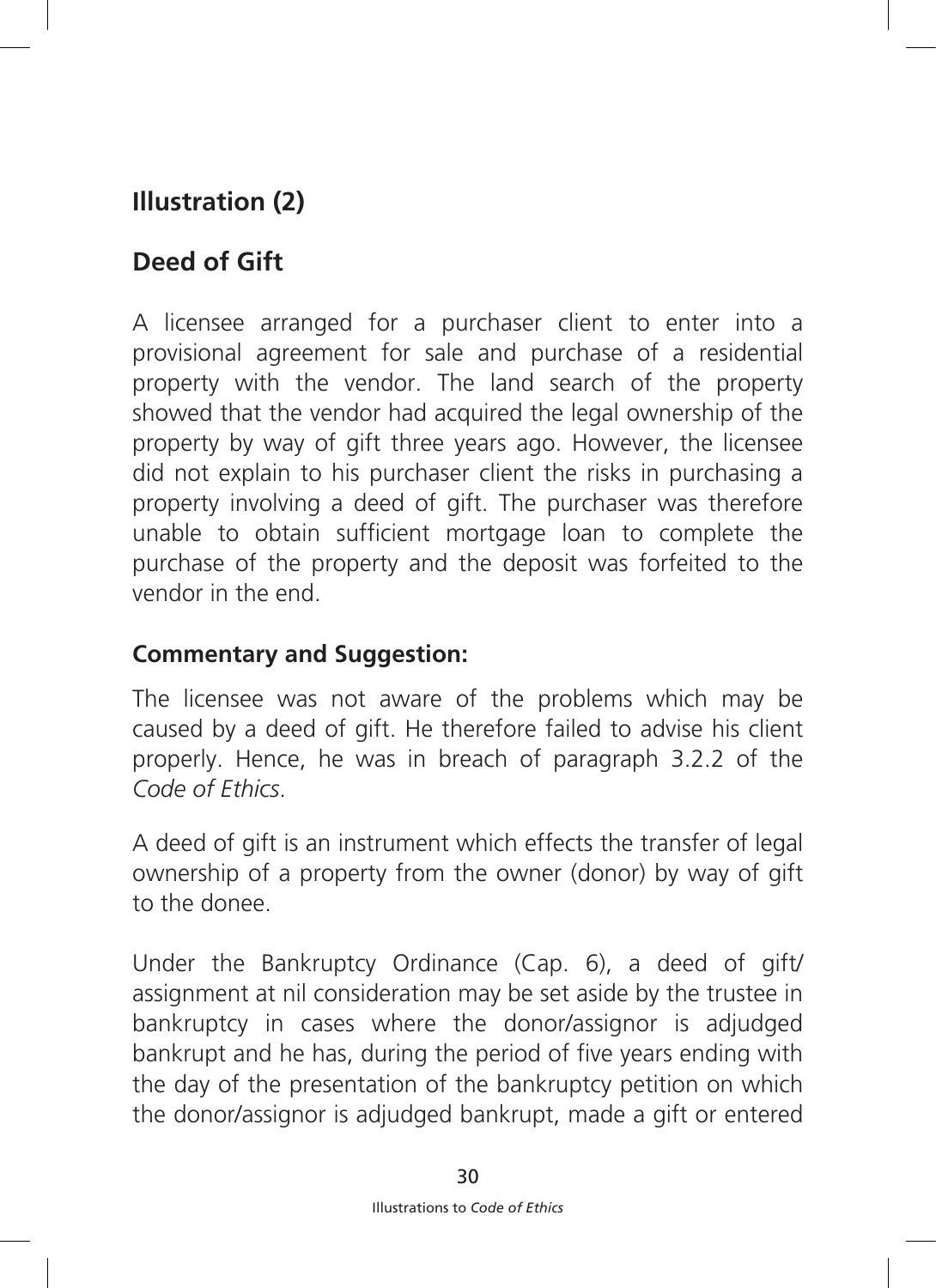into a transaction receiving no consideration, unless the person, whether or not he is the person with whom the donor/assignor in question entered into the transaction, acquires the property in good faith and for value.

A purchaser's title to a property may therefore be adversely affected if the previous assignment in favour of the vendor/ vendor's predecessor-in-title has involved a deed of gift/ assignment at nil consideration and the deed of gift/assignment at nil consideration is made within five years from the date of the purchaser's acquisition of the property. The risks of purchasing properties involving such a deed of gift/assignment at nil consideration include the purchaser not being able to obtain any or sufficient mortgage loan to complete the purchase and to prove good title in the resale of the property.

According to the Practice Circular on deed of gift/assignment at nil consideration (Circular No.13-01 (CR)), if it is revealed from the land search of the property that a deed of gift/assignment at nil consideration has been registered against the property and the deed of gift/assignment at nil consideration was made less than five years from the date of the land search, then licensees should (i) inform their clients of the existence of the deed of gift/ assignment at nil consideration; (ii) alert their clients that the title of the property may be affected by the deed of gift/assignment at nil consideration; (iii) that the purchaser may not be able to obtain sufficient mortgage loan to complete the purchase of the property; and (iv) advise their clients to seek legal advice on the effect of the deed of gift/assignment at nil consideration and the risks of selling/purchasing the property before they enter into any agreement for sale and purchase of the property.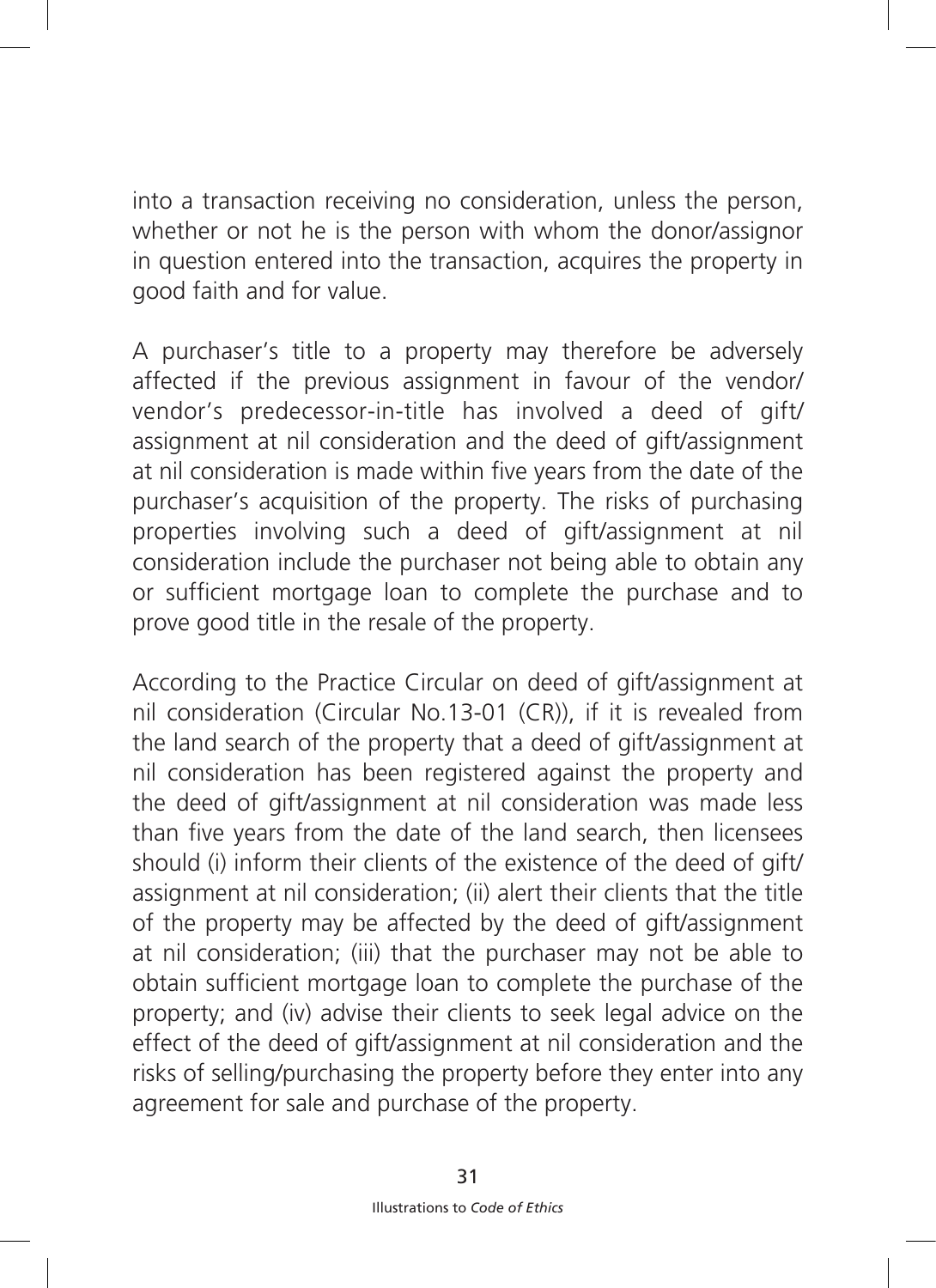# **Illustration (3)**

#### **Accepting a Deposit Before Issuance of Pre-sale Consent**

A licensee procured the prospective purchasers to make deposit payments before the pre-sale consent in respect of a first sale development ("the Development") was issued by the Lands Department.

#### **Commentary and Suggestion:**

The Lands Department Consent Scheme is a system put in place to regulate the sale and purchase of uncompleted buildings and to ensure orderly sale of the same. Before arranging for the sale and purchase of an uncompleted unit under the Scheme, licensees should check if the Lands Department has issued the relevant "Consent to Sell" as no preliminary agreement, or any other document, whether it is stated to be binding or not, shall be signed before the "Consent to Sell" has been given. Moreover, the developer or the estate agent are not allowed to receive any deposit or "reservation fee" before the developer has obtained the "Consent to Sell".

By procuring a potential purchaser to make payment to the developer of the Development as a deposit for purchasing units in the Development, the licensee failed to keep himself informed of the requirements under the Lands Department Consent Scheme, thus he was in breach of paragraph 3.2.2 of the *Code of Ethics*.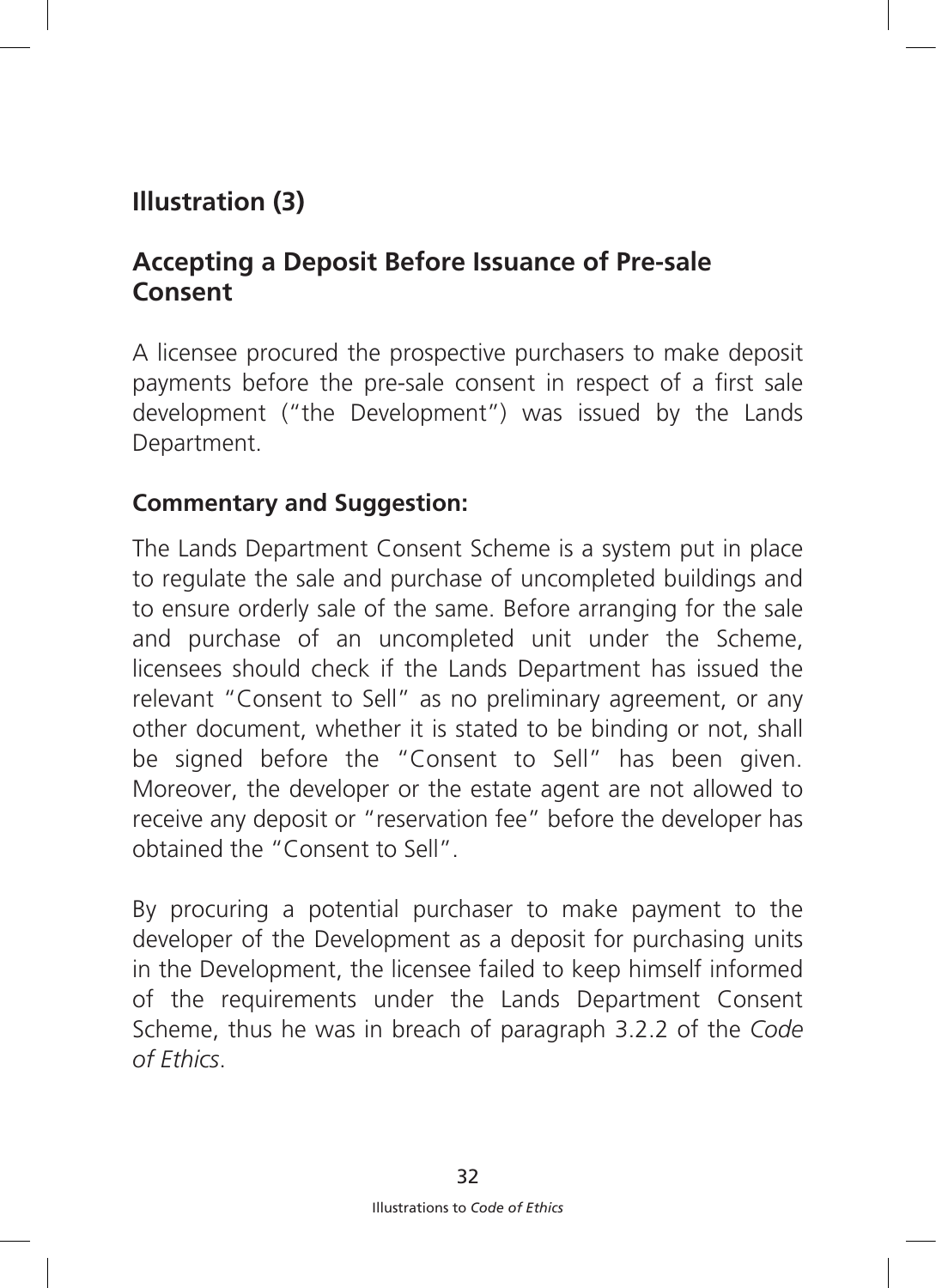According to the Practice Circular in relation to the conduct of promotional activities and the provision of property information for the first sale of residential properties (Circular No. 13-04 (CR)), even if the relevant consent letter has been issued, licensees must not solicit or accept any money, whether described as a deposit or not, from a prospective purchaser without the vendor's authorisation. Moreover, licensees (whether they are appointed by vendor as its sales agent or otherwise) must not solicit or accept any general expression of intent to purchase any residential property (whether or not accompanied by a payment of money) before the relevant price lists for such properties are made available to the general public or any specific expression of intent to purchase a particular residential property (whether or not accompanied by a payment of money) before the sale of the property has commenced.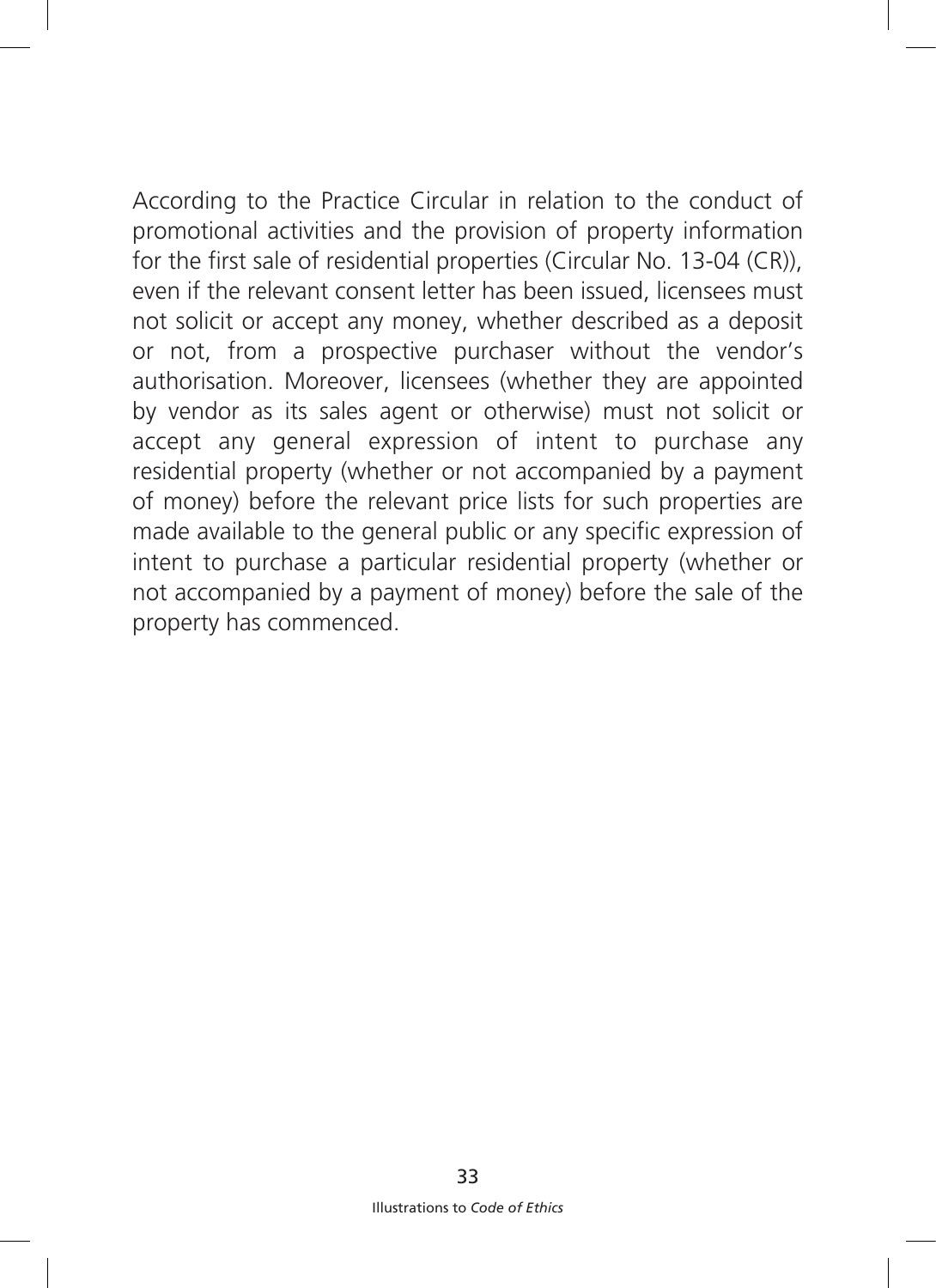# **Illustration (4)**

# **Proper Capacity of the Landlord**

A licensee arranged for the director of a company ("the Company") to sign a provisional tenancy agreement ("PTA") in the capacity of the landlord while the registered owner of the property was the Company. The licensee had made such an arrangement because he did not realise that a limited company and its director were separate legal entities.

#### **Commentary and Suggestion:**

The landlord of the property was the Company and so the licensee should have named the Company as the landlord in the PTA and arranged for the director to enter in the PTA as the representative of the Company. The licensee had failed to keep himself informed of the fundamental legal principle that a limited company and its director were separate legal entities and was thus in breach of paragraph 3.2.2 of the *Code of Ethics*.

According to the Practice Circular (No. 09-06 (CR)) on signing of provisional agreement for sale and purchase ("PASP")/PTA by a limited company, an individual who purports to sign a PASP/PTA for and on behalf of a limited company shall only do so with the requisite authority. Failure on the part of the licensee to verify the proper authority of the signatory may expose the limited company and the other contracting party to risks. The risks would include the limited company's denying the signatory's authority to represent the company to deal with the transaction concerned, and the other contracting party may suffer a loss as a result.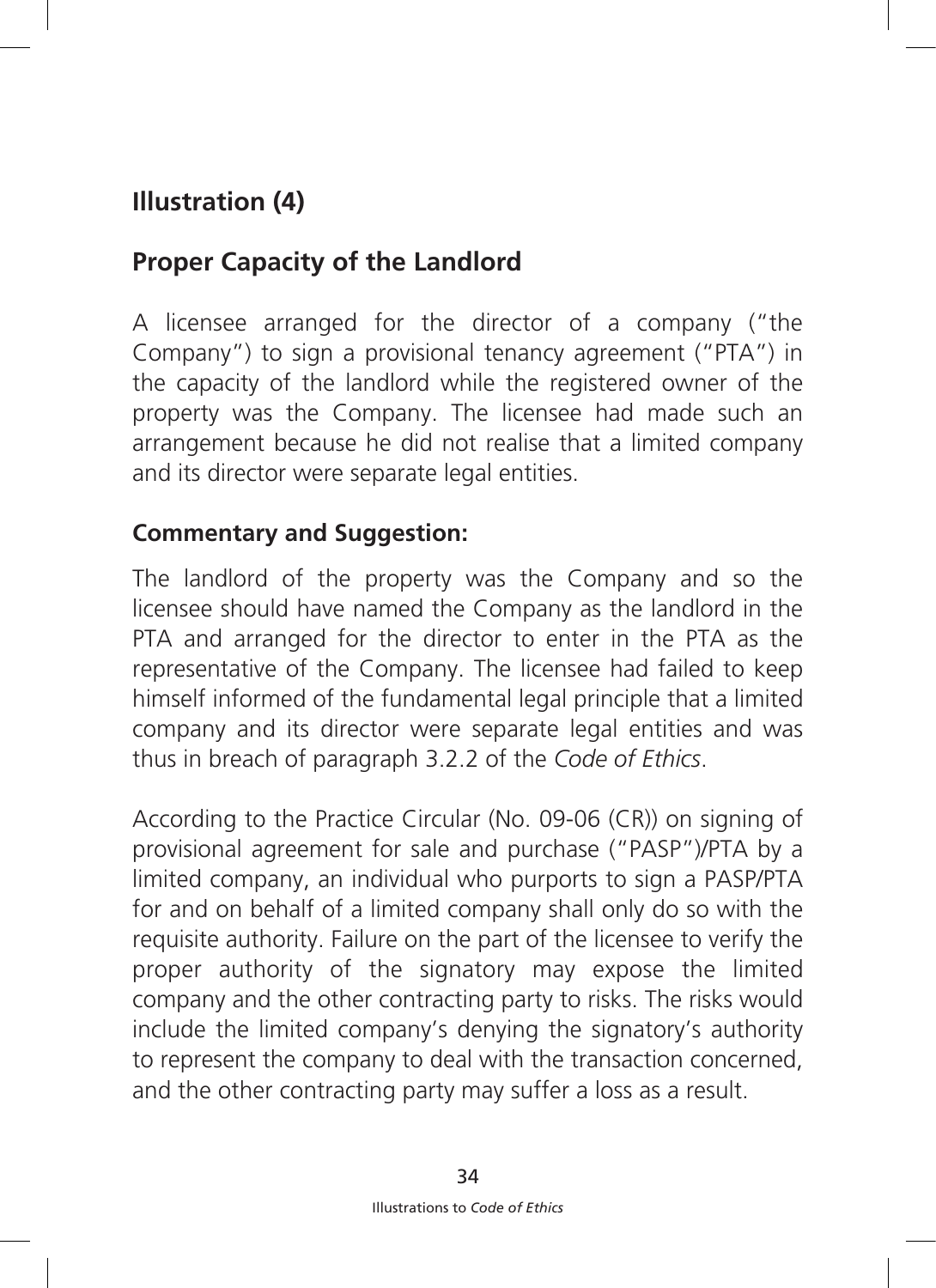The capacity of a signatory who purports to act for and on behalf of a limited company can be ascertained from:

- Searches of local companies as well as those foreign companies registered under the Companies Ordinance conducted at the Companies Registry showing the number and name(s) of directors of the limited company; and/or
- Authorisation documents issued by the limited company, such as board resolutions or powers of attorney.

In preparing the PASP/PTA when a party(ies) is/are (a) limited company(ies), licensees should take the following steps:

- Verify the identity of the signatory and ascribe his name legibly below his signature.
- Append the chop of the limited company or write the words "For and on behalf of (name of the company)" at the signature clause.
- Advise clients to make payments to the company direct, such as by drawing cheques/cashier orders in favour of the company and not to the signatory personally.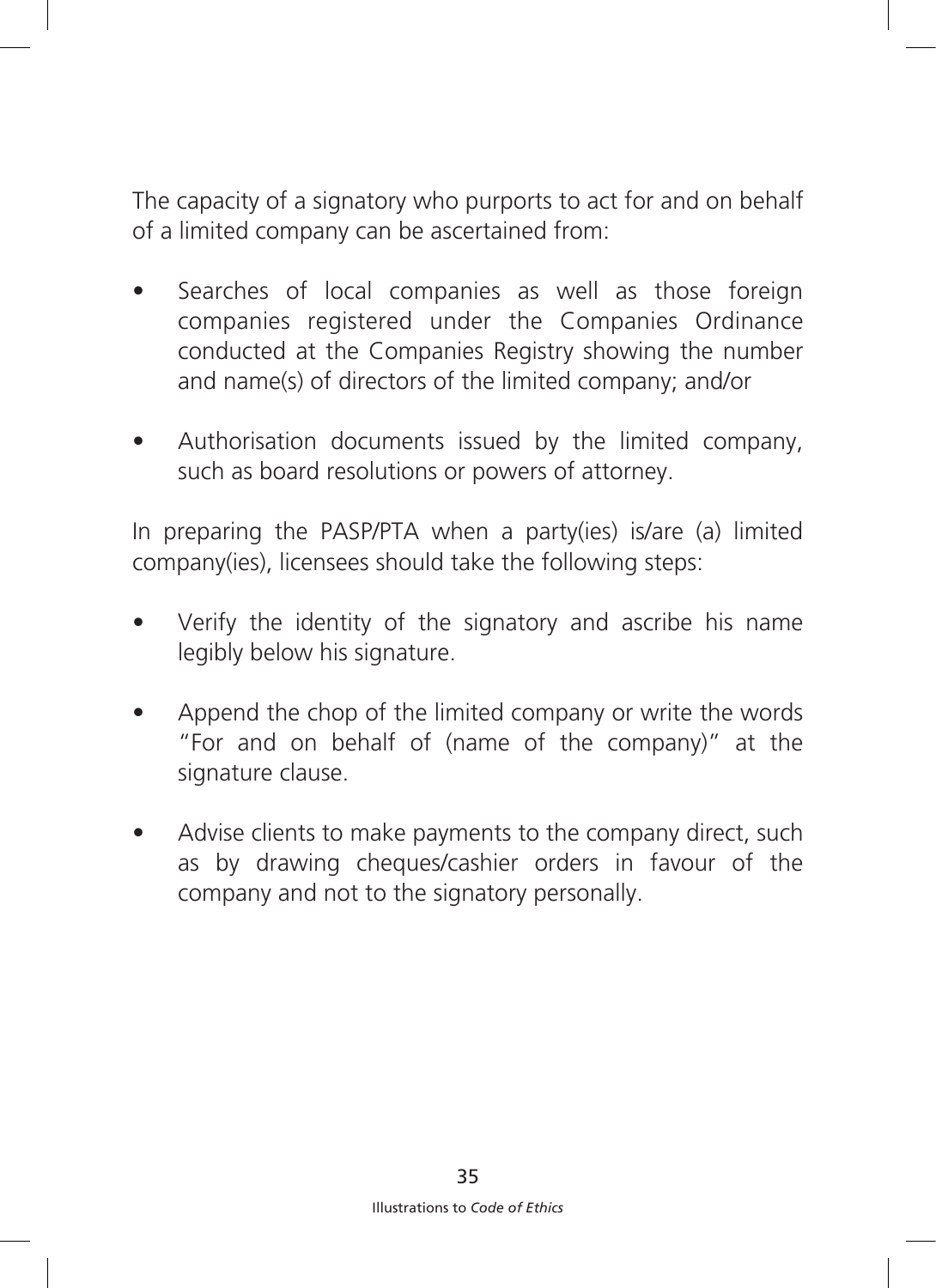# **Paragraph 3.3.1 of the** *Code of Ethics*

Estate agents and salespersons shall, in the course of business, provide services to clients with honesty, fidelity and integrity. They should protect their clients against fraud, misrepresentation or any unethical practices in connection with real estate transactions.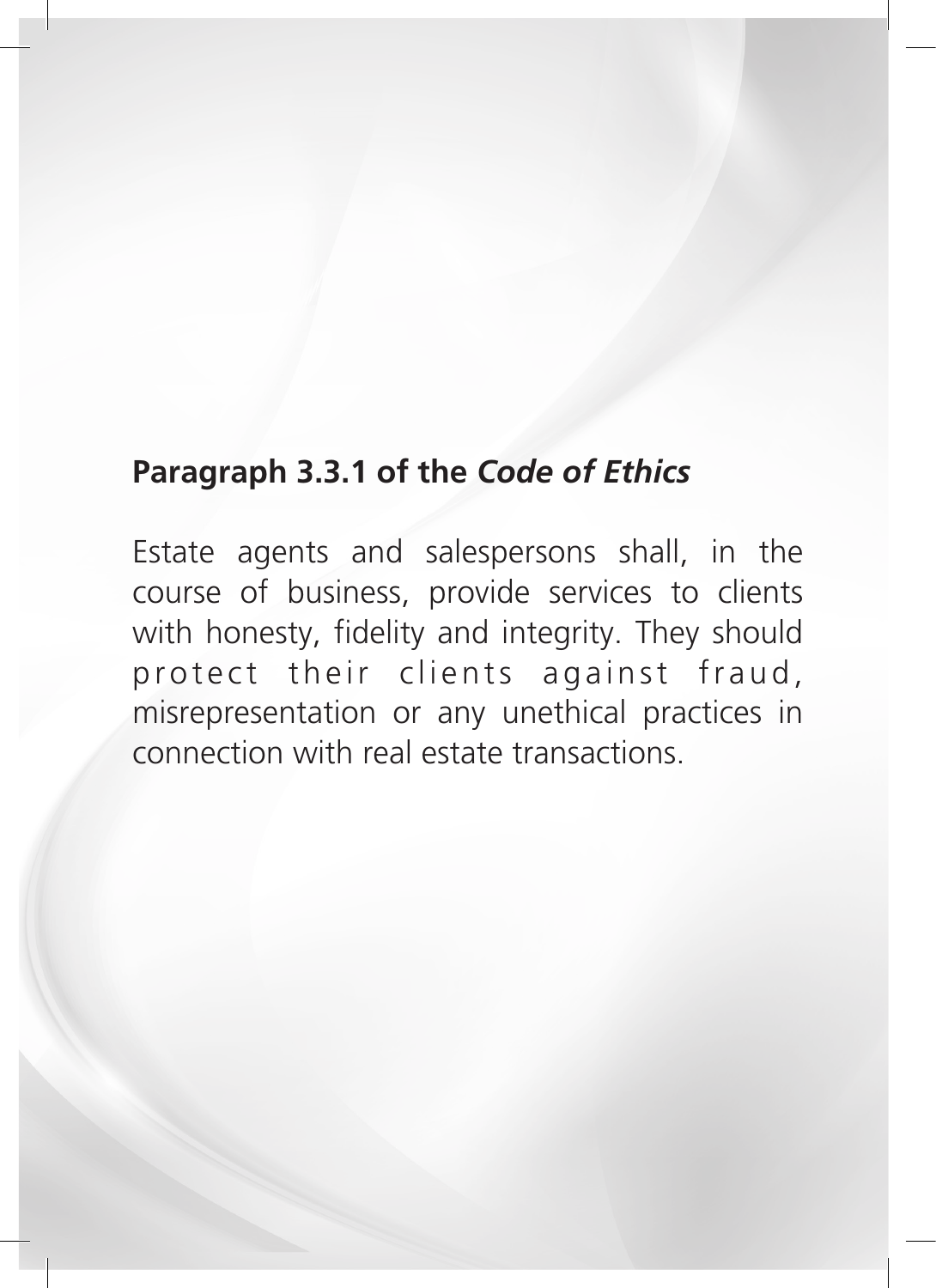# **Illustration (1)**

# **Subletting without a Landlord's Consent**

A licensee acted for the landlord, Tenant A and Tenant B. He arranged for Tenant A to sublet a property to Tenant B. Tenant B subsequently found that the subletting was in breach of the nonalienation clause of the tenancy agreement entered into between the landlord and Tenant A, and without the consent of the landlord. The licensee admitted to Tenant B that he was in fact aware that the landlord objected to the subletting. The landlord later applied to the Lands Tribunal and recovered possession of the property. Both Tenant A and Tenant B were evicted from the property before the expiry of the terms of the tenancy agreement and the sub-tenancy agreement.

#### **Commentary and Suggestion:**

In this case, the licensee was aware that the landlord objected to the subletting. He nevertheless arranged for Tenant A to sublet the property to Tenant B. His behaviour resulted in all his three clients suffering loss. He thus failed to provide services to clients with honesty, fidelity and integrity.

Licensees handling subletting properties should review the tenancy agreement between the principal landlord and the principal tenant to see if there is any restriction on subletting and whether prior consent for subletting has to be obtained from the principal landlord. Apart from that, licensees should also pay attention to the following: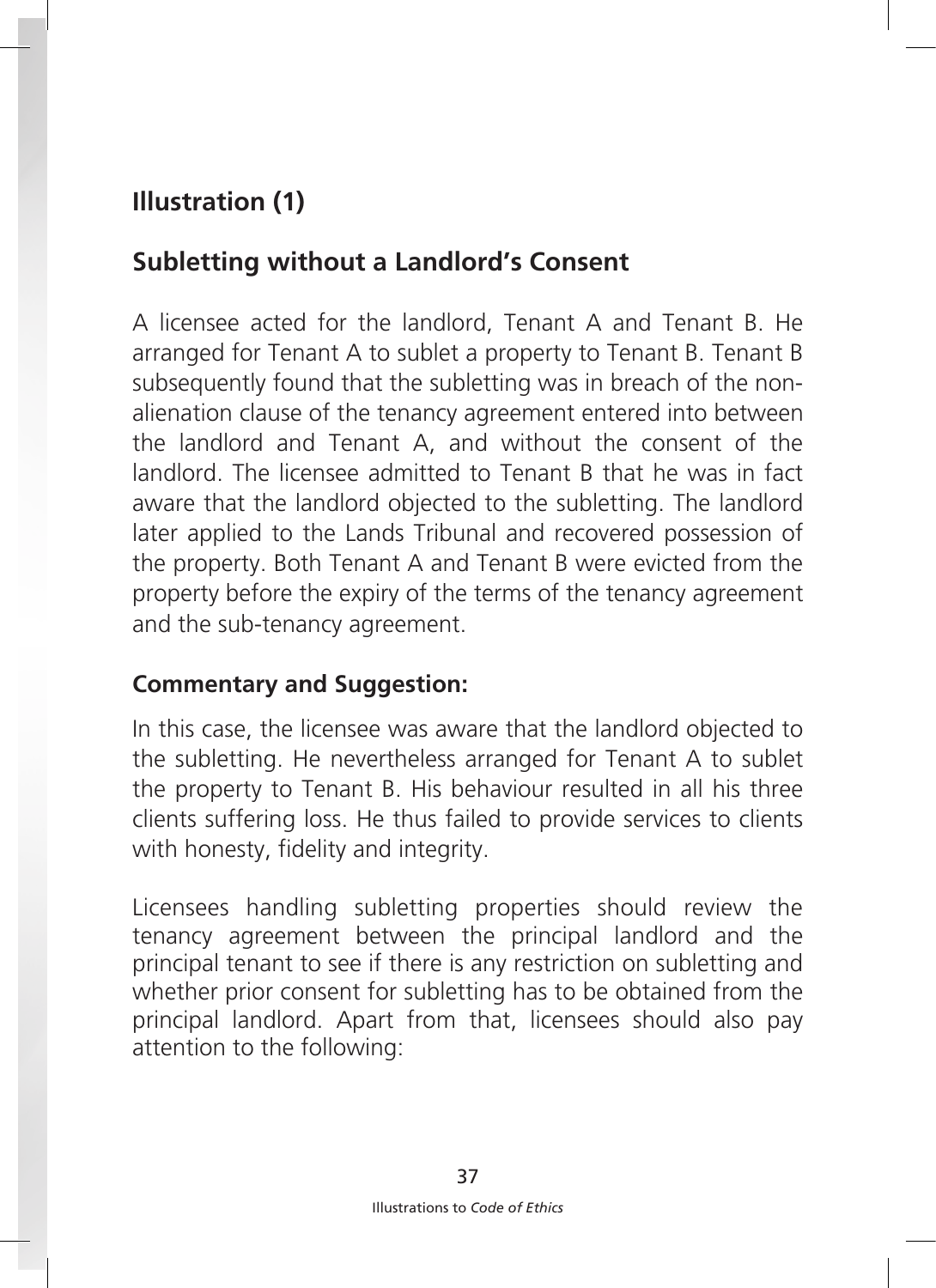- The terms of the sub-tenancy agreement between the principal tenant and the sub-tenant shall be subject to the terms of the tenancy agreement between the principal landlord and the principal tenant. The tenancy period under the sub-tenancy agreement shall not exceed that under the original tenancy agreement;
- In Part C of the Leasing Information Form (Form 2), enter the details of the original tenancy agreement including the parties thereto, the rental period and any other information the sub-tenant should know such as the area for subletting; and
- Comply with section 9 of the Practice Regulation when issuing advertisements for subletting properties including:
	- (a) Not to advertise at a rental or on terms different from those instructed by the principal tenant;
	- (b) To state expressly in the advertisement that the property is to be sublet; and
	- (c) To remove all advertisements as soon as is practicable after the property is no longer available for subletting, or when the relevant estate agency agreement is terminated (whichever is earlier).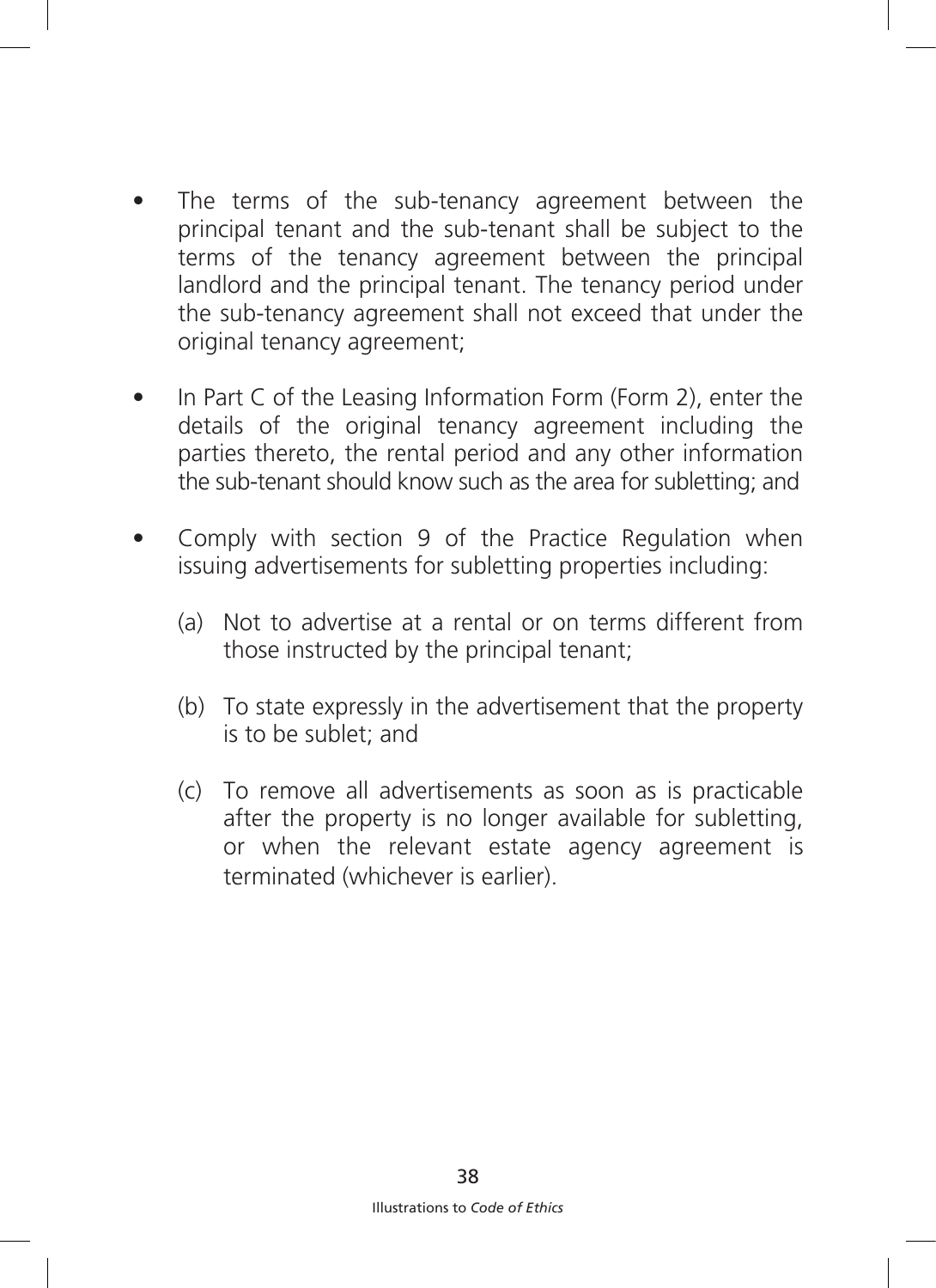# **Illustration (2)**

# **Deceiving a Client to Enter into a Tenancy Agreement**

A licensee acted for both the landlord and the tenant. Despite rounds of negotiation, the landlord refused to accede to the tenant's request that a dishwasher be provided. Being anxious to close the deal, the licensee in the name of the landlord bought a dishwasher for the tenant out of his own pocket. However, he did not seek the landlord's approval beforehand. He then swapped certain pages of the tenancy agreement before arranging for the landlord and the tenant to sign two different versions of the tenancy agreement forms. The one signed by the tenant stipulated that the landlord was responsible for supplying a dishwasher but the one signed by the landlord did not have such a provision. Later on, the tenant found that the dishwasher was not working and needed repair. The licensee's misconduct came to light when the tenant asked the landlord to repair the dishwasher.

#### **Commentary and Suggestion:**

In this case, it was obvious that because the licensee was eager to conclude the deal, he not only bought the dishwasher out of his own pocket but he also swapped pages of the tenancy agreement and arranged for the landlord and the tenant to sign the tenancy agreement in two different versions. He thought that this would not be found out. Actually this was indeed a serious mistake which might cause loss and damage to his client.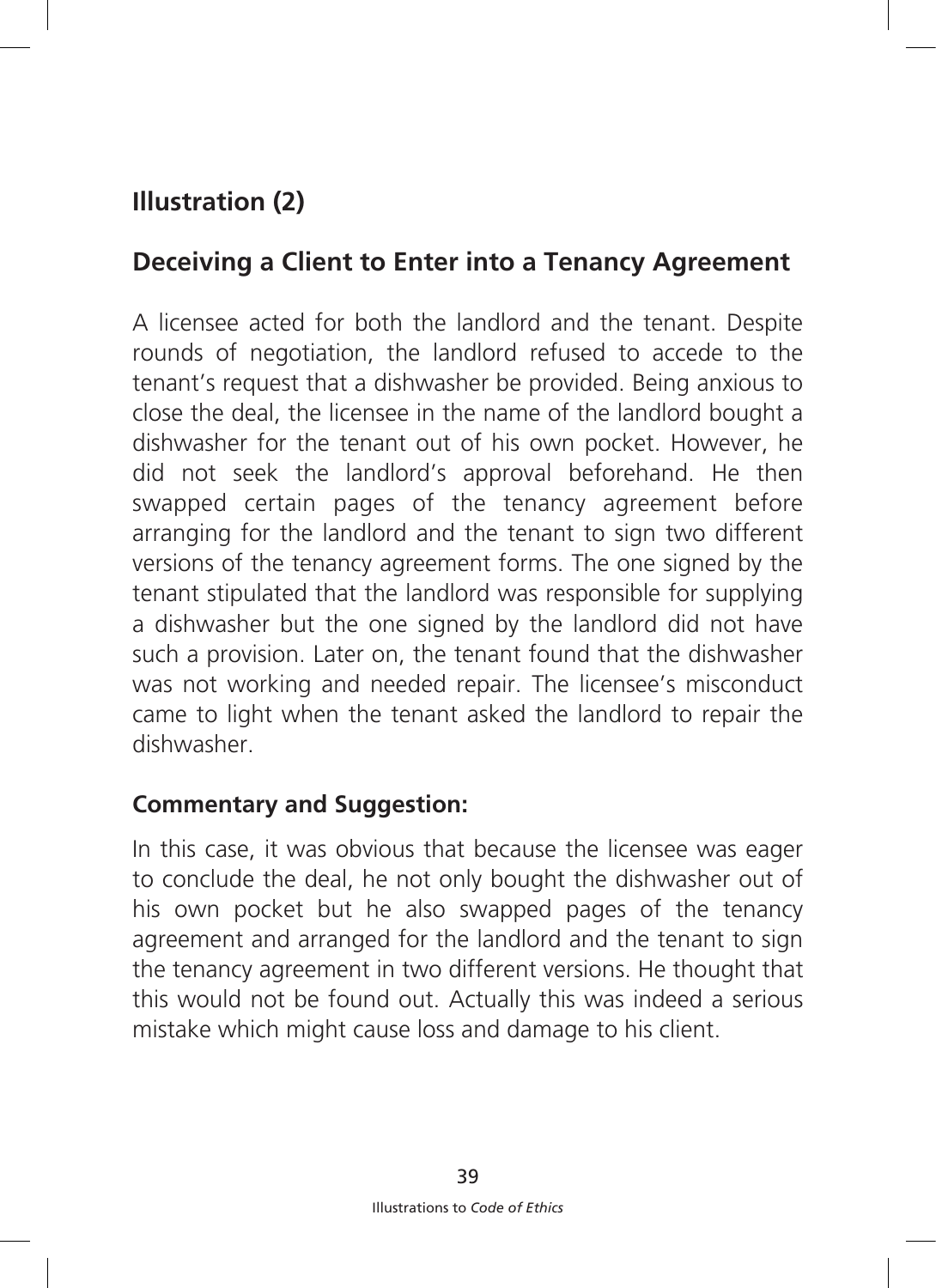Licensees should provide services to clients with honesty and fidelity. They should not act fraudulently in a bid to conclude the deal expeditiously. The licensee concerned should discuss frankly with the transacting parties. Even if he wishes to buy the dishwasher out of his own pocket, he should seek the transacting parties' consent beforehand. Otherwise, he would suffer from serious consequences when the matter comes to light.

Furthermore, a tenancy agreement is a legally binding document. The terms and conditions of a tenancy agreement should clearly reflect the intent of both parties and the agreement should be signed only after both parties understand and agree to the terms and resolve any disagreement through negotiation. In arranging for the parties to sign the tenancy agreement in duplicate (i.e. two copies of the tenancy agreement), the licensee should ensure that the terms in the two copies which are to be kept respectively by the landlord and the tenant are the same so as to avoid any dispute arising from any discrepancy between the two copies of the tenancy agreement.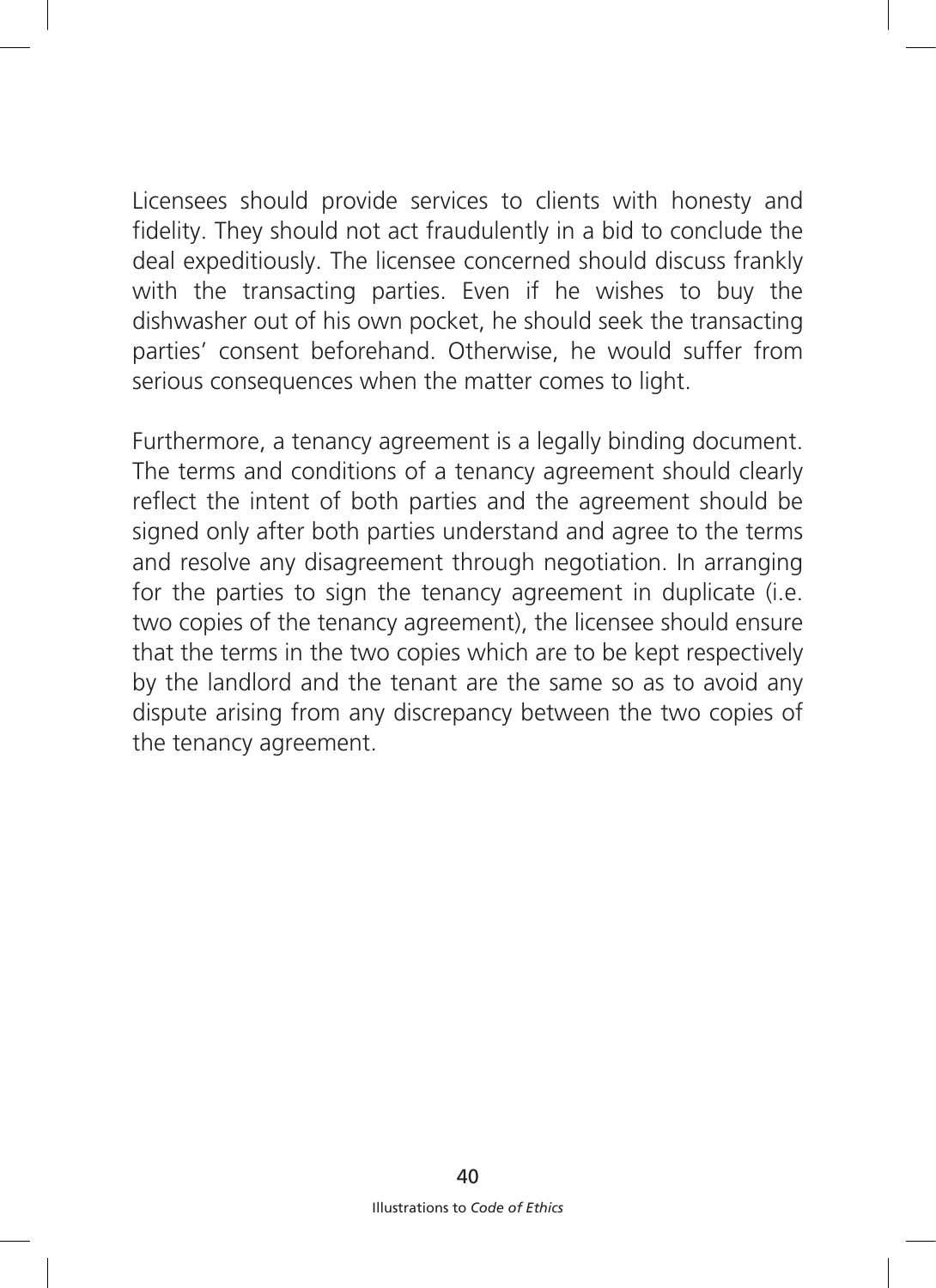# **Illustration (3)**

# **Passing a False Offer to a Client**

A licensee falsely told the vendor that the purchaser offered to purchase a property for \$1,330,000. The licensee suggested to the vendor that if the purchaser was willing to buy the property for \$1,350,000, the vendor would pay \$10,000 to the licensee as remuneration, on top of the original commission of \$13,500. In fact, the purchaser had offered to purchase the property at \$1,350,000 all along, and had never made any offer of \$1,330,000.

#### **Commentary and Suggestion:**

In this case, the licensee passed a false offer to his client for his own commission benefit. He thus failed to provide services to clients with honesty, fidelity and integrity, contrary to the paragraph 3.3.1 of the *Code of Ethics*.

The licensee had not conveyed the offer of the purchaser immediately and accurately to the vendor and, therefore, had also breached section 11(e) and 11(f) of the Practice Regulation. Section 11(e) states that a licensee shall "present an offer to a client for acceptance as soon as is practicable after receiving it", while section 11(f) stipulates that a licensee shall "inform a client of all offers received in the order he receives them and present them in an objective and unbiased manner".

Besides, in this case, the licensee asked for extra commission from the vendor client. As the agent of his employer, the licensee who, without lawful authority or reasonable excuse, solicits or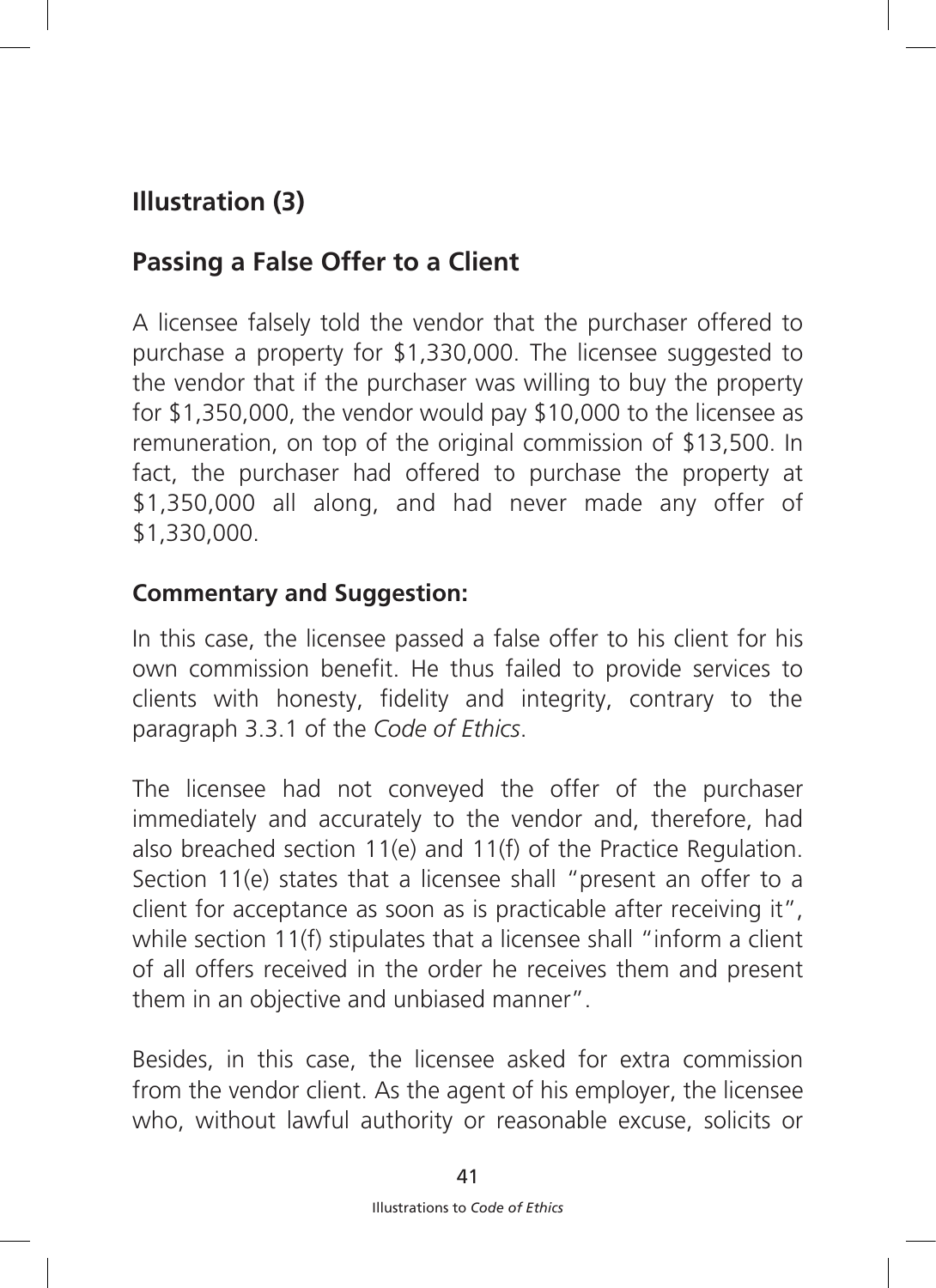accepts any advantage as a reward for doing or forbearing to do any act in relation to his principal's affairs, may commit an offence under section 9 of the Prevention of Bribery Ordinance (cap.201). The penalty is a fine and imprisonment.

Licensees should bear in mind not to exploit advantages in a deal at the expense of a client's interests, or he would be subject to legal liability.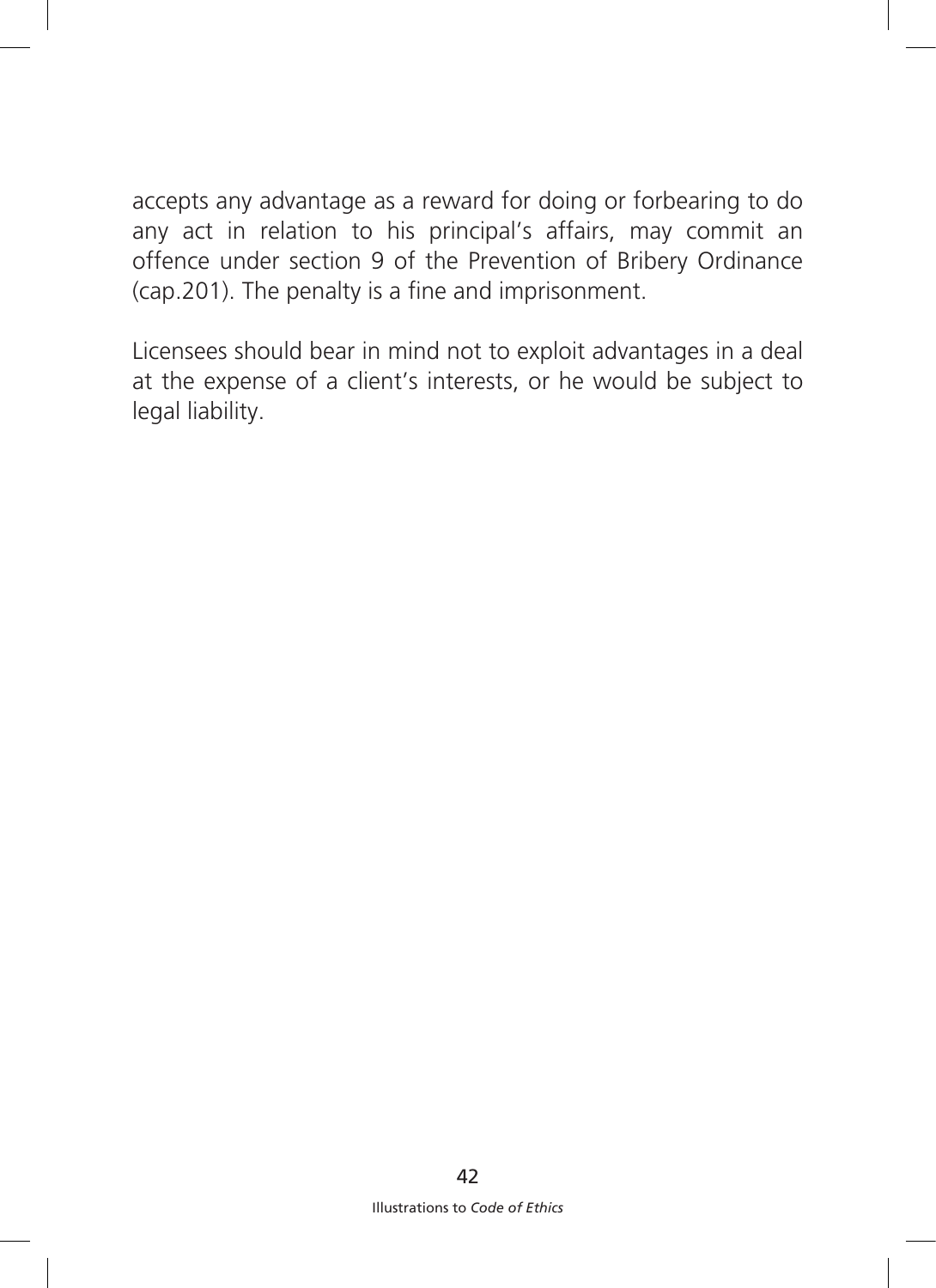# **Illustration (4)**

# **Misrepresentation on Permitted User**

An elderly woman wanted to purchase a home for herself with her savings. She was introduced by a licensee to a property which contained a toilet as well as bathing and cooking facilities. The licensee assured her that the property could be used as domestic accommodation although he knew that it was a commercial unit. The licensee arranged for the woman to sign a provisional agreement to purchase the property.

In fact, the property was not a domestic unit. The occupation permit restricted its permitted use to "office for non-domestic use".

#### **Commentary and Suggestion:**

In this case, the licensee was aware that the permitted user of the property was "office for non-domestic use". He however told the client that the property could be used for domestic purposes. This was certainly a misrepresentation. The licensee failed to provide services to his client with honest, fidelity and integrity and to protect his client against fraud, misrepresentation or any unethical practices in connection with real estate transactions. The licensee thus failed to comply with paragraph 3.3.1 of the *Code of Ethics*.

Licensees should provide property information to clients with honesty and fidelity.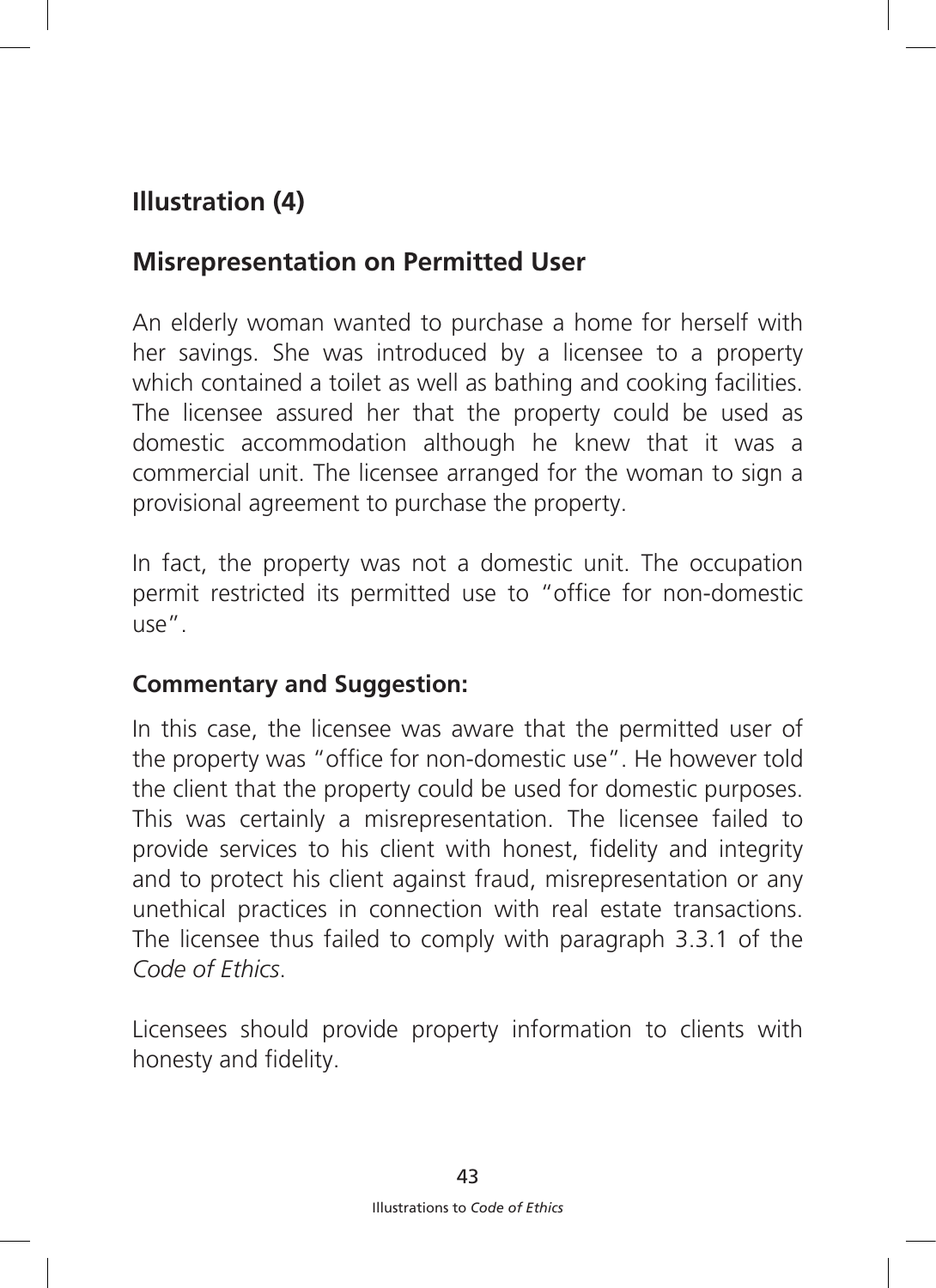To verify the permitted user of a property, licensees can examine the occupation permit by conducting a land search through the Land Registry and/or obtaining the same from the Buildings Department. For residential properties, they may also obtain such information from the Property Information Online (PIO) service provided by the Rating and Valuation Department. The PIO provides property information such as saleable area, age and permitted occupation purposes for most of the residential properties in Hong Kong.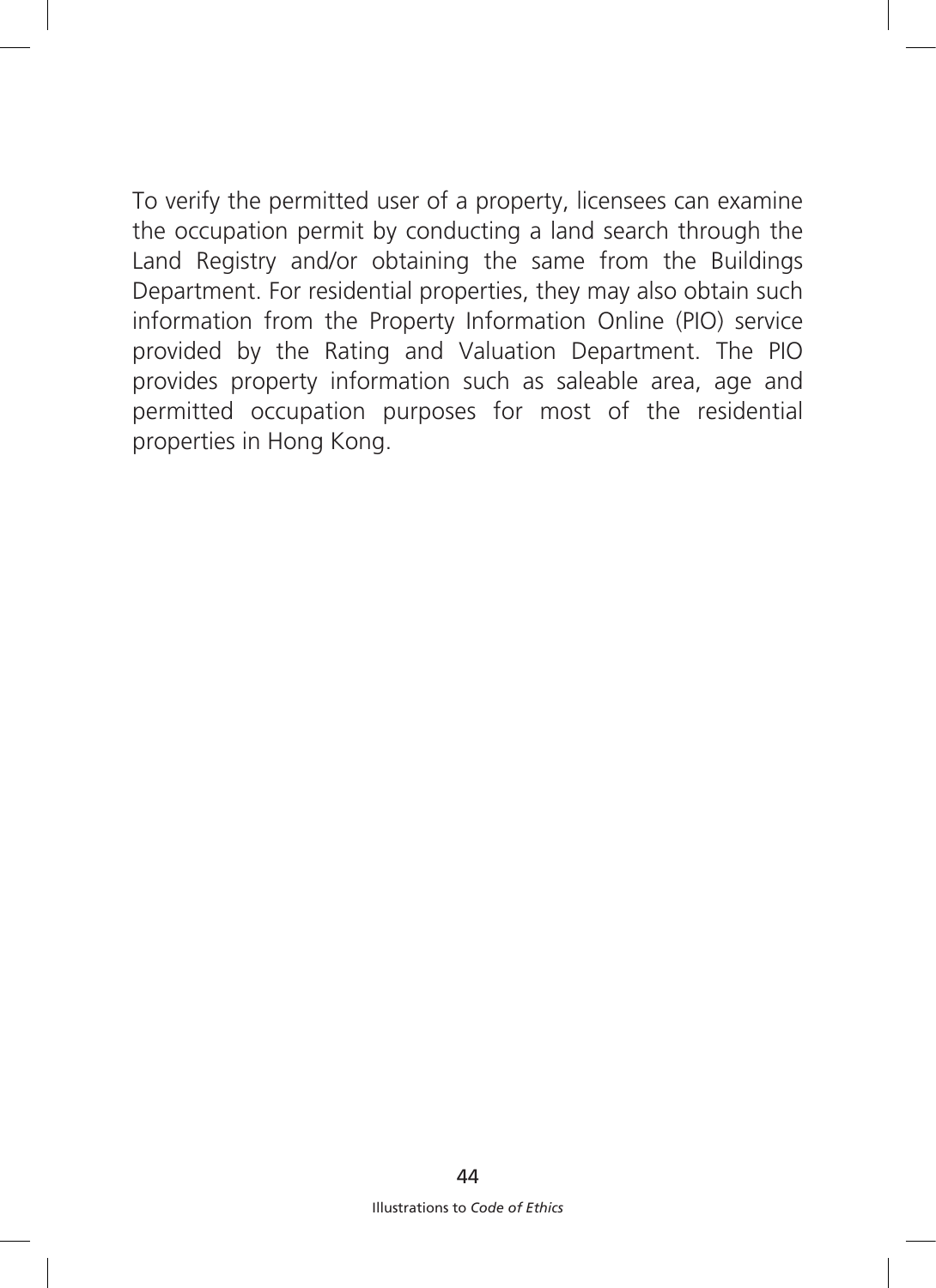# **Illustration (5)**

# **Failing to Advise a Purchaser on a Confirmor Sale**

A licensee acted for both parties in a sale and purchase transaction. The purchaser was a first-time home buyer and appeared to be very nervous about the transaction. To avoid creating unnecessary anxiety which might upset the transaction, the licensee, knowing that the vendor was only selling the property as a confirmor, told the purchaser that the vendor was the property owner. The licensee did not provide the purchaser with any land search of the property. Nevertheless, the purchaser later found out that the owner was not the property owner, and was selling the property only as a confirmor.

#### **Commentary and Suggestion:**

The licensee in this case concealed to the purchaser the fact that the vendor was actually selling the property as a confirmor although he was aware of it. This is obviously a misrepresentation. He thus failed to provide services to clients with honesty and fidelity, contrary to the provision stipulated in paragraph 3.3.1 of the *Code of Ethics*.

When handling transactions where a property is sold by a confirmor, licensees should carry out a land search of the relevant property before arranging for the confirmor and the subpurchaser to enter into a sub-sale agreement. The agreement for sale and purchase entered into between the vendor and the confirmor should also be examined to determine the terms of the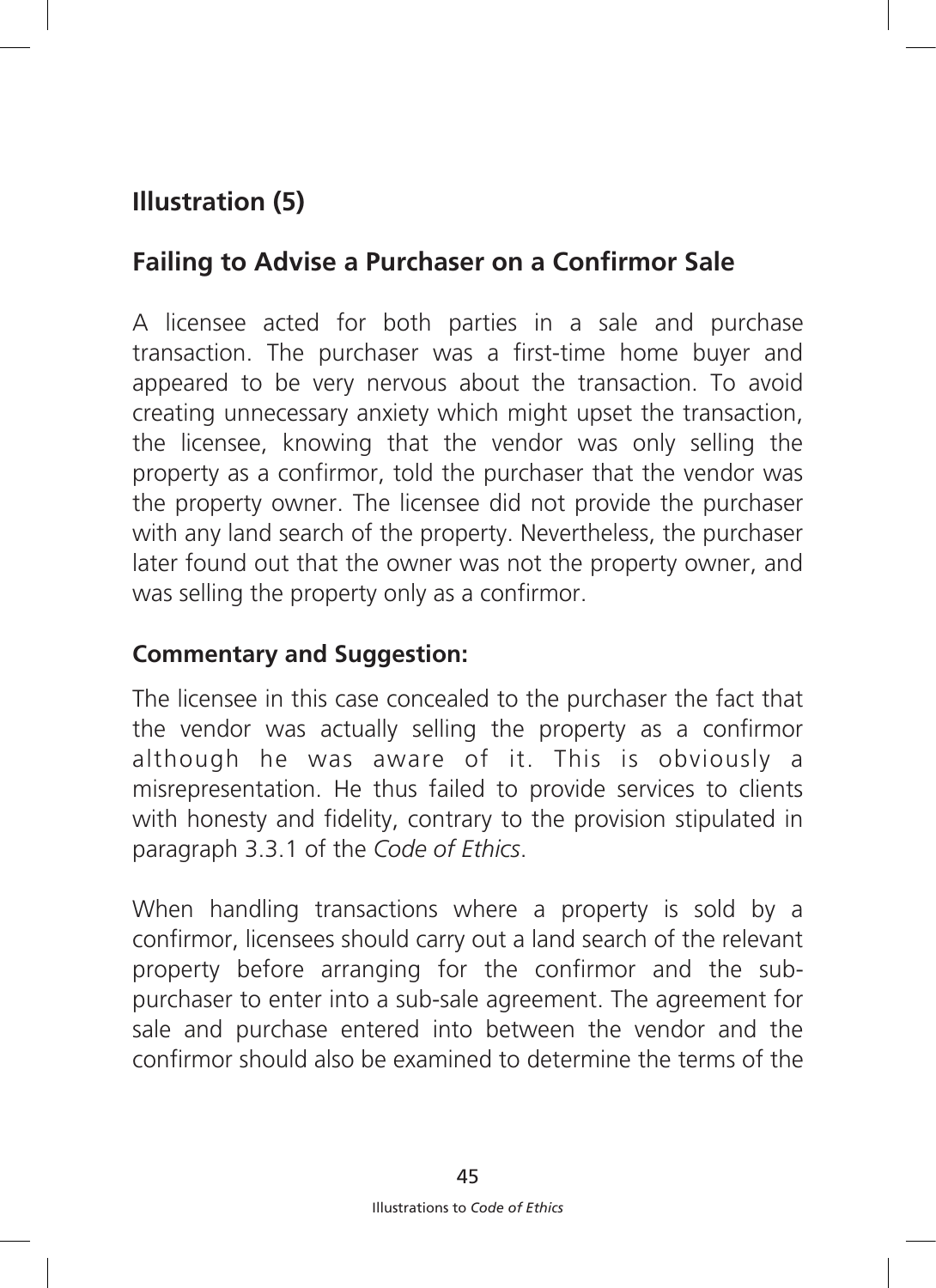agreement, including but not limited to any restriction on subsale. Besides, licensees should also pay attention to the following:

- The sub-purchaser would normally have no opportunity to inspect the relevant property before he/she enters into the sub-sale agreement. Licensees should alert the sub-purchaser to the risks of no inspection and try to arrange for an inspection before completion.
- Licensees should explain to the sub-purchaser that the terms of the sub-sale agreement are subject to those of the original agreement for sale and purchase. For example, if the confirmor has accepted any structural alteration in the original agreement, the sub-purchaser has to accept the same under the sub-sale agreement. Attention should be paid to whether the balance of purchase price payable by the sub-purchaser is sufficient to cover the balance of purchase price payable by the confirmor under the original agreement.
- Licensees should explain to the sub-purchaser that if the confirmor is unable to complete, the transaction may be delayed or fall through. In such an event, the sub-purchaser will not be able to purchase the property and may have to resort to legal proceedings to obtain the refund of the deposits and any damages.
- The sub-purchaser may request the confirmor to execute an irrevocable power of attorney so that in the event that the confirmor is unable to complete, the sub-purchaser may complete the transaction as the attorney of the confirmor. The sub-purchaser should be advised to seek legal advice.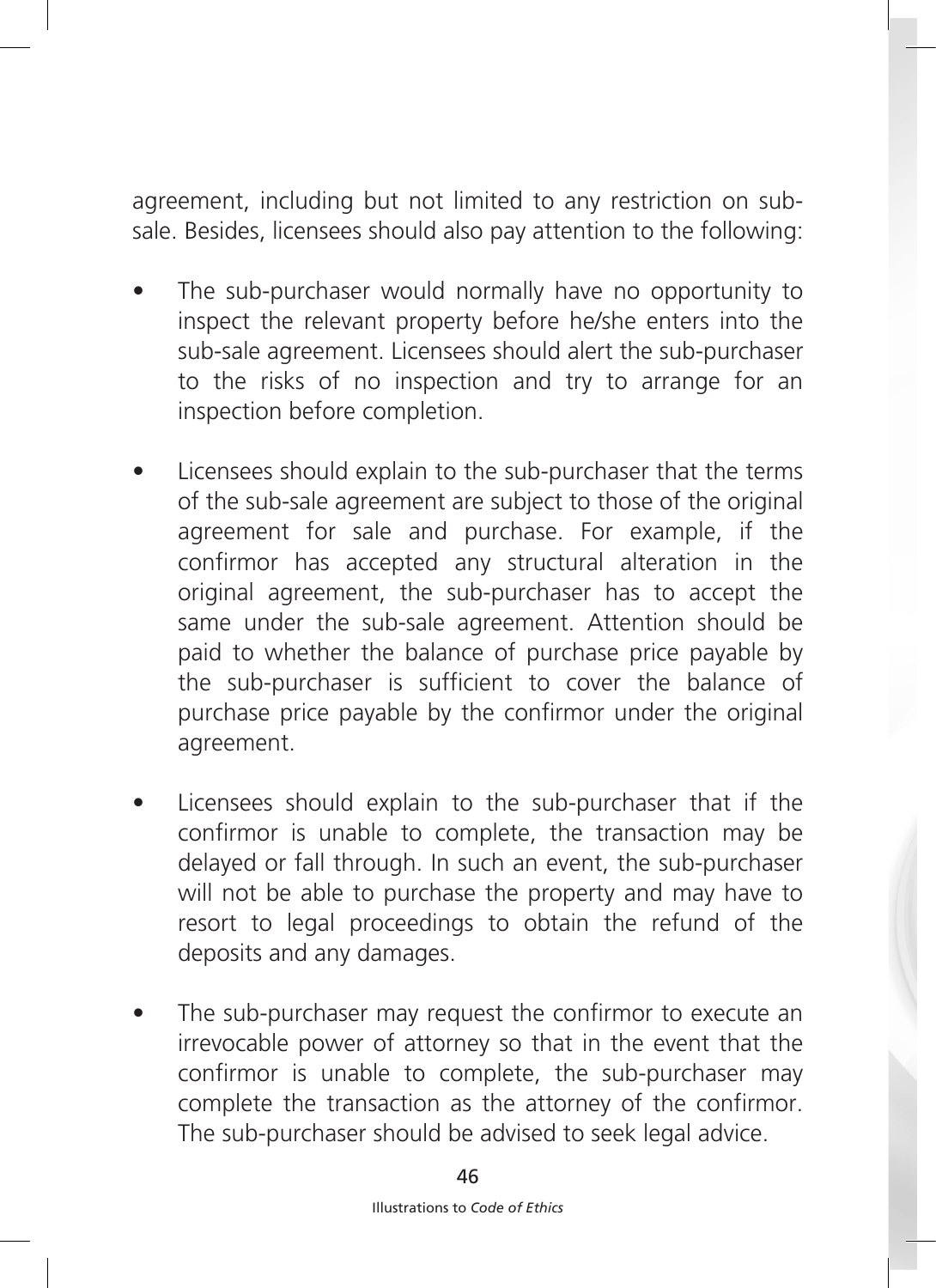# **Paragraph 3.4.1 of the** *Code of Ethics*

Estate agents and salespersons, in engaging and accepting an appointment as an agent, should protect and promote the interests of their clients, carry out the instructions of their clients in accordance with the estate agency agreement and act in an impartial and just manner to all parties involved in the transaction.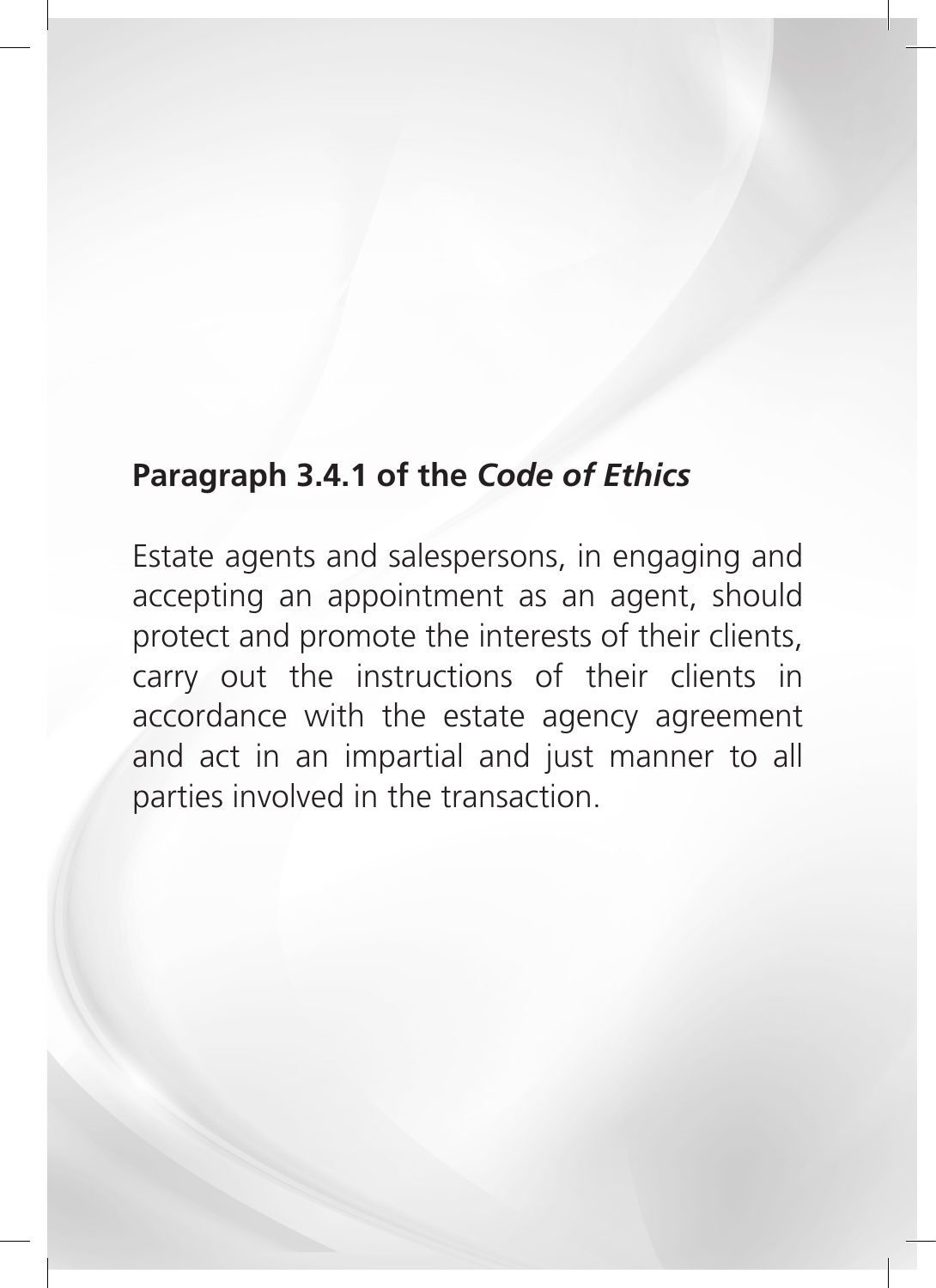# **Illustration (1)**

# **Providing Misleading Information on a Mortgage Loan**

A licensee acted for both the vendor and the purchaser in a residential property transaction and the property concerned was subject to a tenancy. Before the signing of the provisional agreement for sale and purchase, the licensee assured the purchaser that he could definitely obtain a 70% mortgage loan.

The purchaser later enquired with three banks for a 70% mortgage loan but was rejected by all of them. Finally, the purchaser was only granted a mortgage loan equivalent to 50% of the purchase price.

The licensee told the purchaser that he could definitely obtain a 70% mortgage loan from a bank. But in fact, the Government had already announced that mortgage loans of properties subject to a tenancy were capped at 50% of the purchase price.

#### **Commentary and Suggestion:**

In this case, the licensee made a representation about a mortgage loan without a proper basis. The licensee failed to protect and promote the interests of his client and thus failed to comply with paragraph 3.4.1 of the *Code of Ethics*.

Licensees should not hastily provide mortgage information to clients, assure a prospective purchaser that he will be able to obtain a mortgage loan, or make any guarantees on the terms of mortgage loans.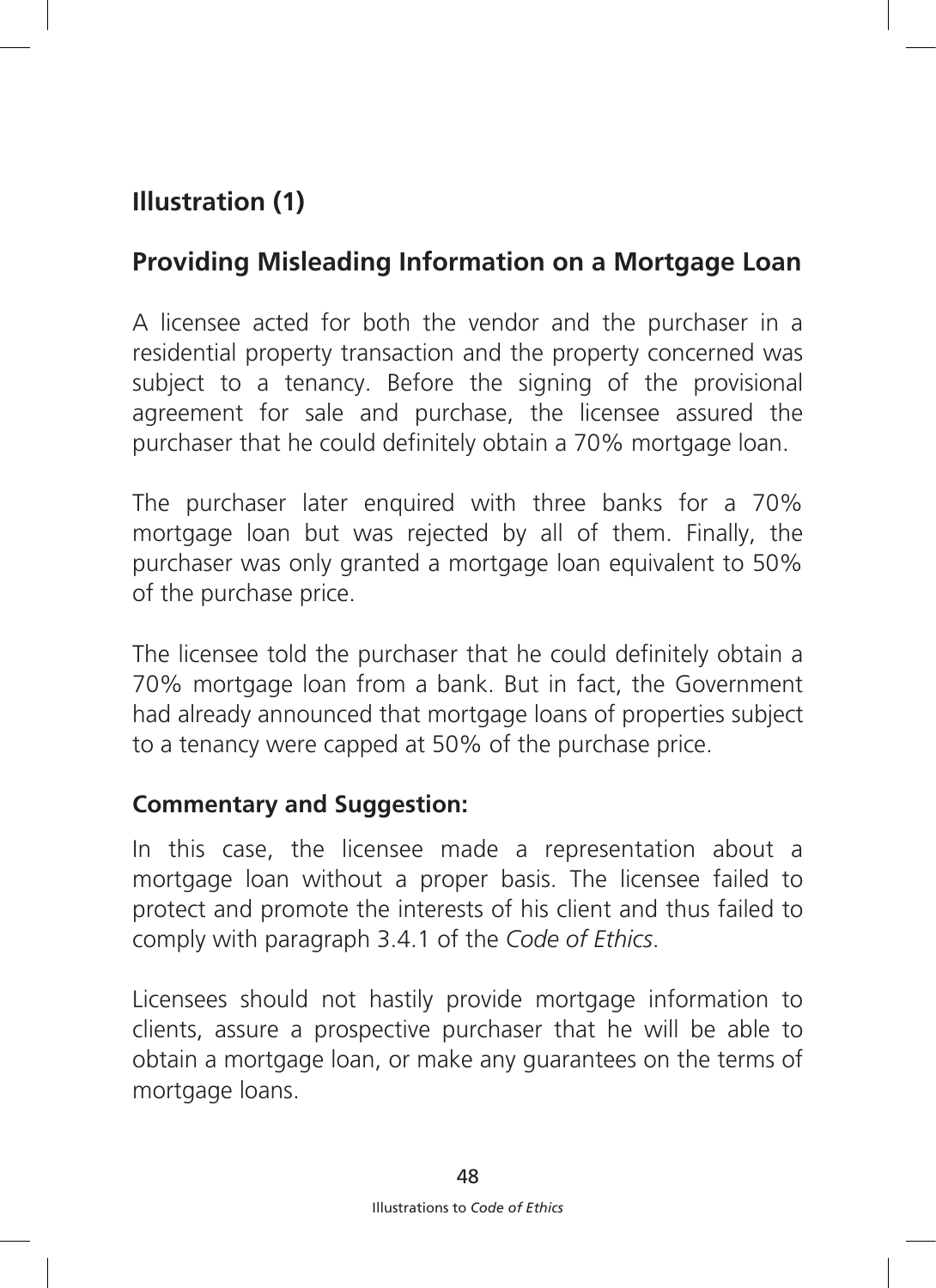Licensees who provide information to prospective purchasers concerning payment methods or mortgage plans must ensure that such information is accurate and that they have taken all reasonable steps and exercised all due diligence to verify such information.

Besides, as there is a great variety of mortgage payment schemes, licensees should remind prospective purchasers to seek information directly from the bank or the developer concerned if they have any questions.

In fact, the Hong Kong Monetary Authority, which aims at ensuring the stability and smooth operation of the banking system, has from time to time issued guidelines to banks on the property mortgage lending services and credit assessment. A professional licensee must be aware and keep abreast of the relevant policies on mortgages.

Generally, different banks have different policies and considerations for different types of properties. The purpose of the mortgaged property, that is, whether the property is being self-occupied or has been brought for investment, will also affect the terms on which the loan is granted.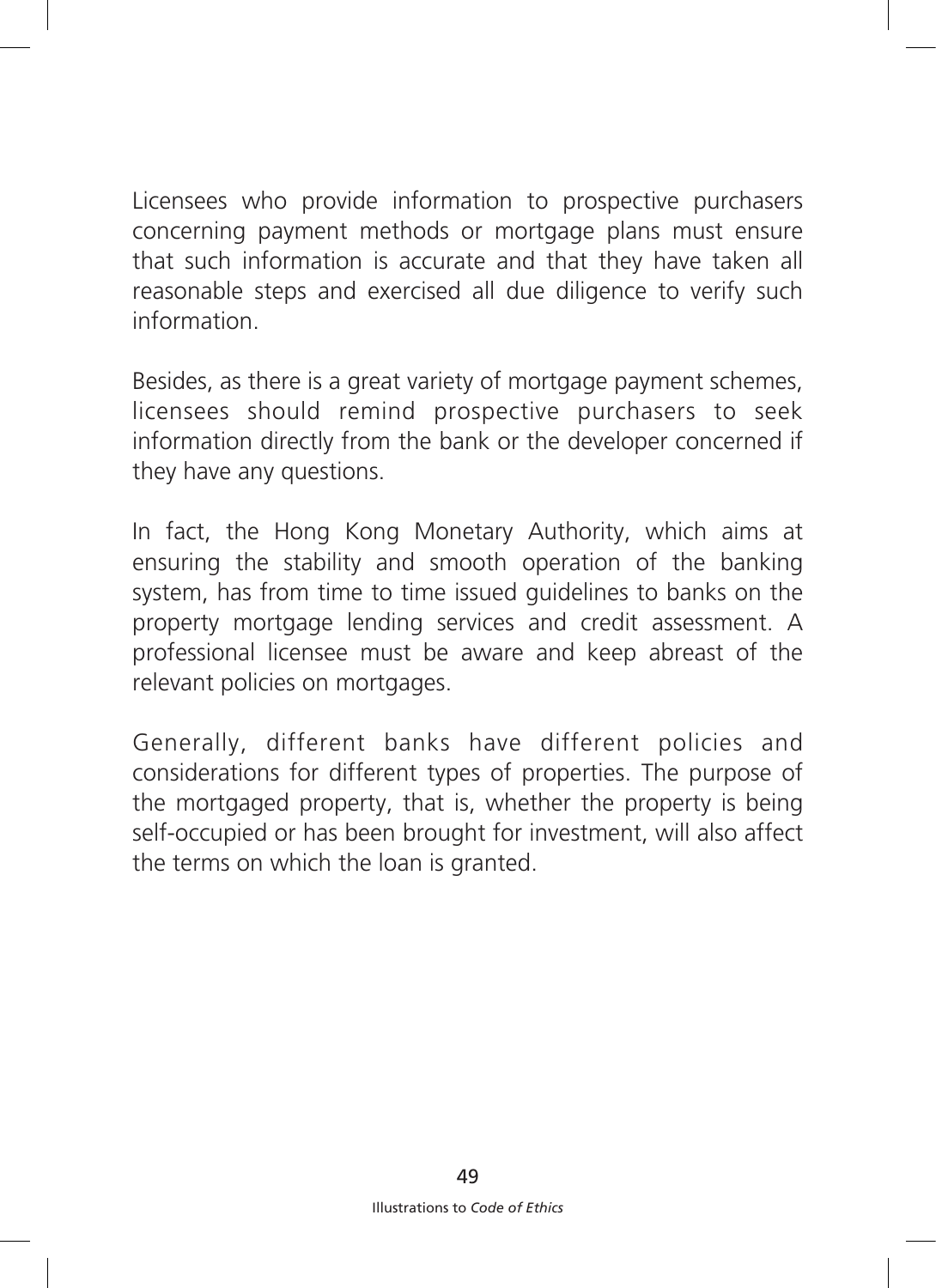# **Illustration (2)**

## **Failing to Carry Out a Land Search for a Non-self-contained Unit**

A licensee acted for both the landlord and the tenant in a leasing transaction. The property was not a self-contained unit (i.e. not an independent dwelling with separate cooking facilities and bathroom).

The licensee did not carry out a land search for the property at the Land Registry. Without the land search documents, the licensee failed to spot the several notices and closure orders issued under the Crimes Ordinance and registered at the Land Registry. The tenant was eventually forced to leave the property.

#### **Commentary and Suggestion:**

Under section 13(4) of the Practice Regulation, as the agent acting for the landlord, the licensee should have carried out a land search in respect of the property and supplied the same to the tenant immediately before the signing of the tenancy agreement. Licensees shall carry out a land search of the property concerned so as to ascertain whether there are any subsisting encumbrances such as court orders or mortgage etc. on the property so as to give appropriate advice to client(s).

In this case, the licensee mistakenly thought that section 13(4) of the Practice Regulation was not applicable to non-self-contained units, and did not carry out a land search for the property at the Land Registry. Hence, the licensee failed to ascertain before the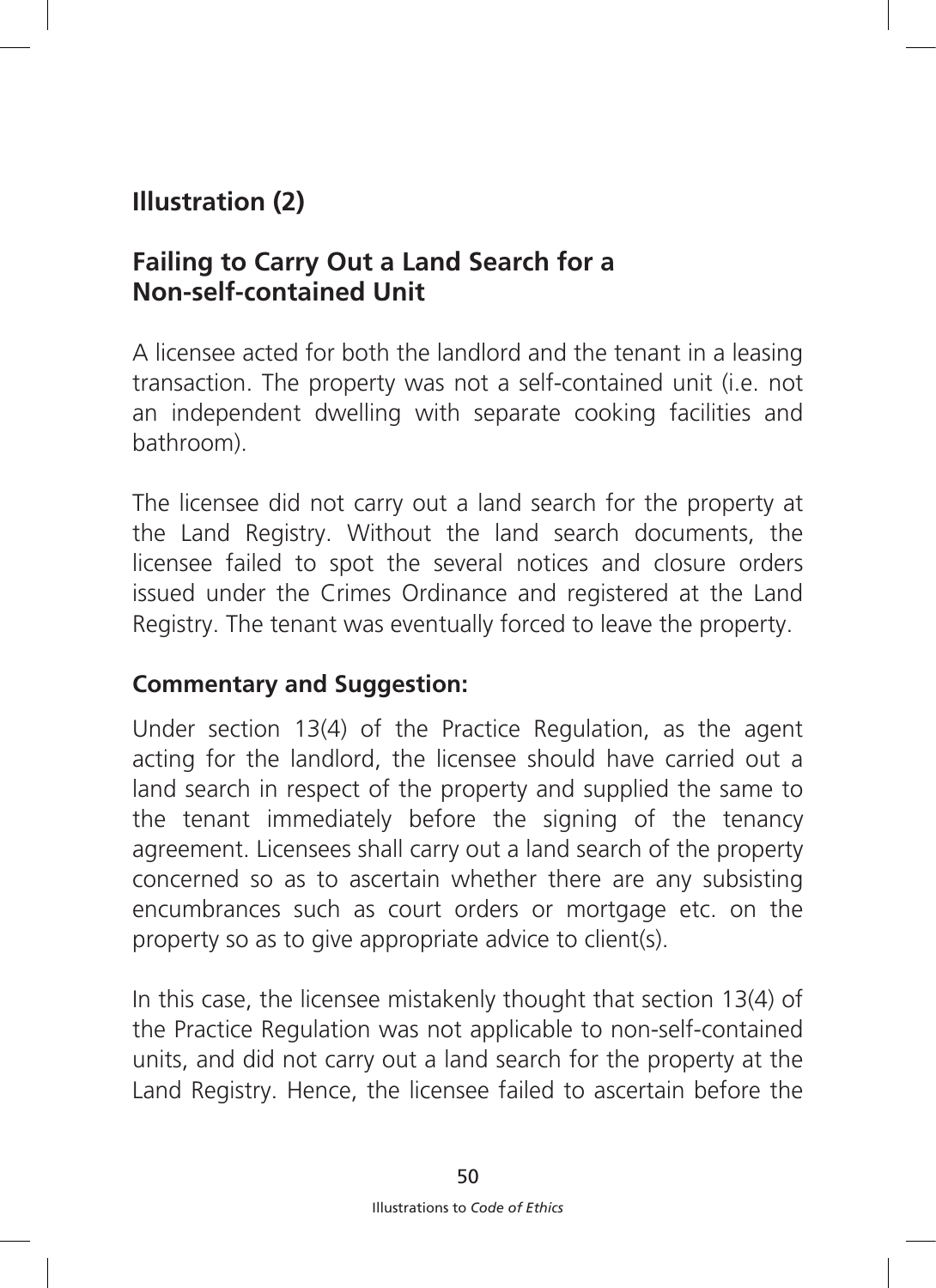landlord and the tenant entered into the tenancy agreement that a closure order to close the property had already been made by the count. The licensee thus failed to protect and promote the interest of his client and was in breach of paragraph 3.4.1 of the *Code of Ethics*.

Where a person is convicted of an offence under section 139, 143, 144 or 145 of the Crimes Ordinance, the court has the power to make a closure order on the property affected under section 153B of the Crimes Ordinance. Section 153B provides that any property subject to a closure order will be closed for six months, and that it will be an offence for anyone to enter the property or to interfere with anything used to close the property without lawful authority or reasonable excuse.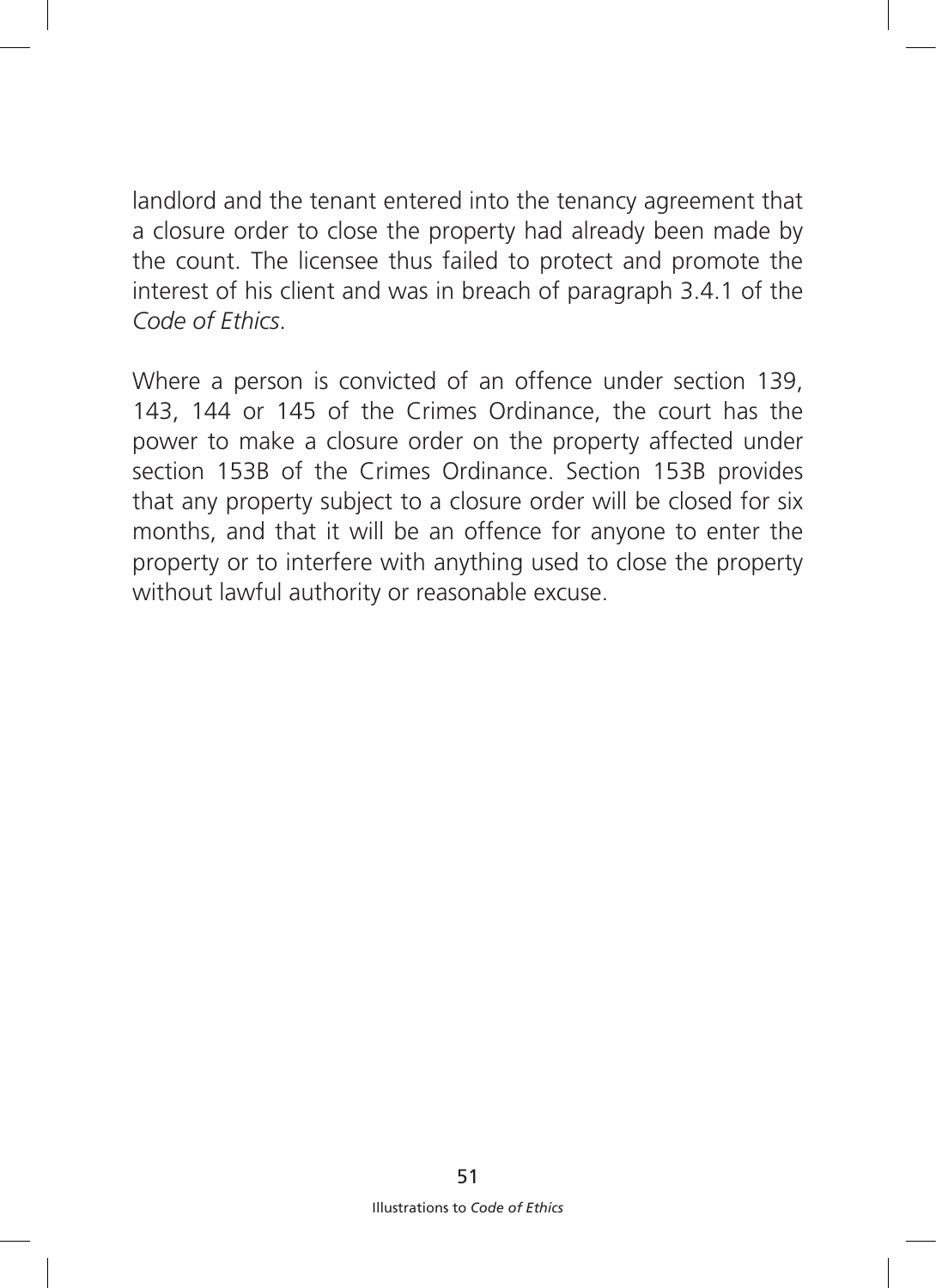# **Illustration (3)**

# **Failing to Deal with Building Orders in PASP**

A licensee acted for both the vendor and the purchaser in the sale and purchase of a residential flat. The land search records showed that the property was subject to two orders issued by the Building Authority relating to an earth-retaining structure. The vendor told the licensee that he had paid his share of expenses for the remedial work to the Incorporated Owners. Before the signing of the provisional agreement for sale and purchase ("PASP"), the vendor instructed the licensee to specify in the PASP that the sale was on an "as is" basis, which the licensee did. However, the licensee did not mention the two orders in the PASP.

Thereafter, the vendor and the purchaser had serious disagreement over, among other things, whether any money (and if so, how much) should be set aside for the compliance of the two orders. As no agreement could be reached on this issue, the sale and purchase fell through with the vendor paying a hefty compensation to the purchaser.

#### **Commentary and Suggestion:**

The fact that the licensee had not advised the vendor on the effects of the two orders and provided for the compliance of the same in the PASP had prejudiced the vendor's interest in that the vendor was bound to give something which he could not possibly give, namely, a good title to the property. The licensee failed to advise or cause the parties to ascertain or apportion their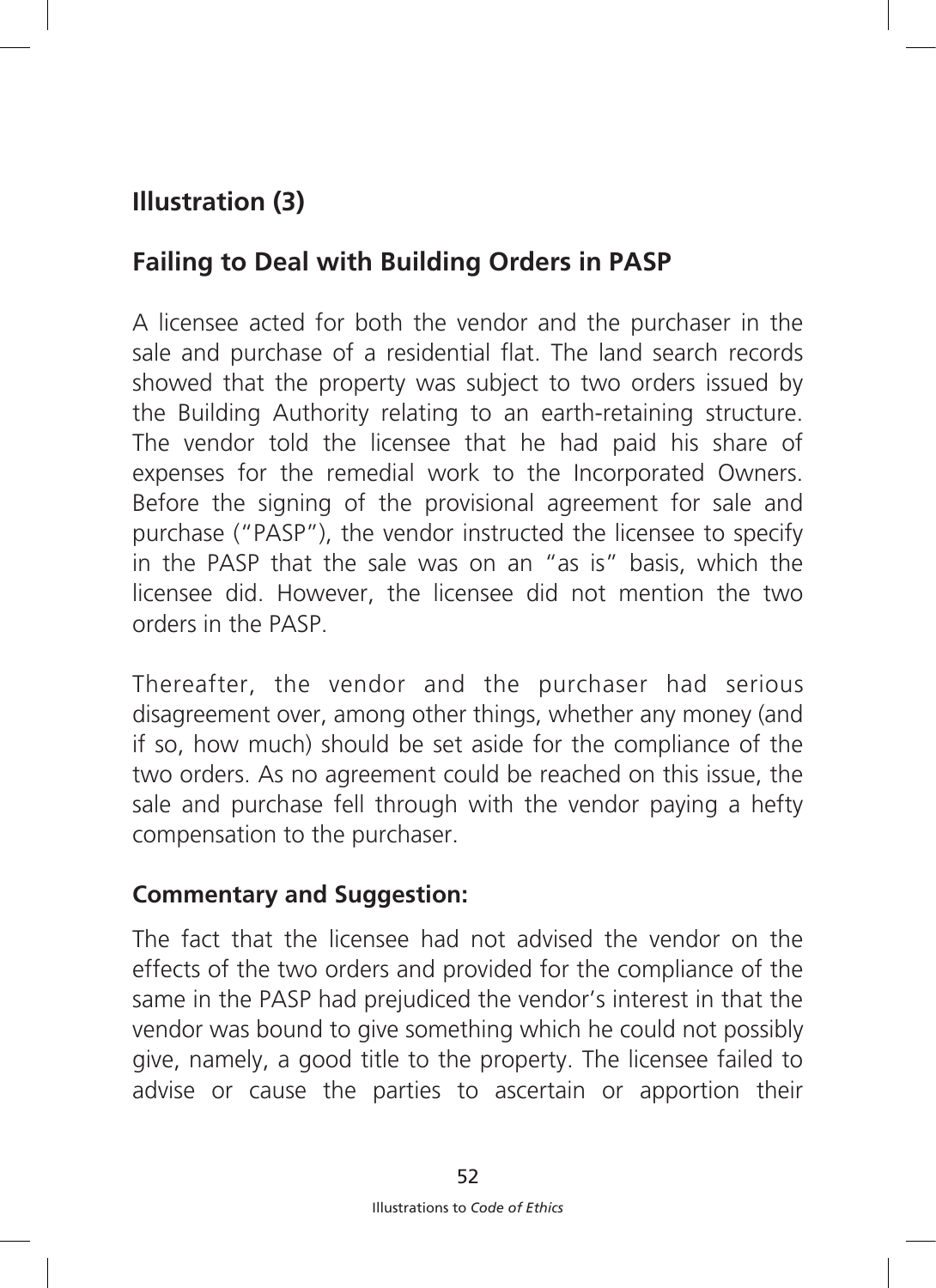respective liabilities towards the discharge of the two orders in the PASP; the licensee thus failed to comply with paragraph 3.4.1 of the *Code of Ethics*.

According to the guidelines in the Practice Circular regarding the proper steps to take when dealing with properties which might have authorised building works (UBW) or building order (Circular No. 07-05 (CR)), licensees should do the following to protect their clients' interests when dealing with properties:

#### Land Search

Licensees should carry out land searches against the properties concerned and the land search records should be carefully checked to see if any order issued by the Building Authority requiring demolition/alteration of UBW has been registered and, if so, whether the order has been complied with. Licensees should also specify the particulars of such an order in Part 1 of the Property Information Form (Form 1) used in the sale and purchase of residential properties in Hong Kong. Clients, vendors and purchasers alike, should be informed of the results of the land search accordingly.

#### Vendor's Statement in Form 1

The vendor's statement (Form 1, Part 2) makes provision for the vendor of a residential property to supply particulars of any structural additions or alterations to the property. As a first step to ascertain whether a property contains any UBW, licensees should try their best to urge their vendor clients to provide the information requested in Form 1, Part 2.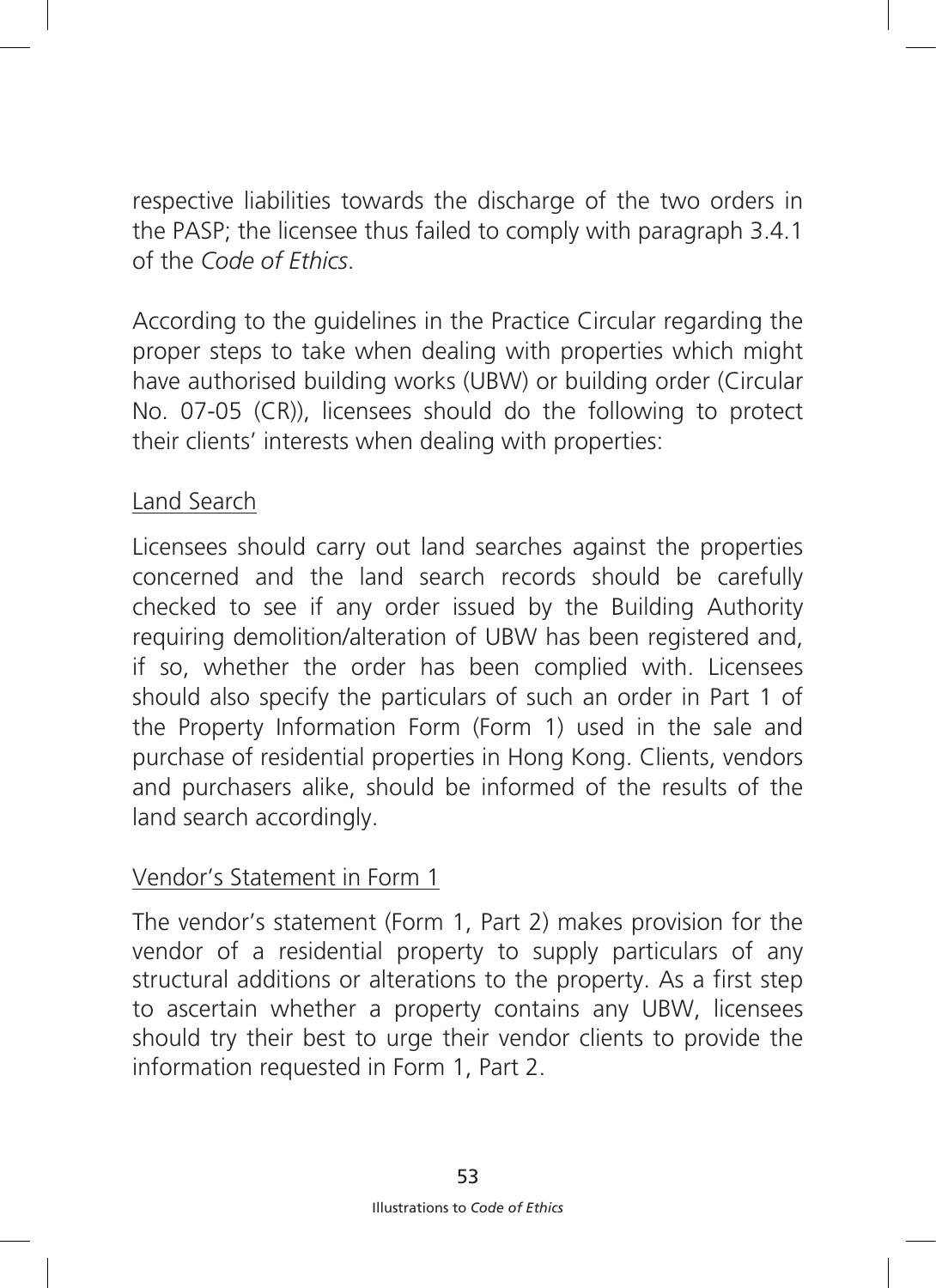#### Remind Clients of Risks Involved

If a licensee has actual knowledge of the existence of UBW or building order in or against a property to be sold and purchased by his client, the licensee should remind his client of the risks involved in the purchase of such property. Such risks would include the risk of the Government exercising its right of re-entry hence rendering the title of the property defective; the risk of the Government issuing an order requiring the owner to remove the UBW within a specified period and, on the owner's failure to do so, carrying out the demolition/alteration works required and forcing a sale of the property to recover the cost of works; and the risk of not being able to obtain any or sufficient bank mortgage loan to complete the purchase of the property.

On the other hand, the licensee should remind his vendor client that unless otherwise agreed in the agreement for sale and purchase of the property, the purchaser is entitled to rescind the purchase and claim damages for breach of contract on the ground that UBW or the building order may render the title defective.

In view of the risks involved, licensees should remind their vendor and purchaser clients to seek legal advice before proceeding with the transaction to sign the PASP.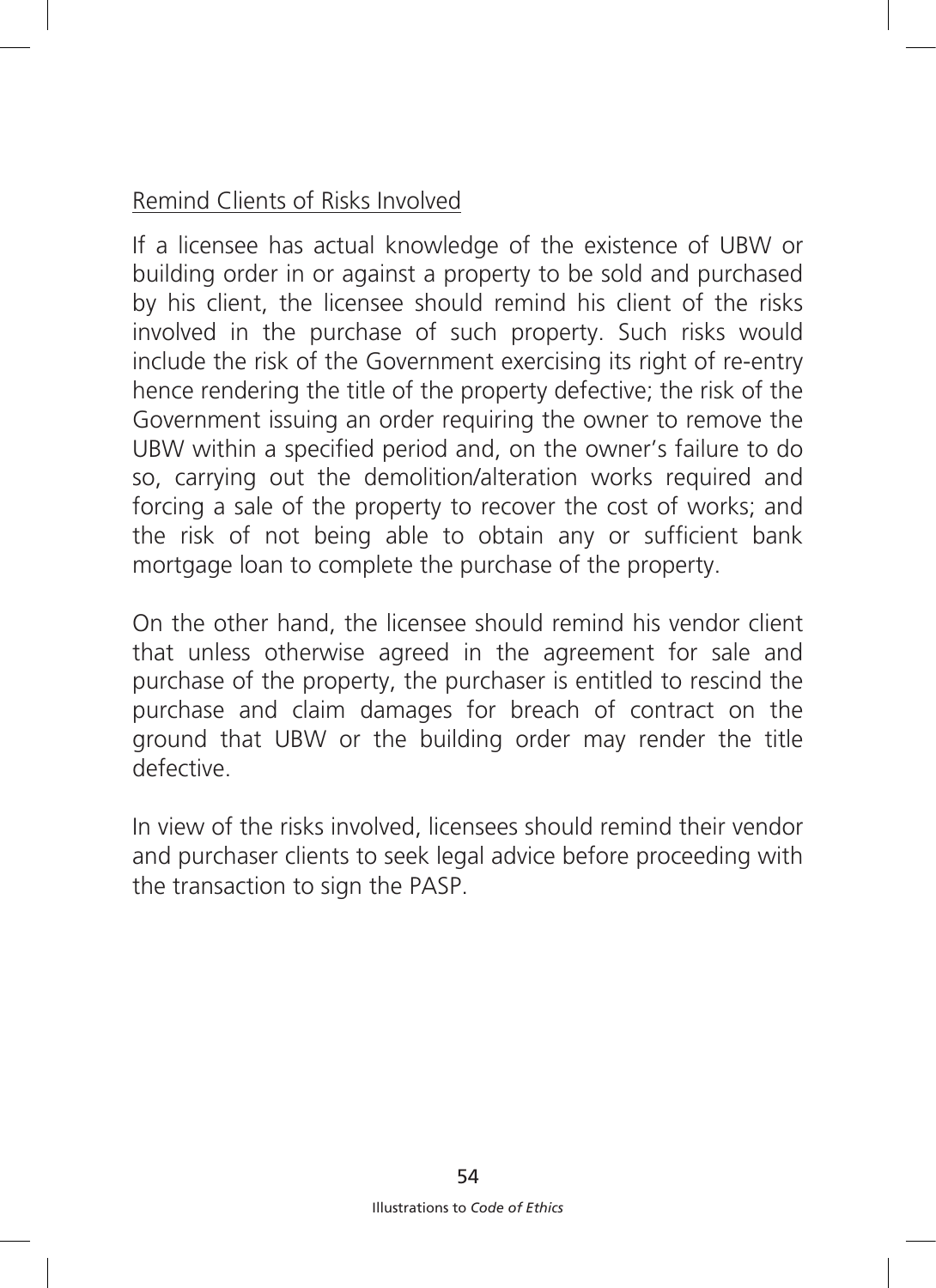# **Illustration (4)**

## **Arranging the Signing of a PASP with the Property Price Left Blank**

A licensee asked a prospective purchaser to sign a provisional agreement for sale and purchase and to write a cheque for the deposit, so as to facilitate the negotiation with the vendor. The licensee prepared a provisional agreement for sale and purchase ("PASP"), on which the space for the property price and the dates of payment were left blank when the prospective purchaser signed it. The prospective purchaser requested the licensee to let him know as soon as the vendor reverted with an offer, and explained that he needed to understand all the details of the transaction before deciding whether to purchase the property or not.

A few days later, the prospective purchaser, upon calling the licensee, found out that the vendor had already signed the PASP. The prospective purchaser did not know the transaction details beforehand, nor did the licensee contact him to obtain his confirmation in advance. The prospective purchaser asked immediately for the PASP and the deposit cheque to be returned to him. Eventually, the transaction fell through.

#### **Commentary and Suggestion:**

Some licensees may think that arranging for purchaser clients to unilaterally sign a provisional agreement with spaces of essential terms (e.g. price, deposits, completion date, etc) left blank would facilitate them to negotiate with the vendor, and some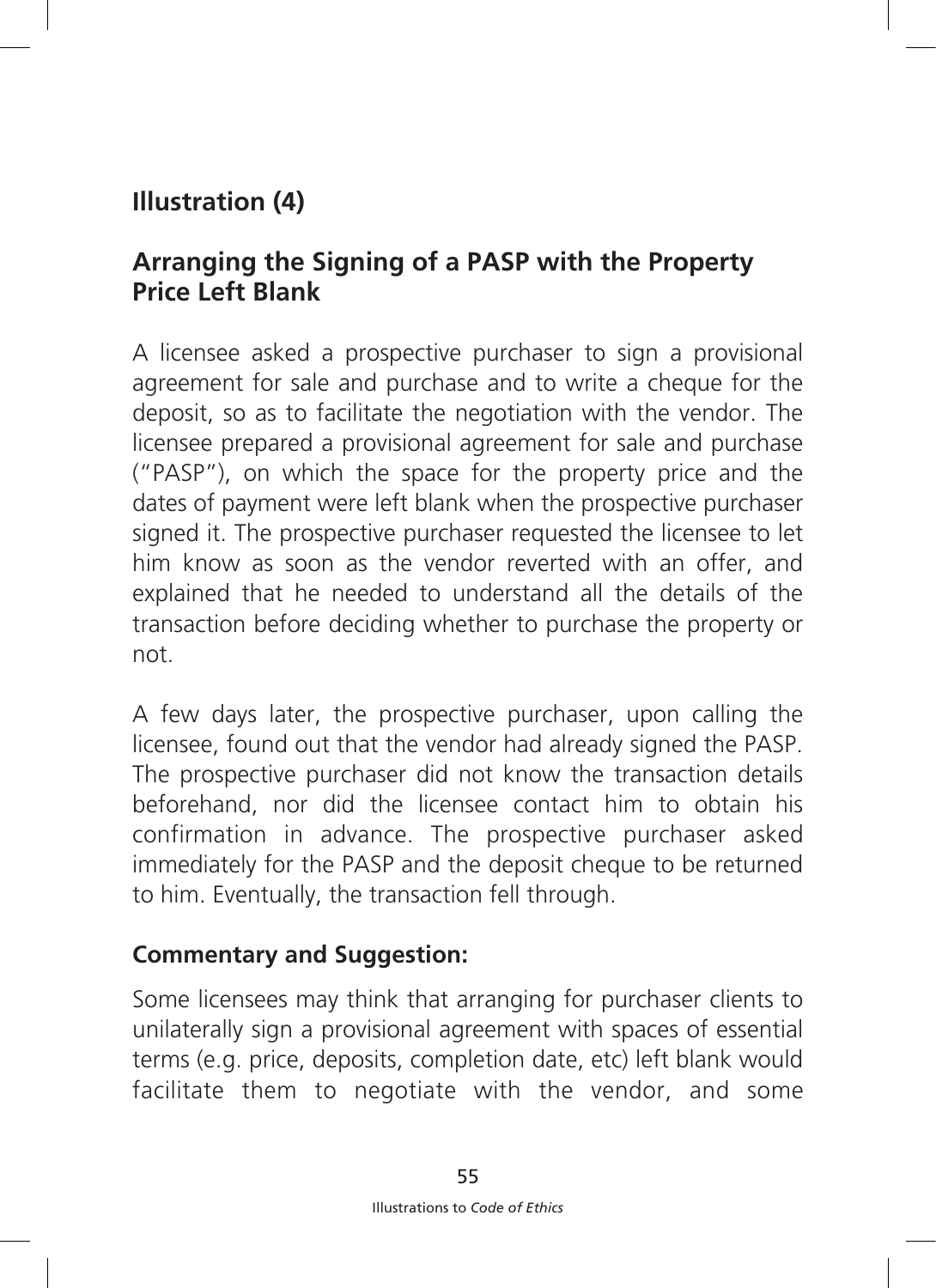purchasers also consent to such an arrangement. However, this would not be regarded as a reasonable excuse as such an arrangement would put the purchaser at risk.

In this case, by arranging for the purchaser client to sign a PASP with the important terms such as the property price and dates of payment left blank and failing to ascertain whether the purchaser client agreed with all the terms of the PASP before concluding the deal with the vendor for the purchaser client, the licensee failed to protect her client's interests, and thereby failed to comply with paragraph 3.4.1 of the *Code of Ethics*.

According to the guideline in the Practice Circular (No. 03-02 (CR)): "Practitioners should refrain from asking their clients to unilaterally sign any provisional agreement with many spaces left blank where the essential terms of the transaction (e.g. price, deposits, completion date, other conditions) have not been agreed on". A PASP is a binding document and, if not handled properly, would give rise to disputes and complaints and may even affect the transaction. Licensees should abide by the guidelines set out in the aforesaid Circular.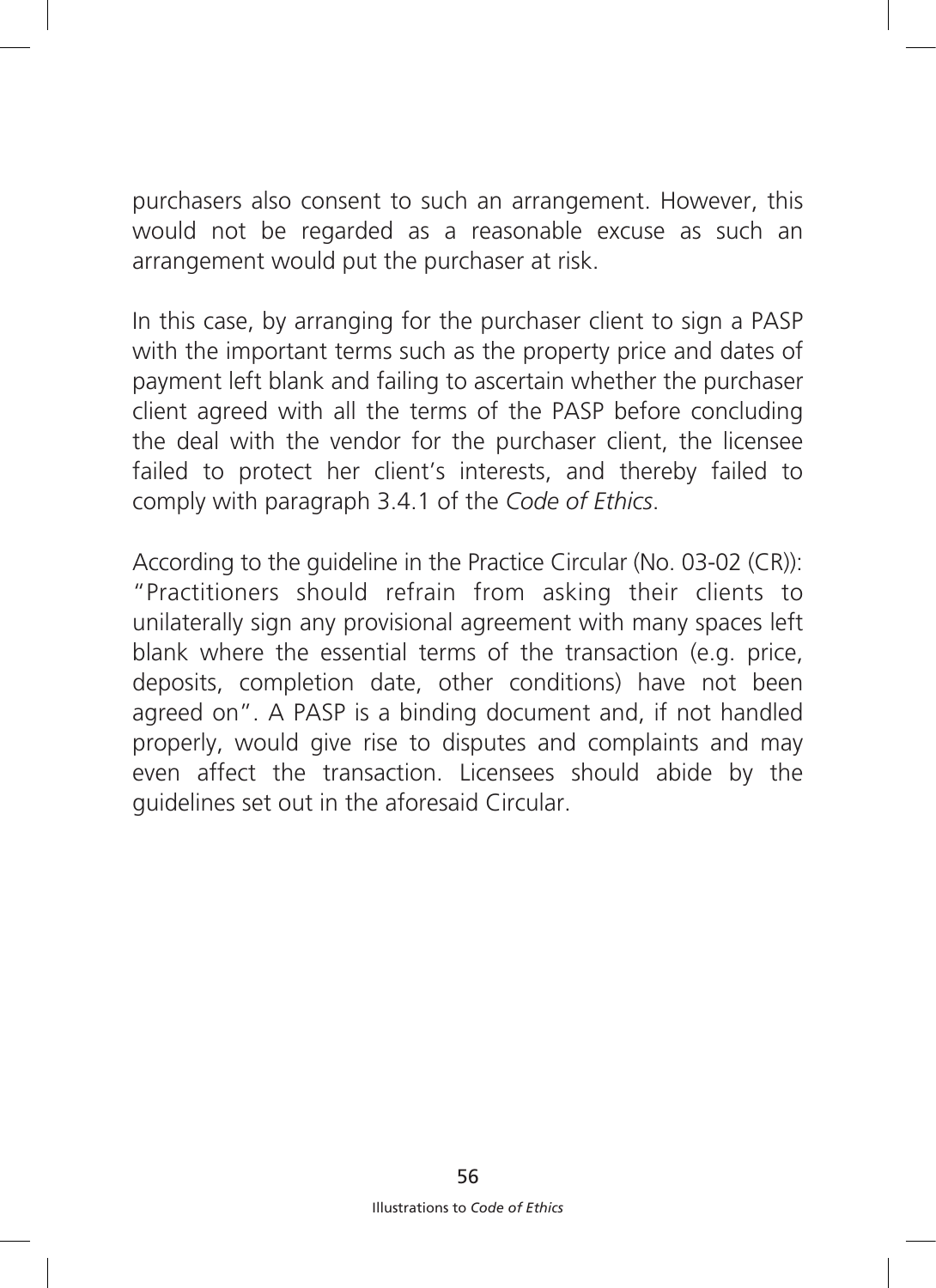# **Illustration (5)**

# **Proof of Proper Authorisation**

A licensee acted both for the vendors and the purchaser in a residential property transaction. The vendors were a couple. The licensee arranged for the purchaser to sign a provisional agreement for sale and purchase ("PASP") first. Later, when the purchaser received the PASP, he noticed that one of the vendors had signed the agreement in her own capacity as well as on behalf of the other vendor. The purchaser was not shown or given any document showing proper authorisation for the signing of the PASP. The purchaser later noted that the vendors' solicitors did not cash his cheque for the deposit. The vendors neither proceeded with the signing of the formal agreement for sale and purchase nor paid any compensation to the purchaser. They argued that the PASP was ineffective as it was not properly signed by all of them.

#### **Commentary and Suggestion:**

In this case, the licensee explained that in arranging for the signing of the PASP, he did not expect that only one of the vendors had actually shown up for the signing of the PASP. However, the licensee did not ask the vendor attending the signing of the PASP to produce any authorisation from the absent vendor. Hence, the licensee failed to protect his client's interest for he failed to ensure that the signatory had been properly authorised to sign on behalf of the absent vendor in the transaction; the licensee thus failed to comply with paragraph 3.4.1 of the *Code of Ethics*.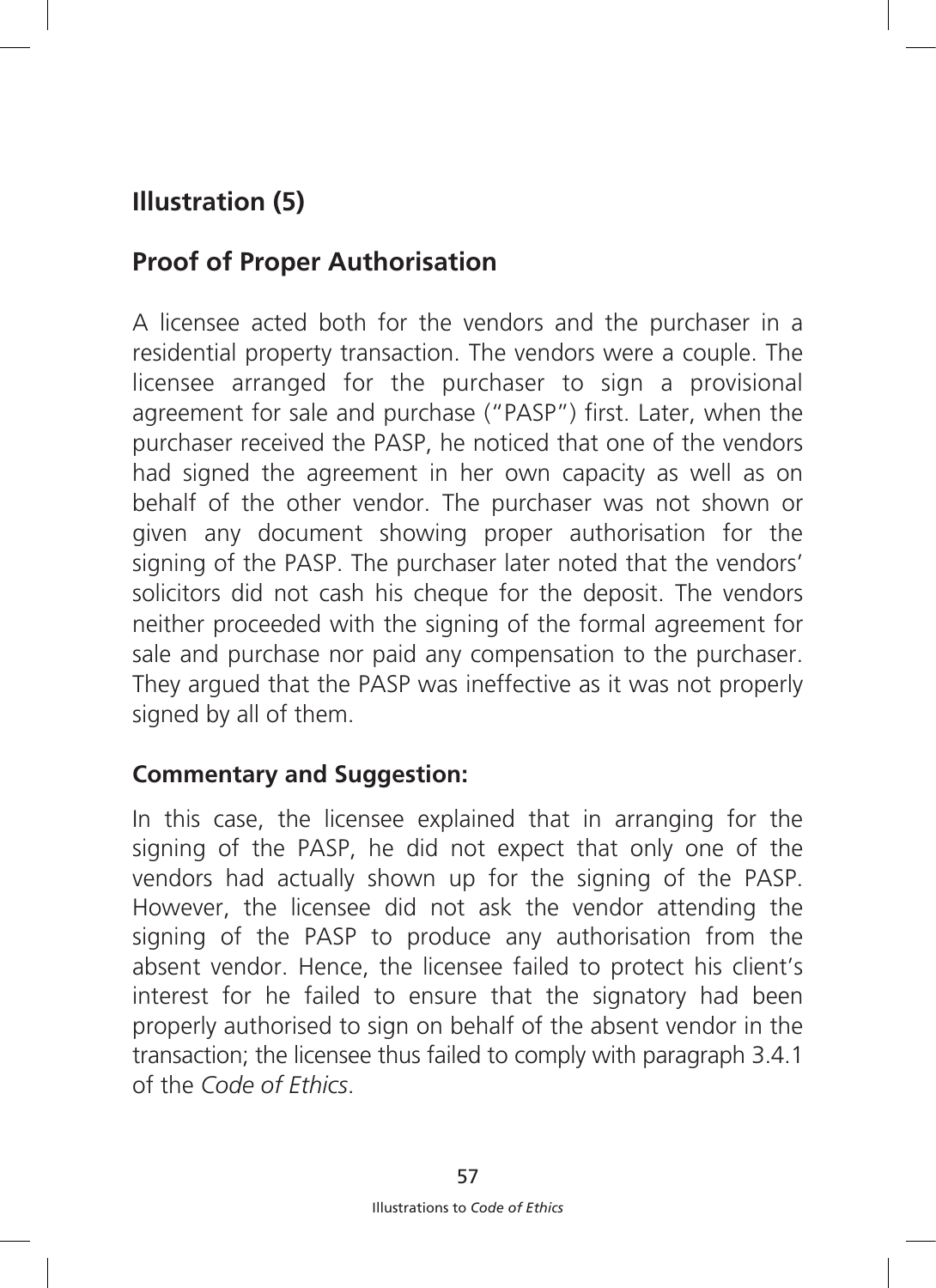According to the Practice Circular on proper authorisation by absent contracting party (No. 06-02 (CR)), before the licensee accepts any appointment of agency and/or deals with any person claiming to be the authorised representative of the absent contracting party ("the representative") in a sale or purchase transaction, the representative must be able to produce a power of attorney duly executed by the absent contracting party authorising the representative to enter into the transaction concerned and to execute the relevant document, including but not limited to the estate agency agreement, for and on his behalf. It is insufficient and highly risky simply to request the representative (whether a co-owner or otherwise) to sign a declaration to the effect that he has or will have proper authorisation from the absent contracting party and that he will be personally responsible for all consequences.

According to section 12(7)(b) of the Practice Regulation, a licensed estate agent shall ensure that the identity of the vendor and of the owner of the residential property concerned are the same or, if they are different, that the vendor has authority to sell the property before releasing any deposit money to the vendor.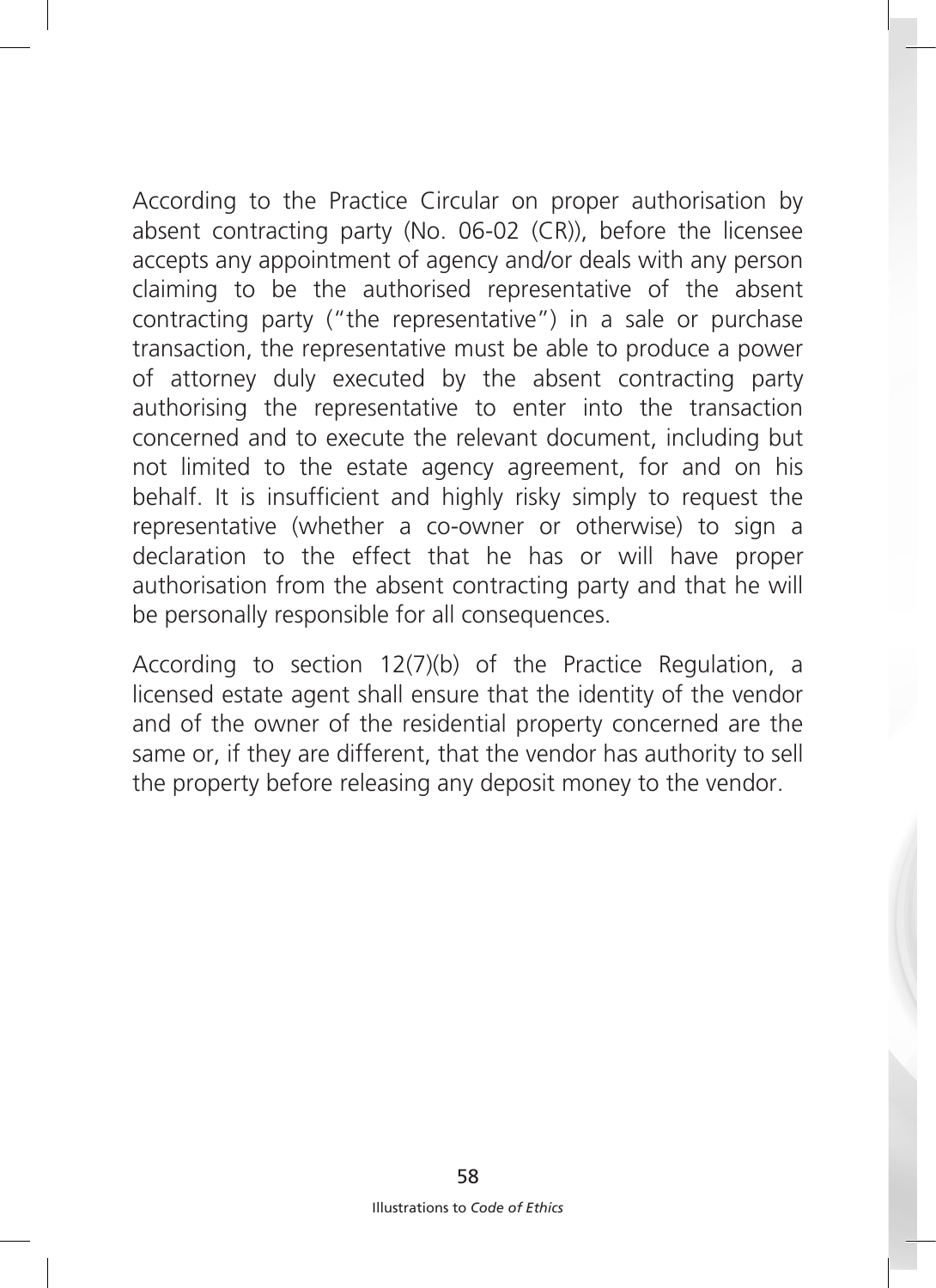# **Paragraph 3.5.1 of the** *Code of Ethics*

Estate agents and salespersons shall, in fulfilling their duties, exercise due care and due diligence.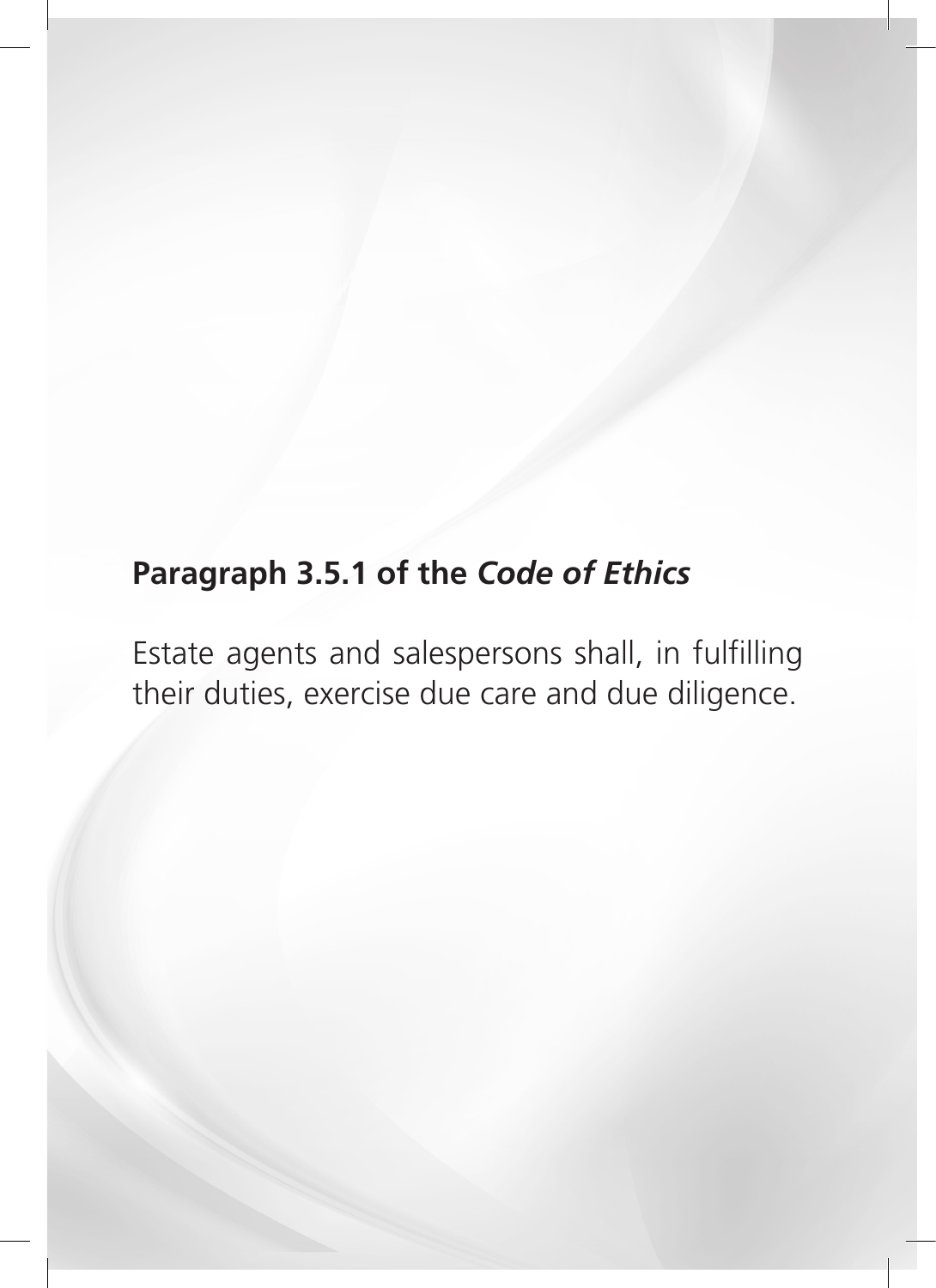# **Illustration (1)**

# **Providing an Incorrect Property Age**

A licensee acted for both the vendor and purchaser in a residential property transaction. The licensee arranged for the purchaser to inspect the property twice. The licensee informed the purchaser that the age of the property was 15 years during both inspections. In the second inspection, the licensee showed a copy of the land search of the property and pointed to the record of the Deed of Mutual Covenant ("DMC") as proof of the age of the property.

The purchaser then signed a provisional agreement for sale and purchase for the property with the vendor and also paid the vendor a deposit of \$300,000. The purchaser later discovered from the occupation permit of the property that the age of the property was 26 years.

The purchaser thus decided not to proceed with the purchase. The deposit was forfeited to the vendor.

#### **Commentary and Suggestion:**

In this case, before providing information to his client regarding the age of the property, the licensee did not exercise due care and due diligence to verify the accuracy of the information, and had thus caused loss to the purchaser. The licensee therefore failed to comply with paragraph 3.5.1 of the *Code of Ethics*. The licensee had hastily inferred the age of the property by the date of the DMC of that property. However, a DMC does not have to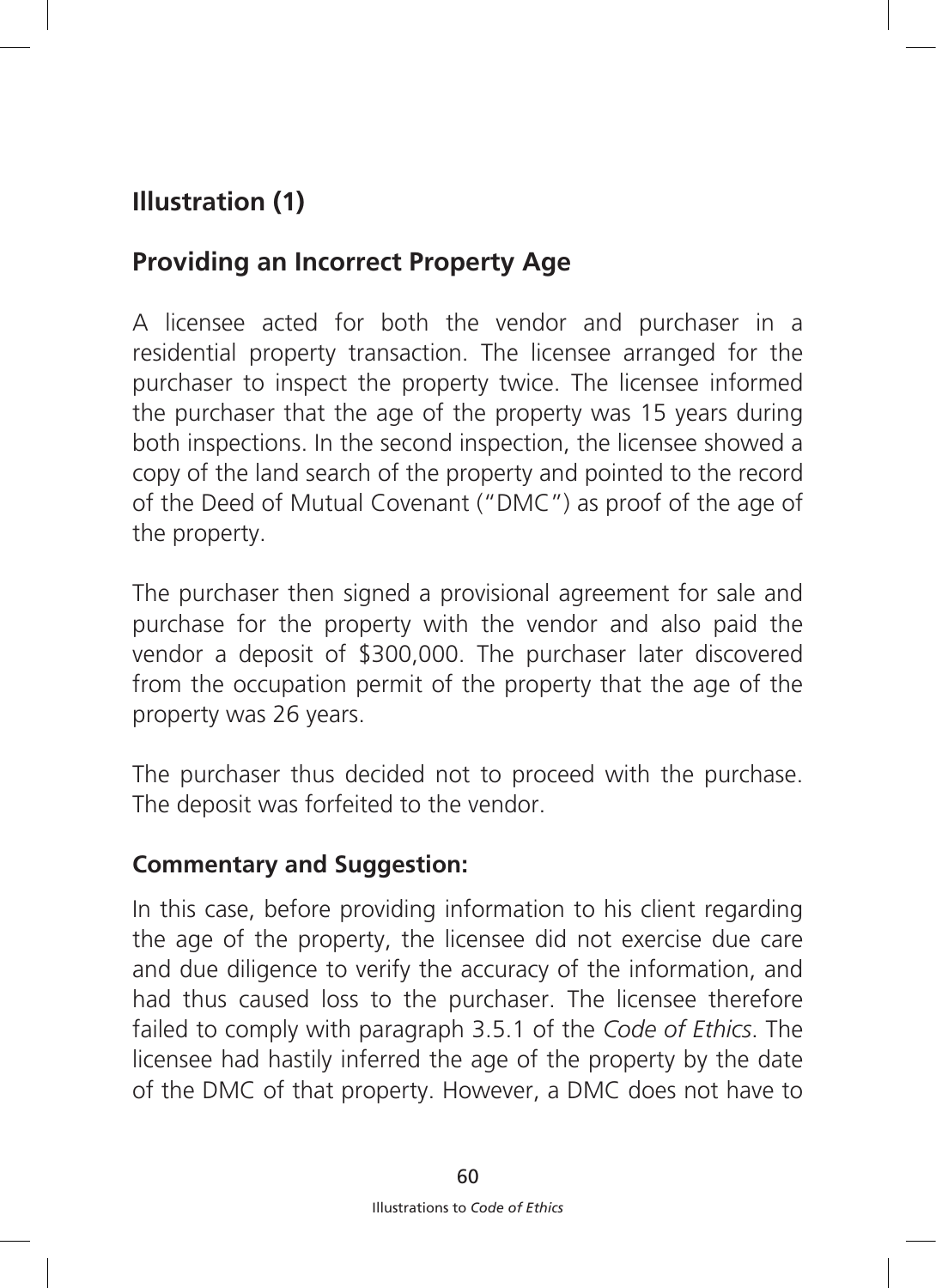be entered into until there is a sale of the units of the building to different owners. A DMC may be entered into a few years or a few decades after the occupation of the building. In fact, it is not difficult for licensees to ascertain the age of a property. Generally, information concerning the age of a property can be ascertained from the occupation permit issued by the Buildings Department or through the Property Information Online service provided by the Rating and Valuation Department.

Under section 36(1)(a)(i) of the Ordinance, every licensed estate agent who acts for a vendor (or landlord) is required, for as long as he so acts, to have in his possession or control certain prescribed information as regards every property in relation to which he has entered into an estate agency agreement. The prescribed information that is required is:

- In the case of a sale and purchase of a residential property in Hong Kong, the prescribed property information to be included in Part B of Part 1 of the Property Information Form (Form 1), e.g. ownership, encumbrances, floor area, year of completion, user restriction, terms of Government lease etc.; and
- In the case of a lease of a residential property in Hong Kong, the prescribed property information to be included in Part B of the Leasing Information Form (Form 2) e.g. ownership, encumbrances, floor area, year of completion, user restriction, restrictions on leasing etc.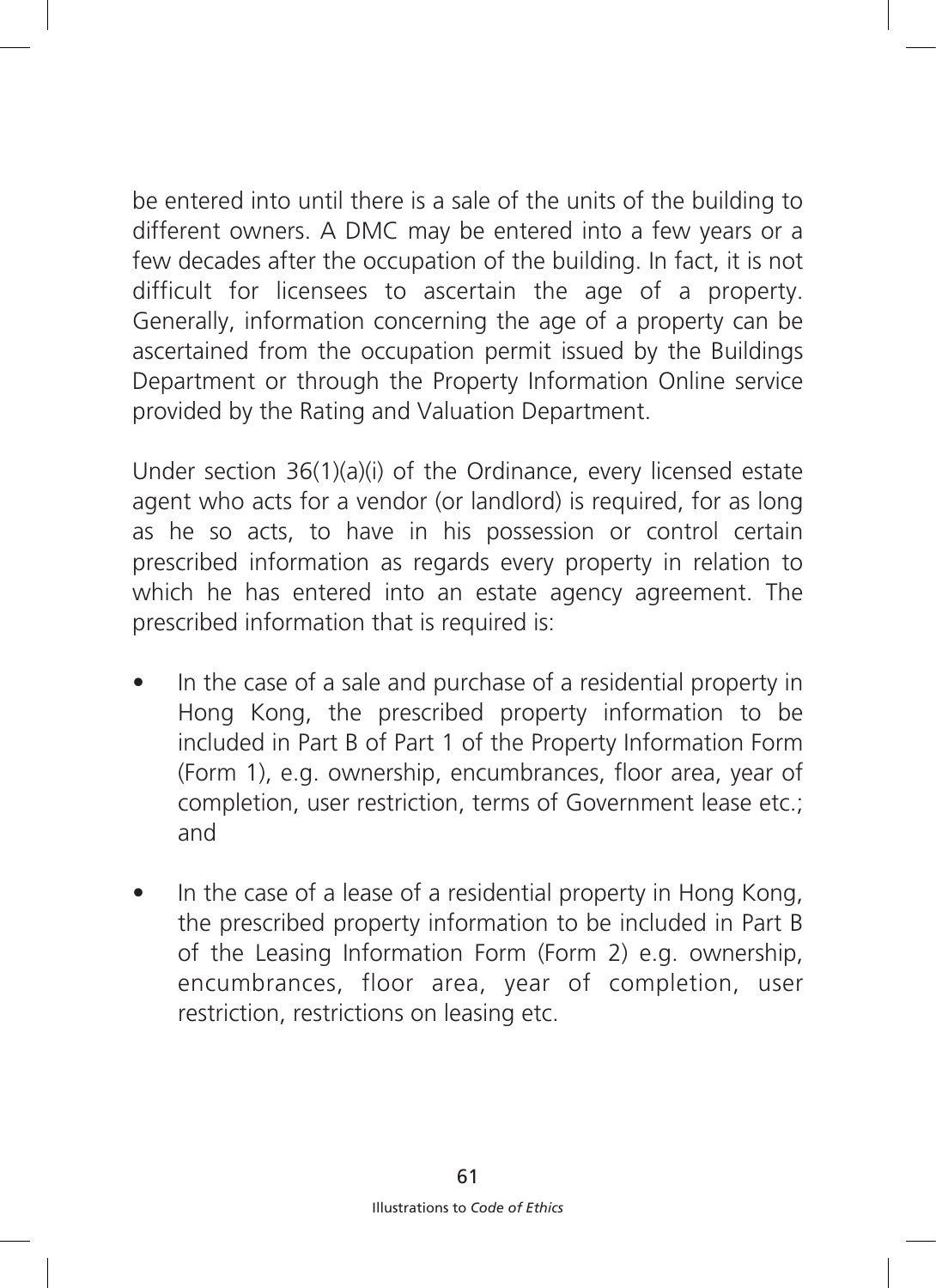# **Illustration (2)**

## **Failing to Exercise Due Diligence to Verify the Information on Floor Area**

A licensee informed his purchaser client during the inspection of a two-room residential property that the floor area of the property was 815 square feet. Subsequently, the purchaser entered into a provisional agreement for sale and purchase with the property owner through the arrangement of the licensee.

Later on, the purchaser discovered from various sources that the floor area of the property she bought was smaller than what the licensee had told her. It turned out that the licensee had actually inferred the floor area of the property from the area information records of other two-room units on different floors of the same building.

However, according to the information of the Rating and Valuation Department ("RVD"), the saleable area of the property is 520 square feet whereas the saleable area of other two-room units on different floors is about 620 square feet.

#### **Commentary and Suggestion:**

In this case, the licensee should have obtained the area information of the property through the Property Information Online service of the RVD or the agreement for sale and purchase of the first assignment of the property registered in the Land Registry ("first agreement"), and should have provided that information to the purchaser. Before taking reasonable steps to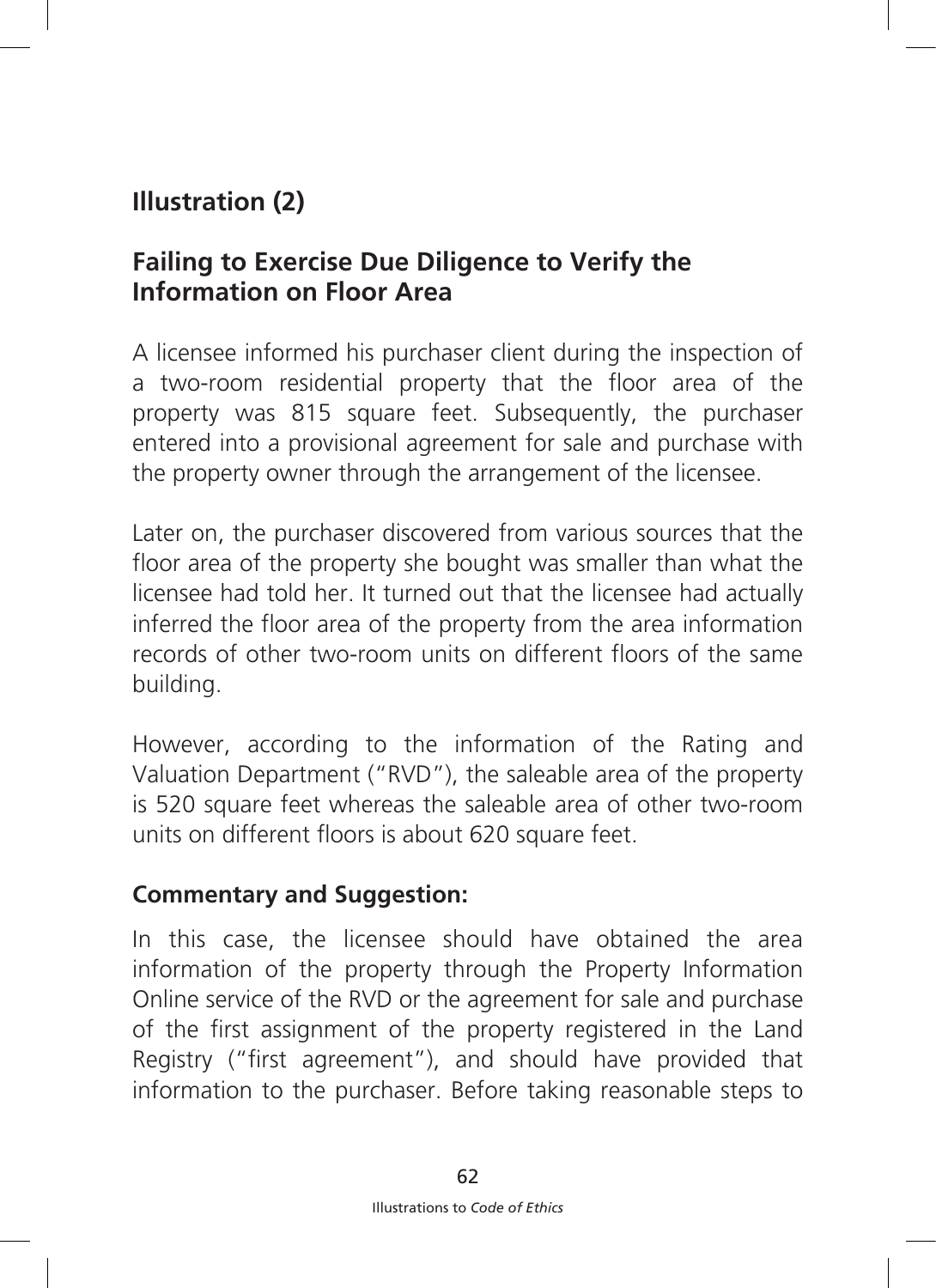verify the related information, the licensee should not have hastily inferred that the floor area of the property was the same as that of other units on different floors of the same building. The licensee thus failed to comply with paragraph 3.5.1 of the *Code of Ethics*.

Providing accurate property information to a client is one of the most important duties of licensees. Under the Practice Regulation, licensees are required to complete a Property Information Form (Form 1) in the case of a sale and purchase, or a Leasing Information Form (Form 2) in the case of a lease in accordance with the directions and instructions specified in the forms. For the purpose of completing the floor area information of the property in Part B of the forms, licensees are required to obtain the saleable area of the property provided by the RVD or as stipulated in the first agreement. If the saleable area of the property cannot be obtained from either the RVD or the first agreement, licensees should tick the relevant box in the forms stating that no such information can be obtained from either the RVD or the first agreement.

As set out in the Practice Circular regarding the provision of floor area information for second-hand residential properties (Circular No. 12-02 (CR)), licensees are required to follow the guidelines below in the provision of floor area information of a property:

(a) If the saleable area of the property can be obtained from either the RVD or the first agreement, licensees must, before providing any other floor area information of the property,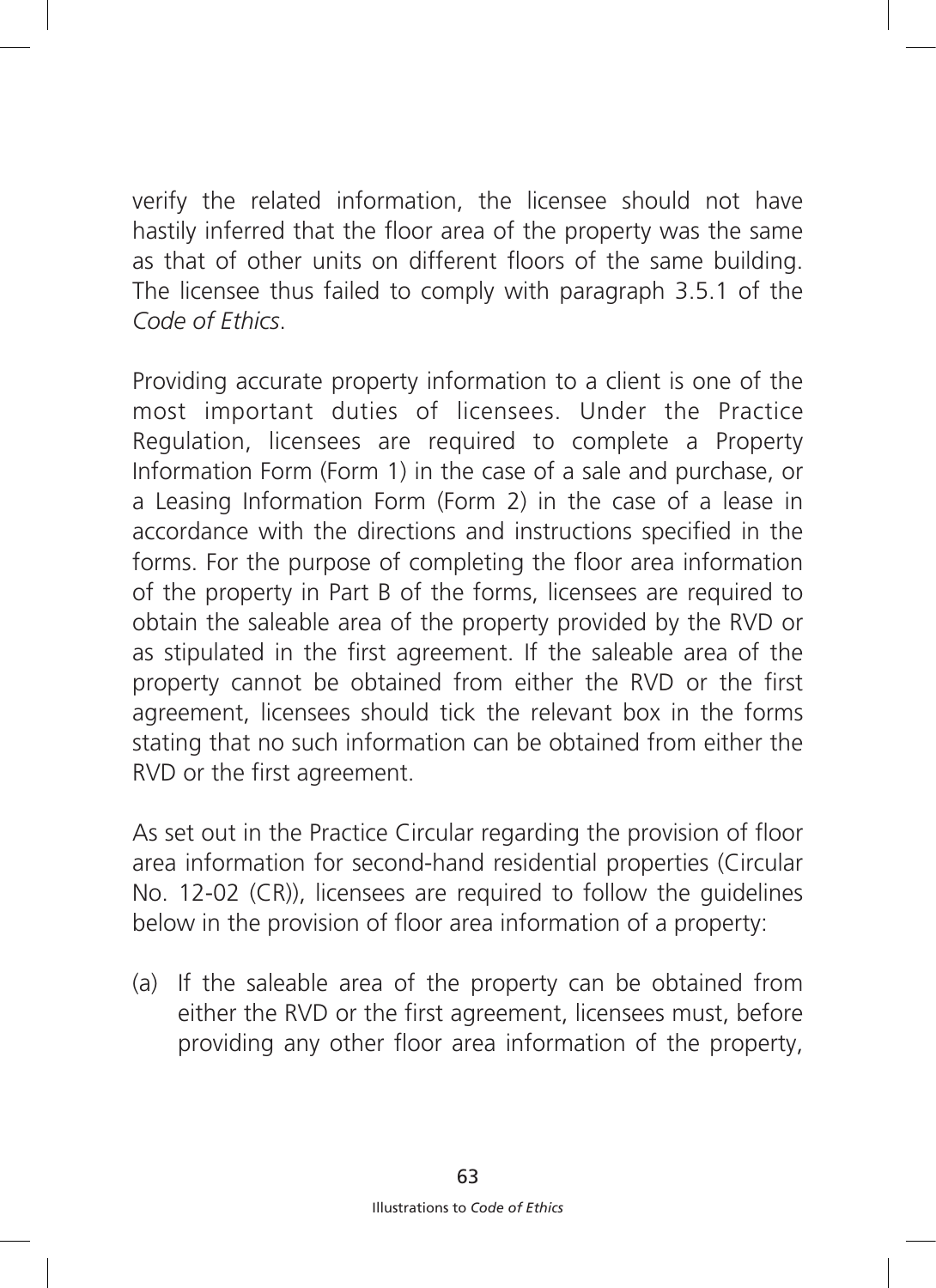provide the saleable area of the property and clearly state that the floor area so provided is the saleable area of the property;

- (b) Licensees may provide the gross floor area or other floor area information of the property if:
	- (i) the saleable area of the property has been provided in compliance with paragraph (a) above; or
	- (ii) the saleable area of the property (e.g. village type houses) cannot be obtained from either the RVD or the first agreement; and
- (c) In either case as mentioned in paragraph (b) above, the licensee concerned must also, upon the Authority's request, produce evidence to substantiate that the gross floor area or other floor area information of the property was obtained from a reasonable source or there was a proper basis upon which he could rely for supplying such information.

Licensees must exercise due care and due diligence to ensure that any information they provide is not false or misleading.

The management of an estate agency should establish proper procedures or systems to supervise and manage its estate agency business to ensure that its staff comply with the guidelines above.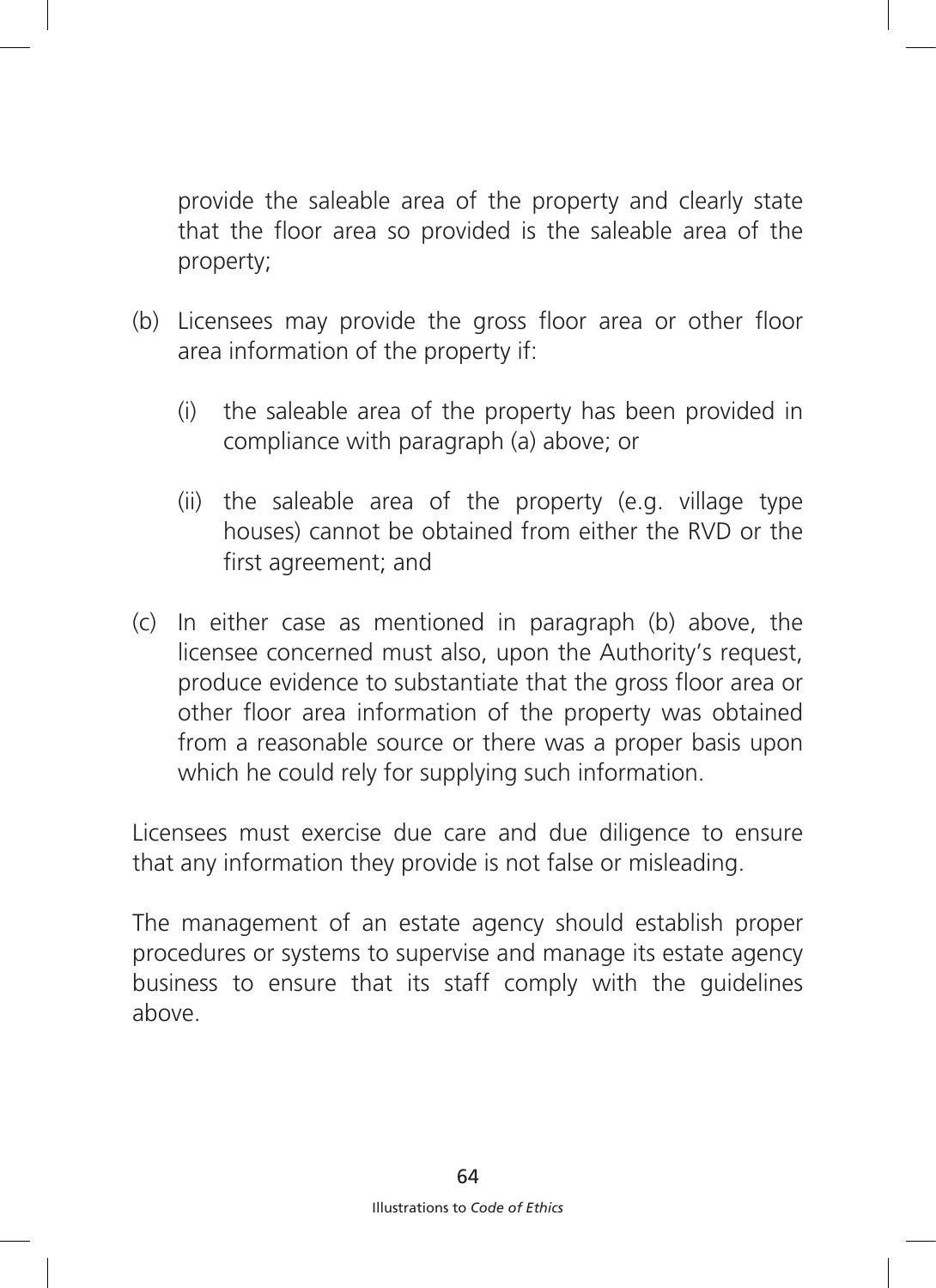# **Illustration (3)**

## **Misrepresentation on the Location of the Refuse-collection Point**

A couple asked a licensee to look for a rental residential property. The licensee arranged for them to view a flat twice. During the inspections, the couple repeatedly asked the licensee whether the podium of the block was being used to collect refuse. The licensee, without verification, claimed that the podium was for the temporary parking of refuse-collection vehicles only and that the refuse-collection point was in another block of the housing estate. In fact, the refuse-collection point was on the podium floor of the block in question.

#### **Commentary and Suggestion:**

In this case, although the tenants asked the same question repeatedly indicating that the location of the refuse-collection point was of great concern to them, the licensee did not take any steps to verify the information but gave an incorrect answer. In fact, he could have examined the Deed of Mutual Covenant in respect of the property or enquired with the management office of the building to ascertain the location of the refuse-collection point. The licensee did not exercise due care and diligence in fulfilling his duties, and he thus failed to comply with paragraph 3.5.1 of the *Code of Ethics*.

Licensees are responsible for providing accurate property information to clients. Consumers looking for a home rely heavily on the information provided by licensees. The Authority reminds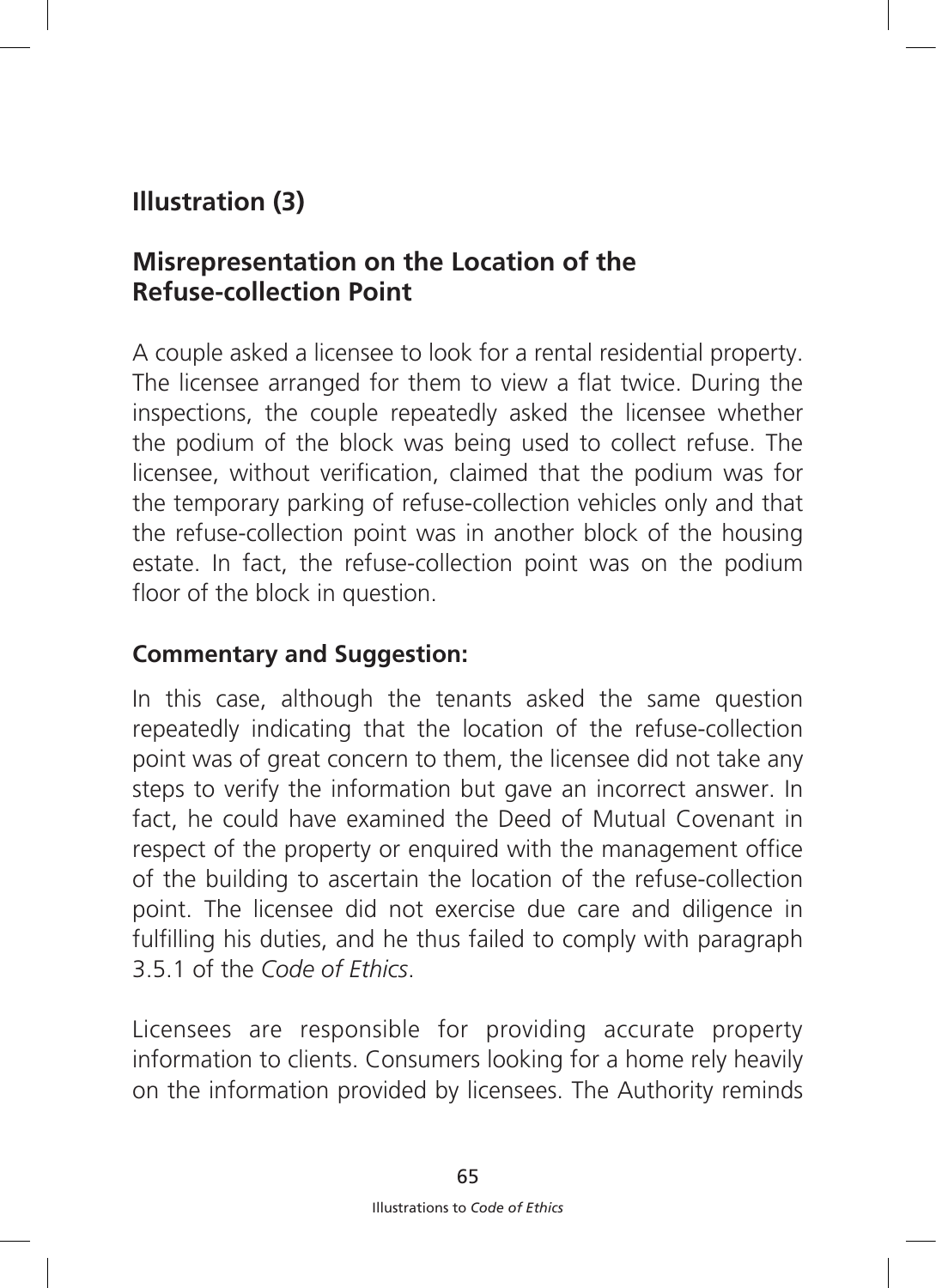licensees that when clients raise any questions about the properties, they should exercise due care and due diligence to ascertain the requested information and if they are not sure about the answer, they should tell their clients so and they must not provide information which may be inaccurate or unclear.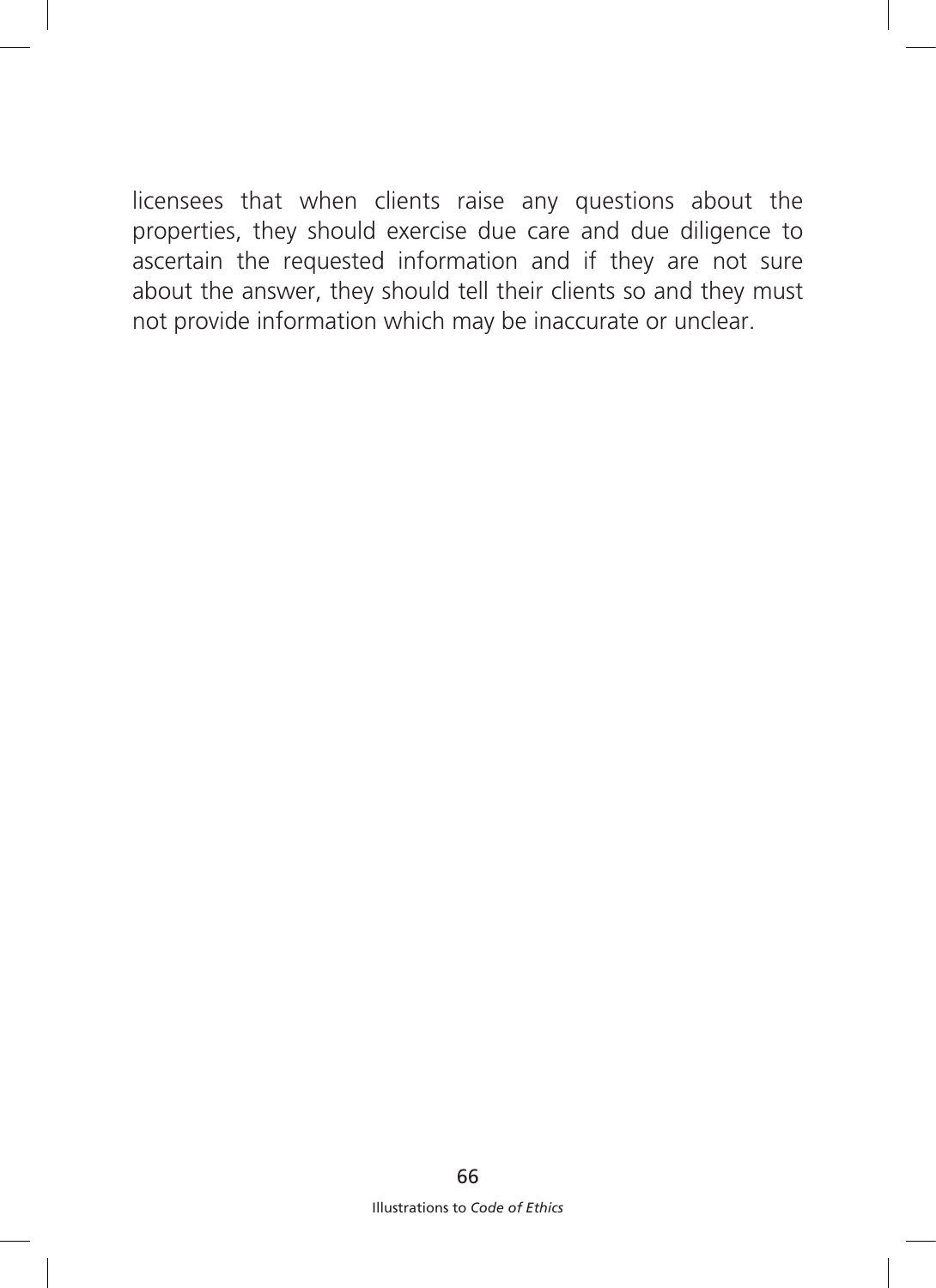# **Illustration (4)**

## **Changing the Terms of a PASP Without the Parties' Consent**

A licensee acted for both the purchaser and the vendor. He first arranged for the purchaser to sign a provisional agreement for sale and purchase ("PASP"), which contained the provision that should the purchaser fail to complete the transaction, the deposit shall be forfeited to the vendor but the vendor shall not sue the purchaser for any liabilities or damages. However, when the licensee later discussed the PASP with the vendor, the licensee, at the request of the vendor, amended the aforesaid provision to provide for specific performance in the event of a breach. The licensee arranged for the vendor to sign the amended PASP and passed the purchaser's \$300,000 deposit cheque to the vendor. Meanwhile, the purchaser changed his mind and stopped payment of the cheque. This led to litigation between the two parties.

#### **Commentary and Suggestion:**

Under common law, agents have the responsibility to protect their client's interests. Licensees should therefore exercise due care when arranging for clients to enter into a PASP.

A PASP is a legally binding document. The terms and conditions of a PASP should clearly reflect the intent of both parties and the agreement should be signed only after both parties have understood and agreed to the terms. In the case of dual agency, licensees should exercise due care in protecting the interests of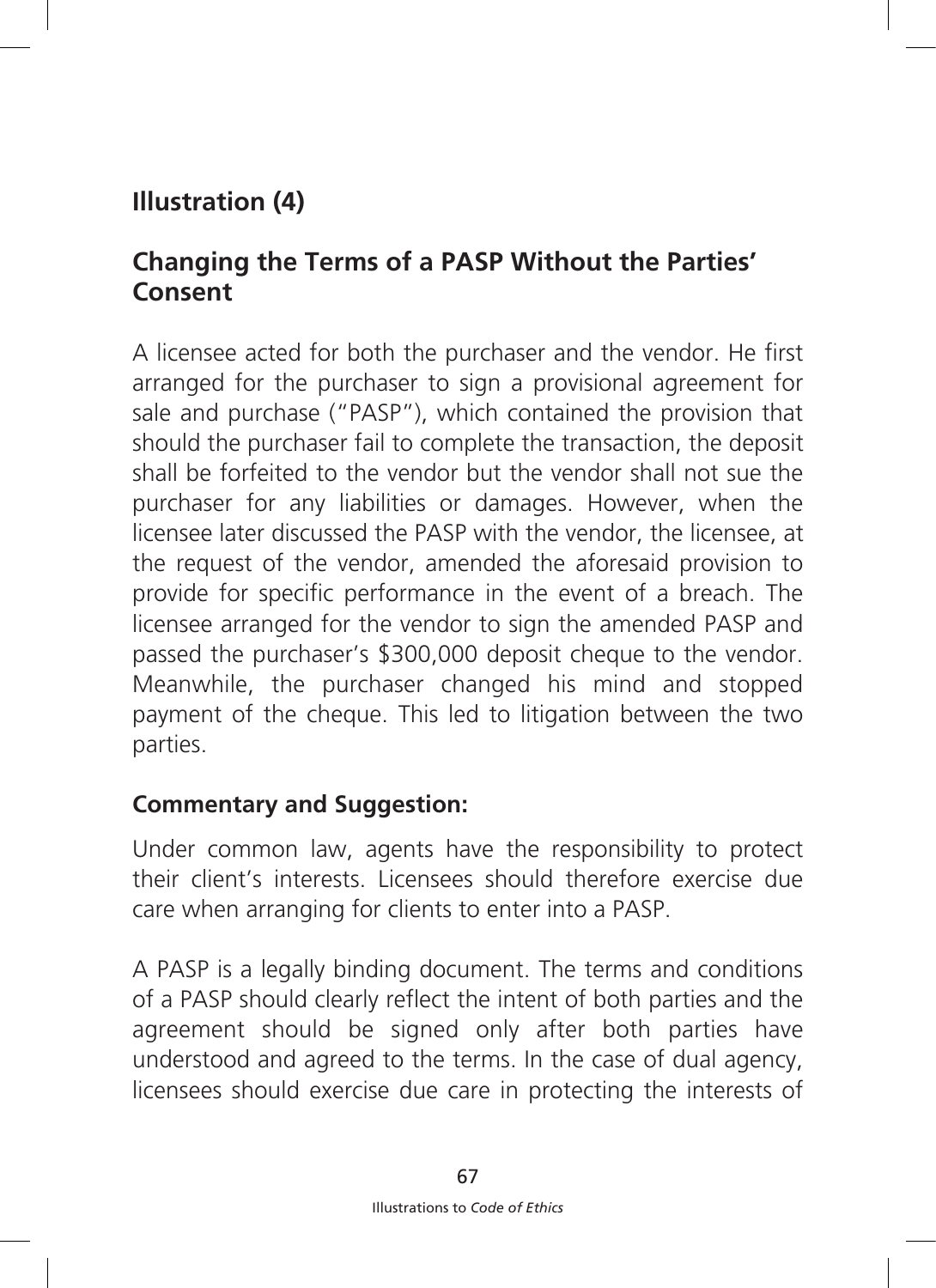both. They should therefore ascertain whether both parties have agreed to the terms and obtain their written consent to the agreement. If either the purchaser or the vendor would like to amend the terms of a PASP, licensees should act in an impartial manner and advise both parties of the pros and cons of such amendment. They should understand their client's needs and resolve the matters through negotiation.

In this case, the amendment of such a term to the PASP was a significant change, as the liabilities of both the purchaser and vendor had totally changed. The licensee should have obtained the prior consent of the purchaser before making the amendment and to avoid any unnecessary dispute in the future, he should also have arranged for the purchaser to initial against the amendment before passing the deposit to the vendor. However, the licensee failed to exercise due care and diligence in the aforesaid transaction, and thereby failed to comply with paragraph 3.5.1 of the *Code of Ethics*.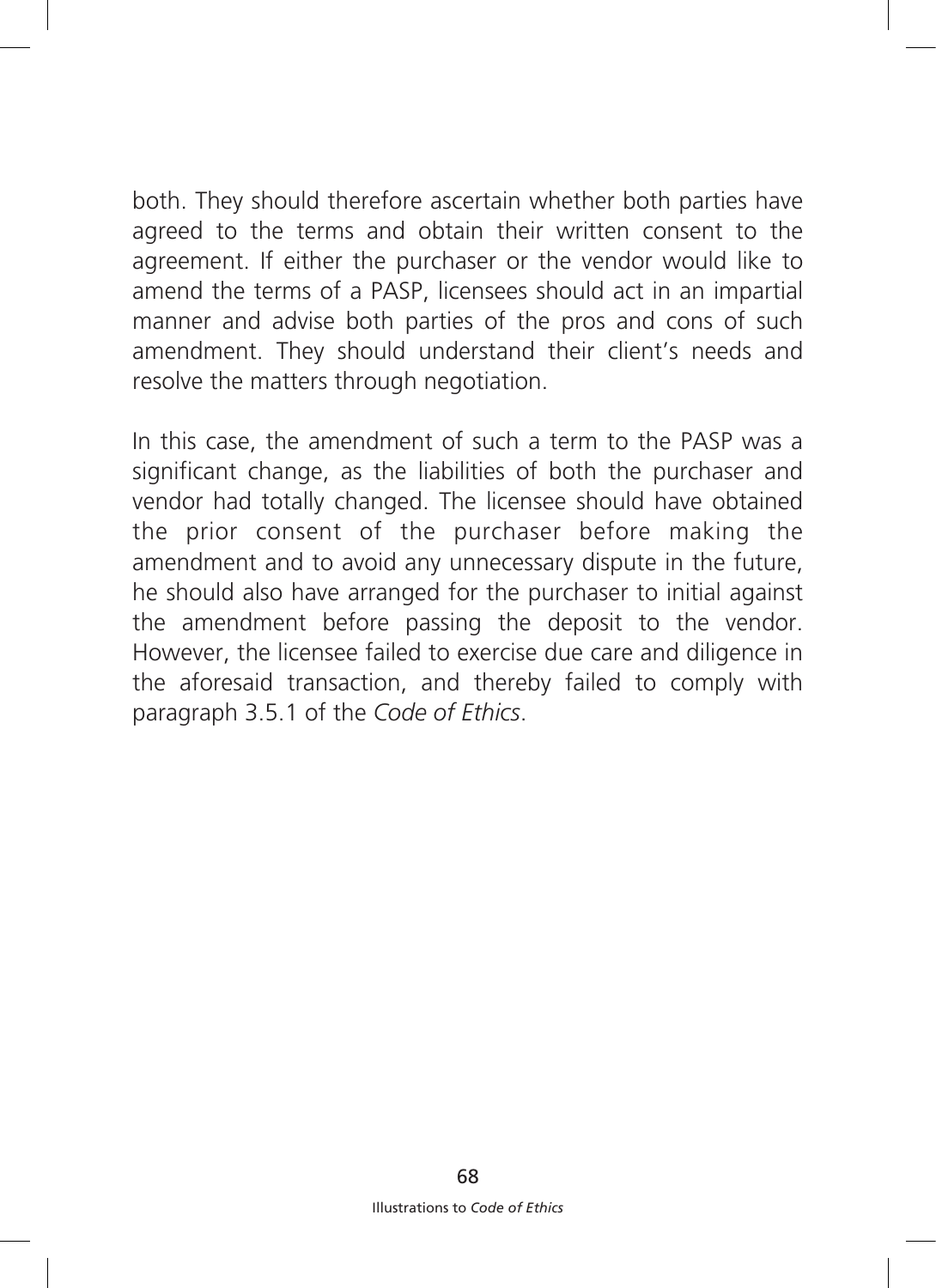# **Illustration (5)**

# **Failing to do a Land Search**

A couple appointed a licensee to help them purchase a residential property. The licensee acted for both the vendor and the purchasers in the transaction. During the process, the wife clearly instructed the licensee twice to check whether there had ever been any deaths at the property. The licensee told her that no deaths had ever occurred at the property. In fact, a death certificate of a former owner of the property was registered in the land register of the property. The copy of that death certificate stated that a few years earlier, the former owner jumped from the property and died. The purchasers also found the relevant news in newspapers.

#### **Commentary and Suggestion:**

In this case, the licensee did not conduct a land search and supply a copy of the land search to the purchasers immediately before the provisional agreement for sale and purchase ("PASP") was entered into, and thus failed to comply with section 13(4) of the Practice Regulation. In addition, he did not verify whether there had been a death at the property according to the purchasers' instruction when fulfilling his duties, and therefore failed to observe paragraph 3.5.1 of the *Code of Ethics*.

The provision of accurate and up-to-date property information to the client is an important duty of licensees. A licensee who acts for the vendor/landlord must take the following steps according to the Practice Regulation: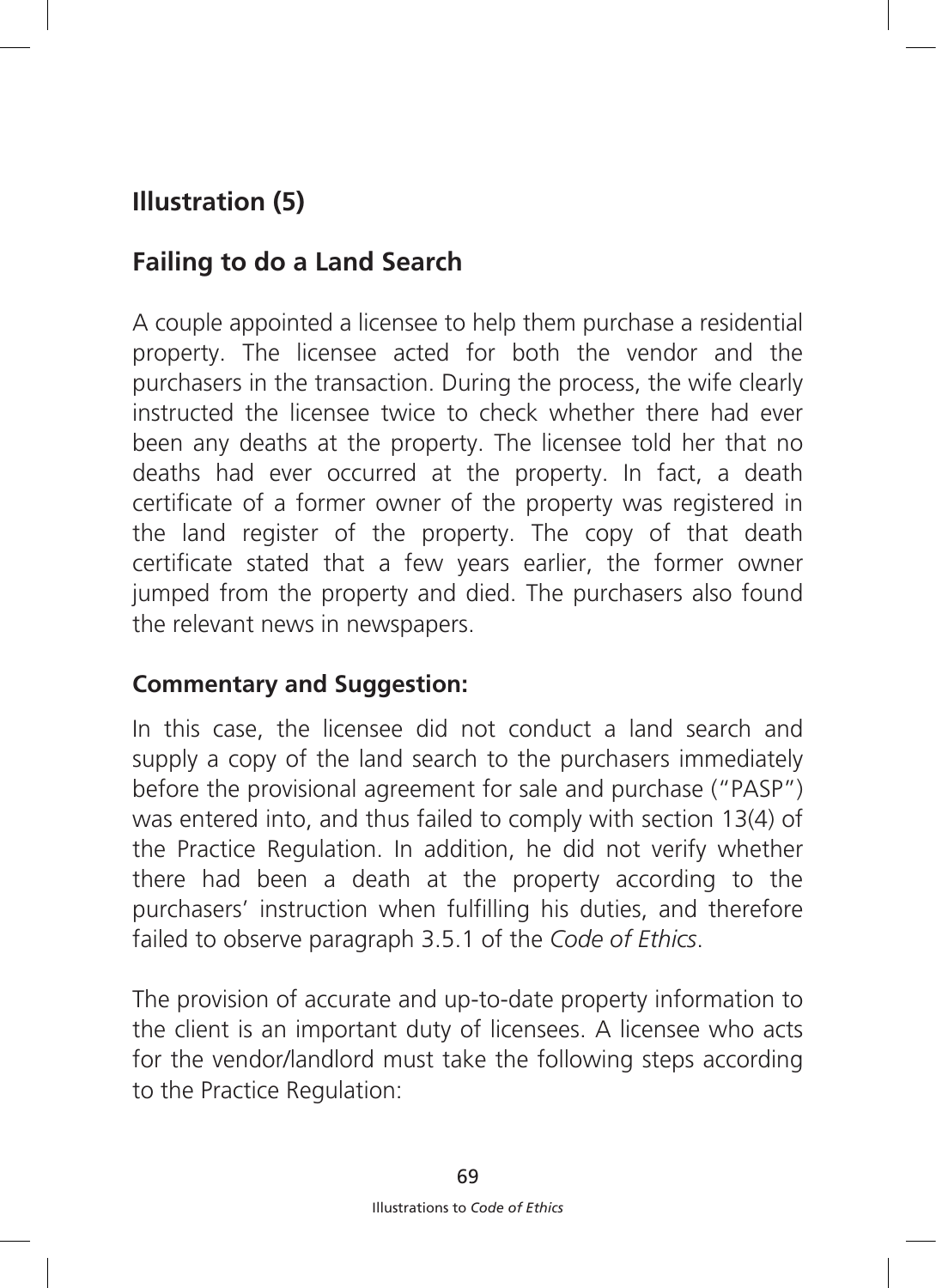- Obtain the prescribed property information;
- Complete Form 1/Form 2 and provide it to clients;
- Carry out a land search immediately before entering into an agreement for sale and purchase or a tenancy agreement and supply a copy of the land search to the purchaser/tenant of the property.

Moreover, any statements provided to clients concerning a property must be accurate and based on facts. A licensee should enquire into any matter when asked by a client and report the result to the client for his consideration.

In fact, if the licensee had conducted a land search of the property, he could have found that a death certificate of the former owner was registered with a memorial number in the land registry of the property. The licensee might apply for a copy of the death certificate to find out the detail of the owner's death and tell the client about it.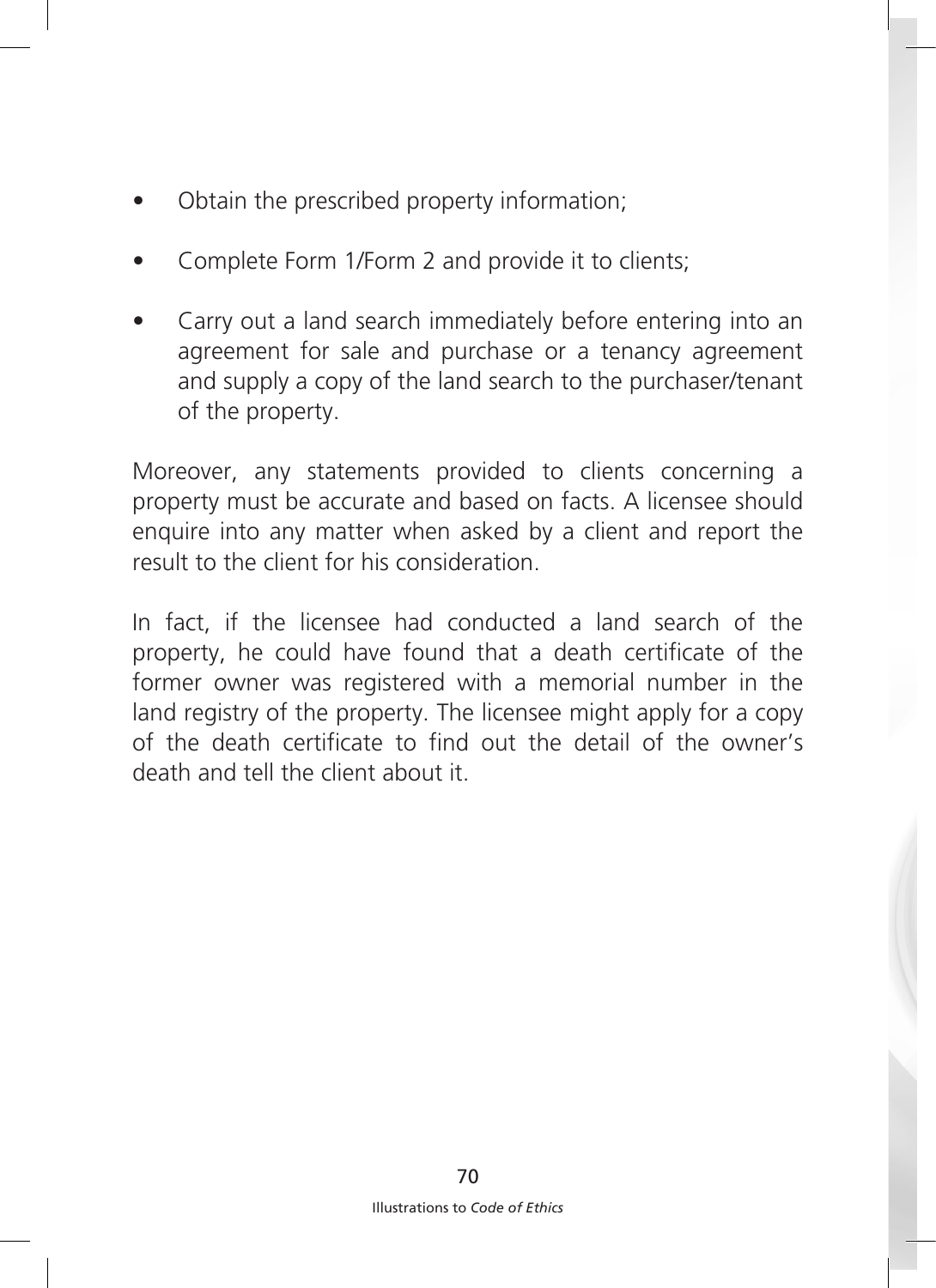# **Paragraph 3.6.1 of the** *Code of Ethics*

Estate agents and salespersons should avoid accepting an appointment involving a property in which they have a beneficial interest.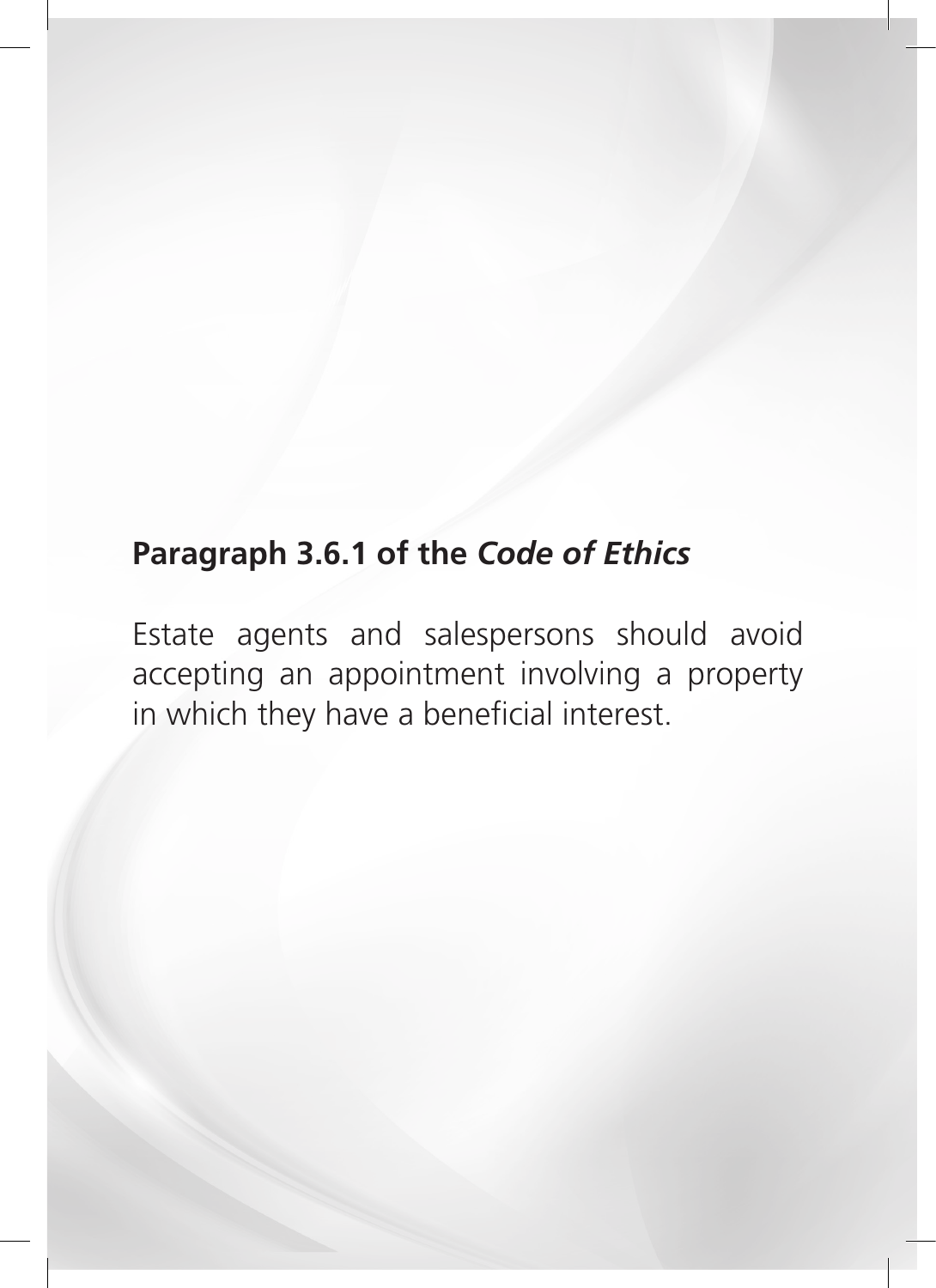## **Leasing Own Property to a Client**

Mr C was looking for a flat to rent. He learnt that the lease of his friend's flat would soon expire and that his friend would move out. His friend told him to contact a licensee who would help arrange the leasing of the flat to him. Over the phone, the licensee told Mr C that the landlord was living overseas and he had full authority to handle the leasing of the flat. After negotiation, the licensee arranged for Mr C to sign a tenancy agreement and Mr C also paid a commission to the licensee for arranging the tenancy agreement.

Throughout the transaction, the licensee did not disclose to Mr C that he was in fact the landlord of the property.

### **Commentary and Suggestion:**

In this case, the licensee was Mr C's agent and at the same time the landlord of the property. He failed to avoid accepting an appointment involving a property which he had a beneficial interest and thus failed to comply with paragraph 3.6.1 of the *Code of Ethics*.

According to the guidelines in the Practice Circular regarding disclosure of interests by an agent (Circular No. 08-03 (CR)), licensees should refrain from handling a property transaction to which he is an interested party (i.e. a vendor, purchaser, landlord or tenant) unless he has fully disclosed all the relevant facts to his client and has obtained the client's informed and written consent to handle such a transaction.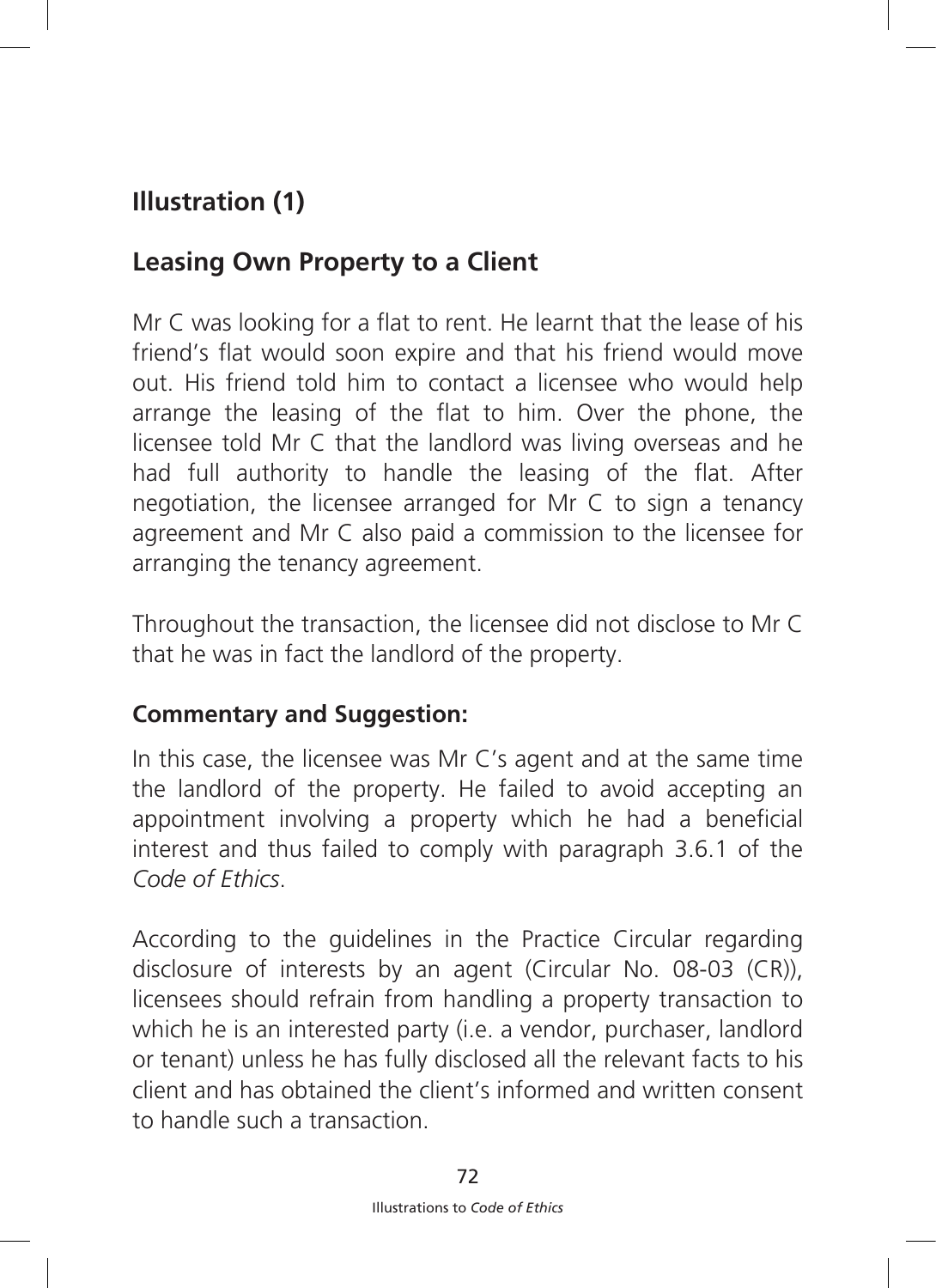In the aforesaid circumstances, the licensee should have disclosed to Mr C that he was in fact the landlord of the property and he was therefore not able to act for him. The licensee should also have advised Mr C to instruct other agents to act for him. In addition, the licensee should not have accepted the appointment by Mr C in order to avoid any conflict of interest.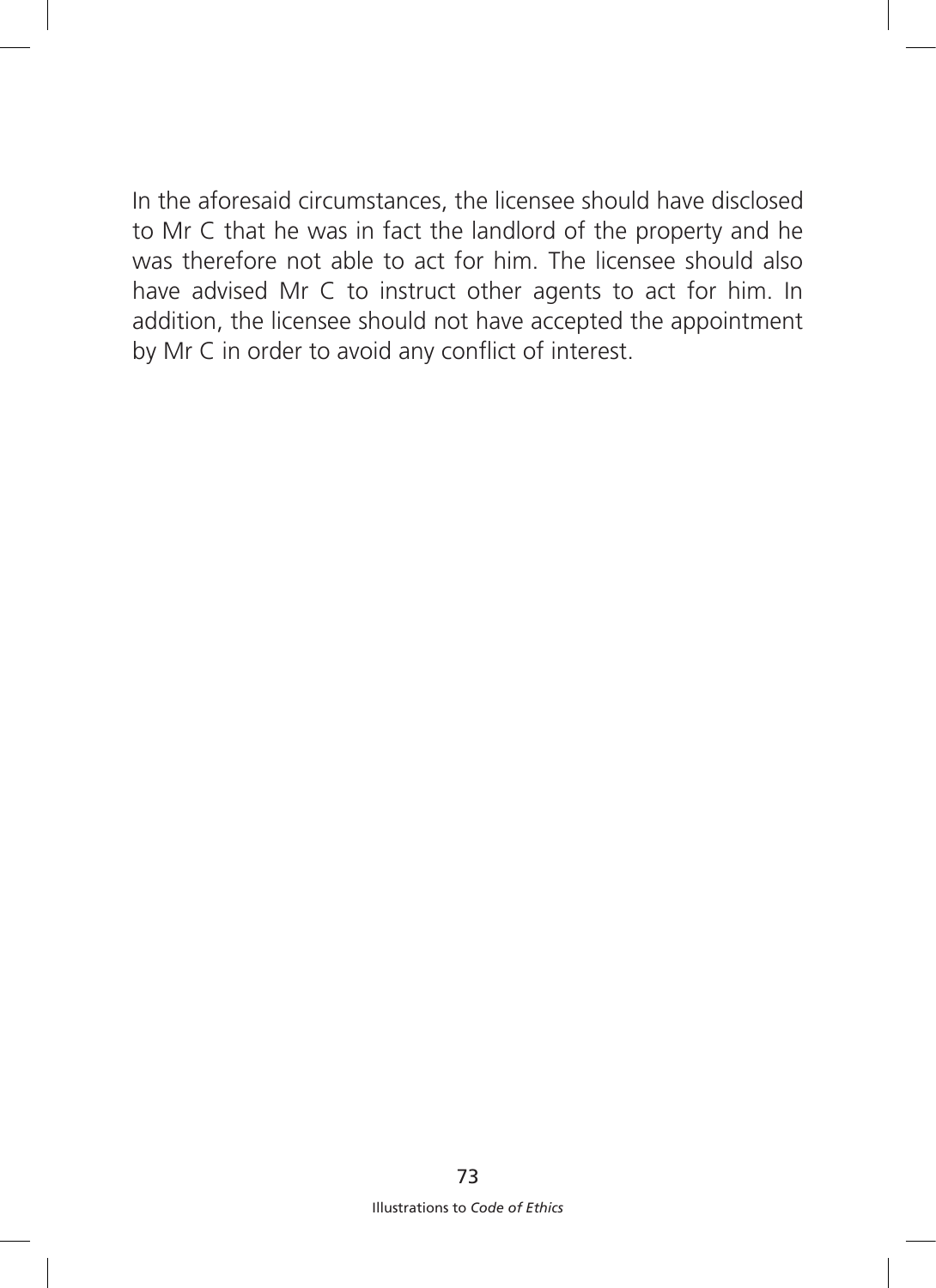# **Paragraph 3.6.2 of the** *Code of Ethics*

Estate agents and salespersons shall, in the event of possible or potential conflict of interest (such as representing both the vendor and the purchaser), disclose to their clients that they are so acting. Any pecuniary or other beneficial interests in relation to the property shall be disclosed fully to all parties concerned.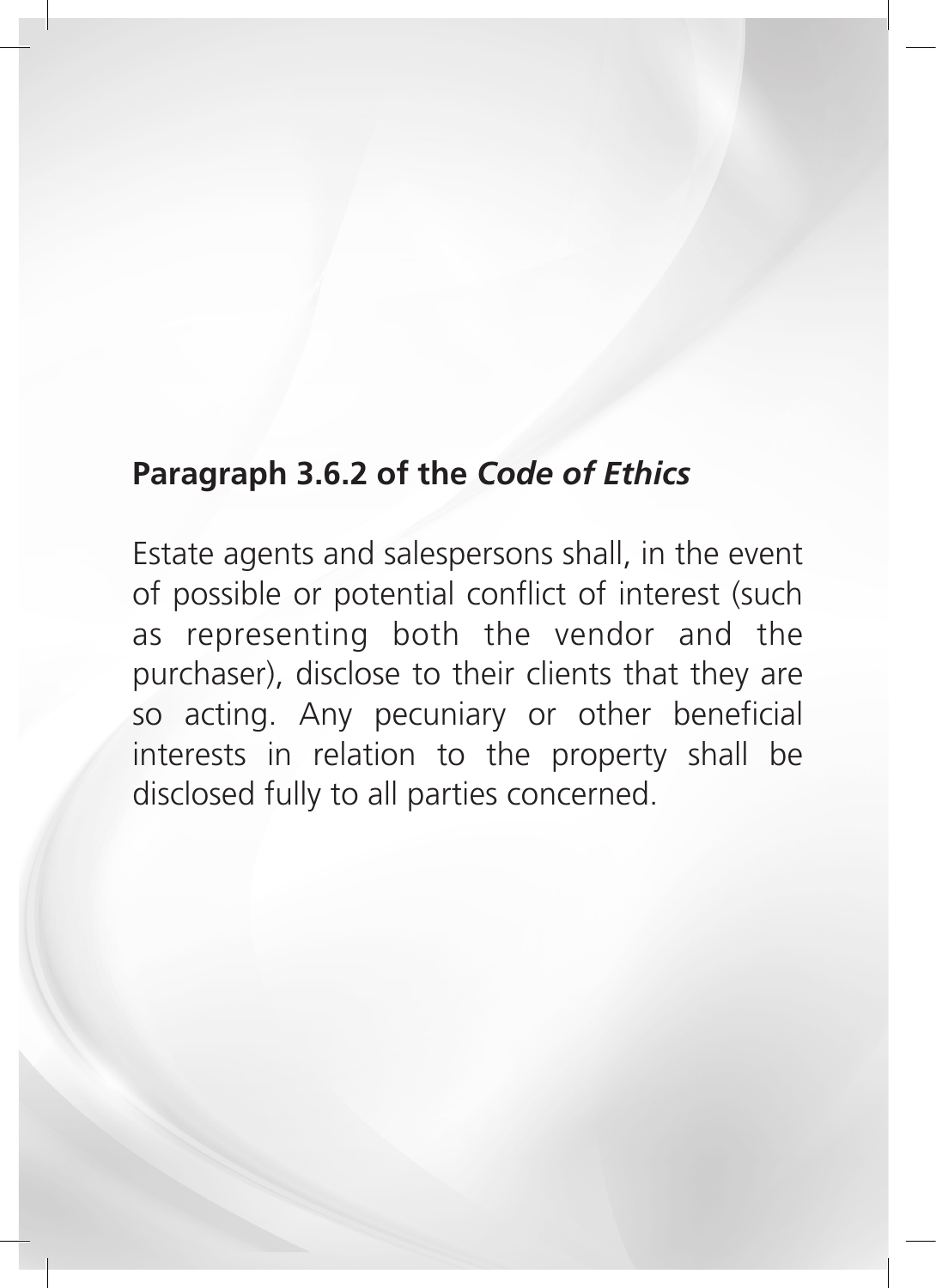## **Failing to Disclose a Relationship with a Vendor**

A licensee was the sole proprietor of an estate agency firm. A purchaser looked for a residential property through the firm. The purchaser eventually entered into a provisional agreement for sale and purchase with a vendor of a residential property through the arrangement of the licensee.

Before the signing of the provisional agreement for sale and purchase of the property, the licensee told the purchaser that the vendor was a company ("ABC Limited"). The licensee was in fact the director and shareholder of ABC Limited. However, she did not disclose the same to the purchaser.

#### **Commentary and Suggestion:**

In this case, the licensee failed to disclose to the purchaser her relationship with the vendor. The licensee thus failed to comply with paragraph 3.6.2 of the *Code of Ethics*.

Under common law, an agent owes a fiduciary duty to his client. Since the agency relationship is one of trust and confidence, the agent must not allow any personal interest (including the interest of the agent himself or that of his close relatives) to conflict with his duties to the client. Where any potential conflict arises, the agent should make a full disclosure to the client of all the relevant facts, so as to give the latter an opportunity to decide whether to continue with the proposed transaction or with the appointment of the agent. Otherwise, he will be in breach of his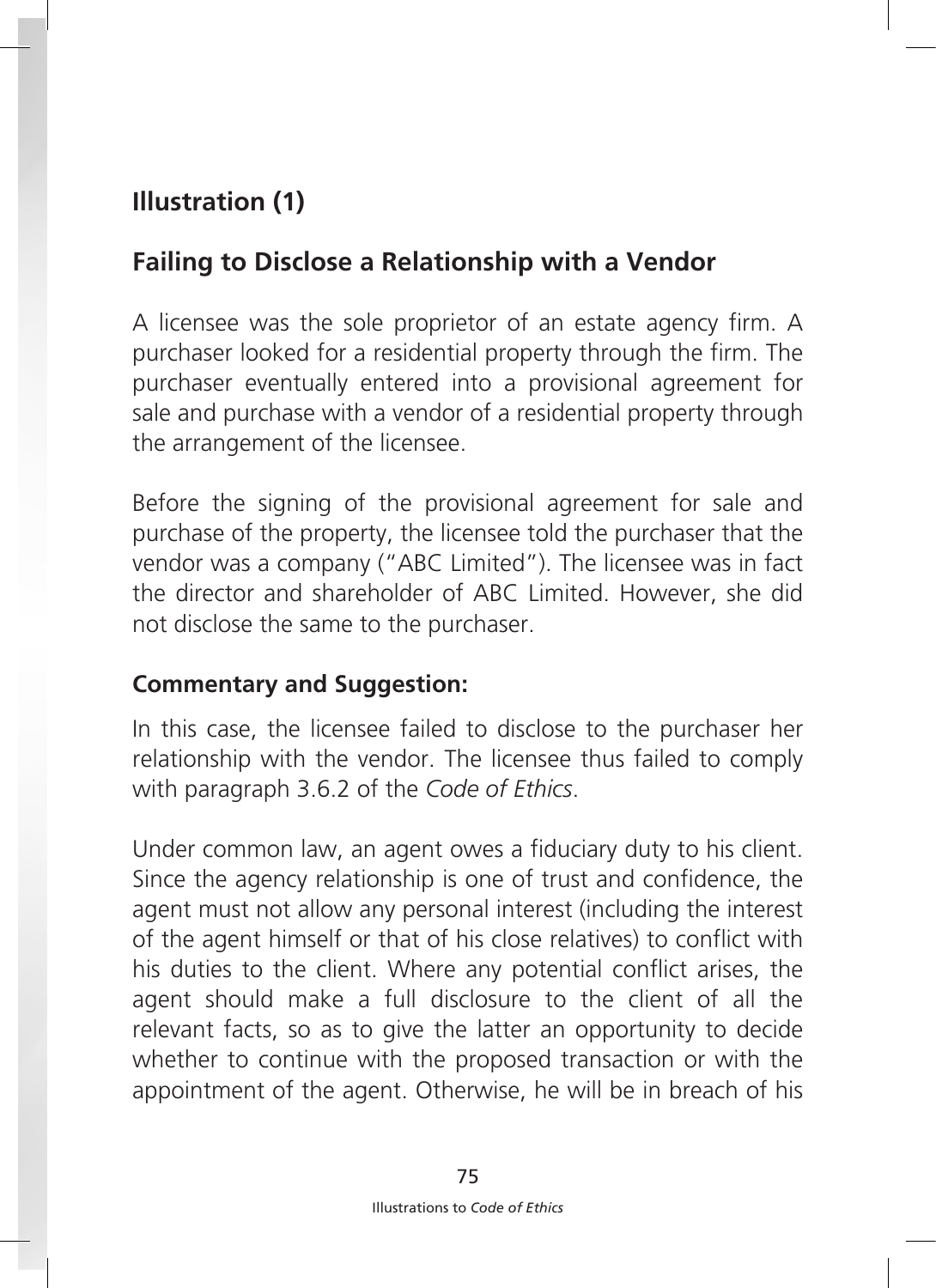fiduciary duty and will be liable to account for any profit that he has made from such transaction in addition to other remedies available to the client for the agent's breach of duty.

Generally, a licensee may not purchase or rent property from his client, and he may not sell or let his own property to his client unless he has made a full disclosure of all the relevant facts to his client before entering into any agreement with his client and has obtained his client's informed consent to such a transaction.

Sections 36(1)(a)(vi) and 36(3) of the Ordinance require the estate agent or salesperson concerned to disclose to a client full particulars of any pecuniary or other beneficial interest which such estate agent or salesperson has in the residential property concerned, together with particulars of any benefit, including any commission or any interest of any kind whatever in such property, whether monetary or otherwise, which will accrue to such estate agent or salesperson should the property be disposed of.

Besides, a licensee who enters into an estate agency agreement on behalf of an estate agency with his client in compliance with the Practice Regulation must disclose the pecuniary or other beneficial interest which the following party has in the property concerned:

- Him or his nominee; or
- His specified relative (meaning his spouse, parent, child, brother or sister), or any nominee of his specified relative; or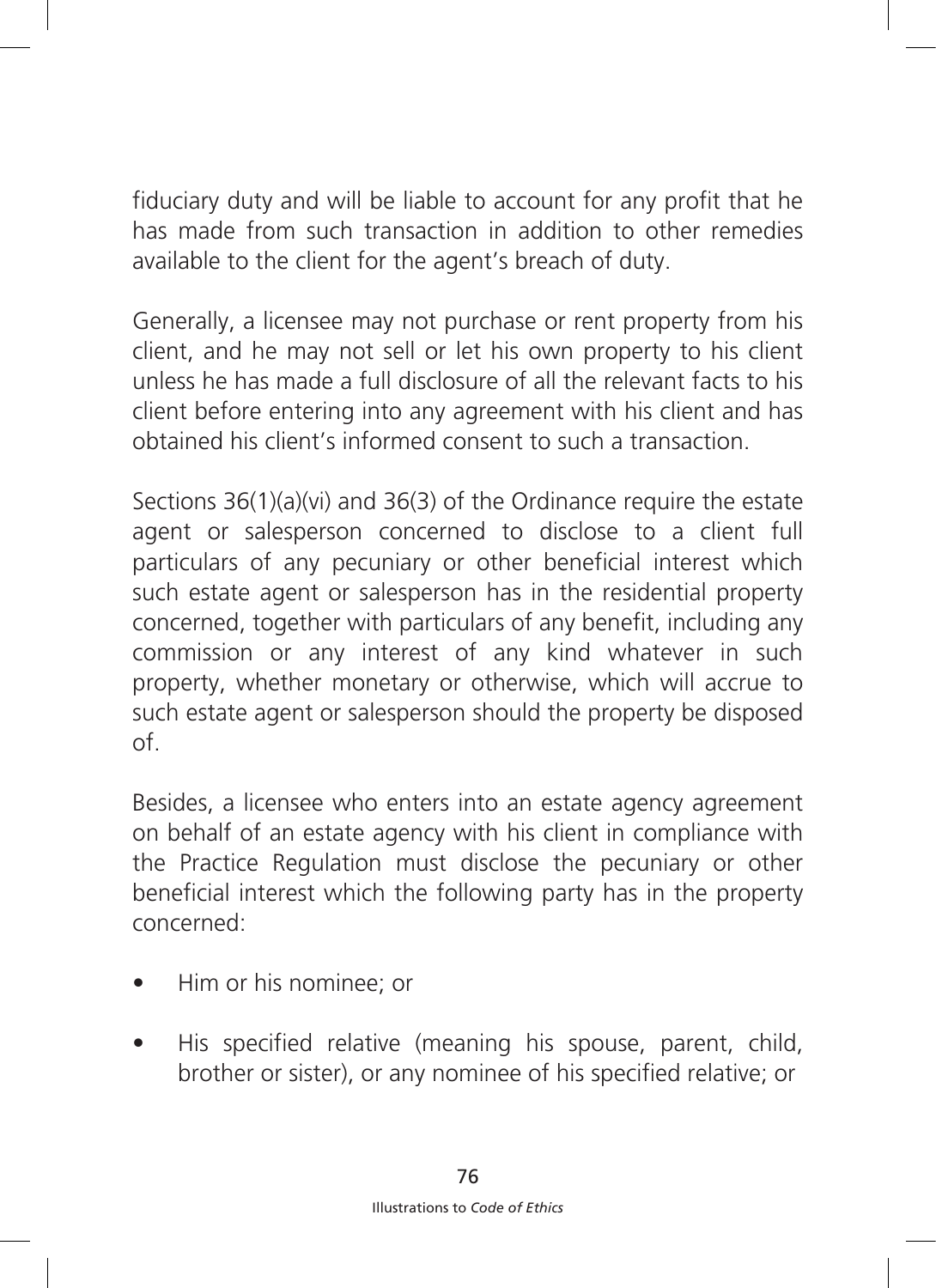• The estate agency or any employee/substantial shareholder/ partner/director of the estate agency.

Particulars of such interests (if any) must be specified in the estate agency agreement.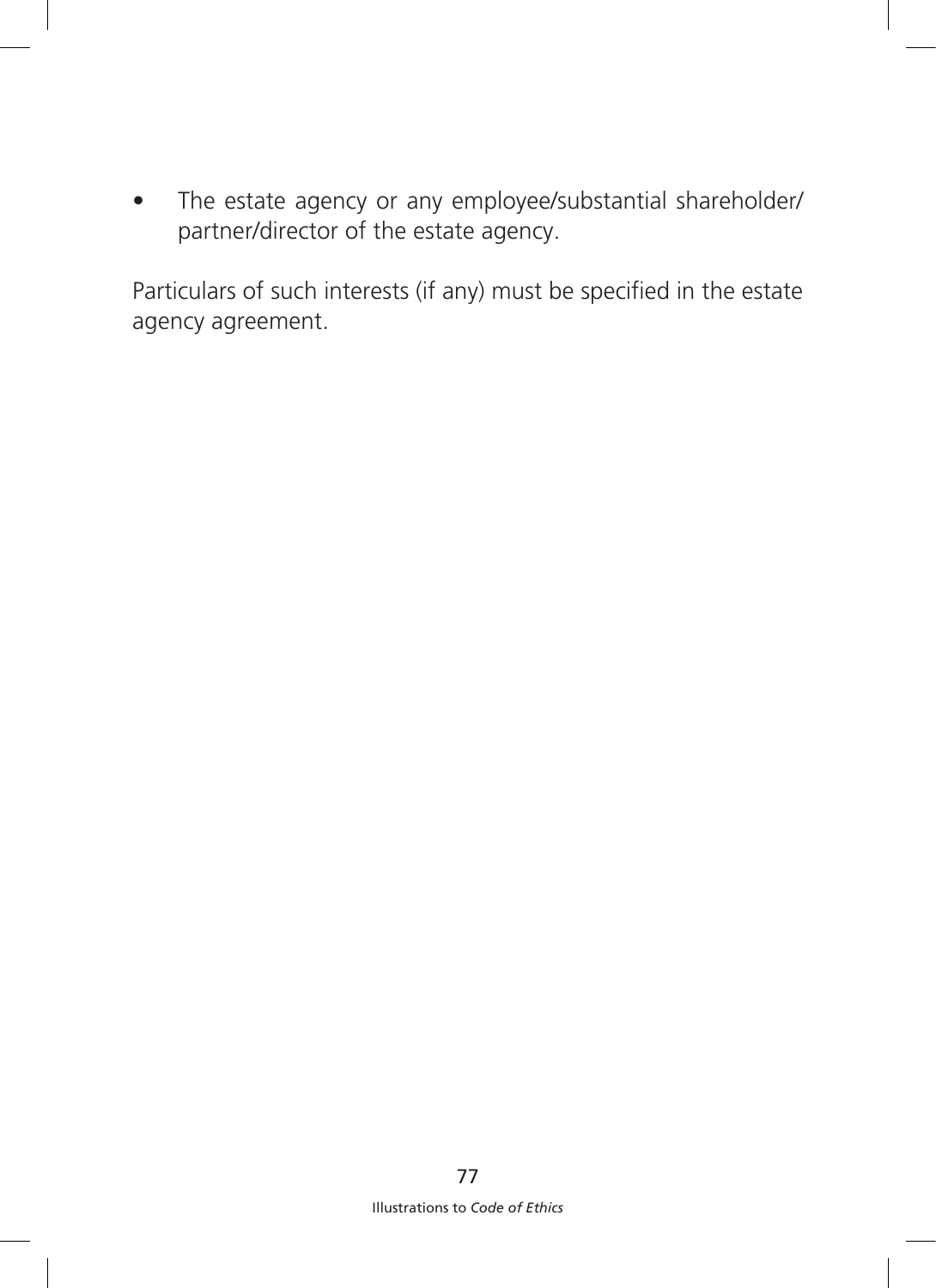## **Failing to Disclose Dual Agency**

A purchaser bought a residential property from the vendor through a licensee. Some disputes arose between the licensee and the purchaser during the course of the transaction and the purchaser discovered that the licensee had failed to disclose to him that the licensee also acted for the vendor in the transaction.

#### **Commentary and Suggestion:**

Where a licensee acts for both parties, he should disclose to his clients that he is so acting in order to enable his clients to be alerted of the same. Where the licensee and his clients have entered into Form 3, 4, 5 or 6, such disclosure should be fully made in the Forms. On such a form, the licensee has to state if the agency is single or dual or potentially dual.

Failure to disclose to a client his dual agency relationship or failure to disclose pecuniary or other beneficial interests in relation to the property is a breach of paragraph 3.6.2 of the *Code of Ethics*.

In fact, according to section 36(1)(a)(vii)(A) of the Ordinance, a licensed estate agent shall, as regards a particular property in relation to which he has entered into an estate agency agreement and acts both for the vendor and for the purchaser, inform both of such clients that he is so acting.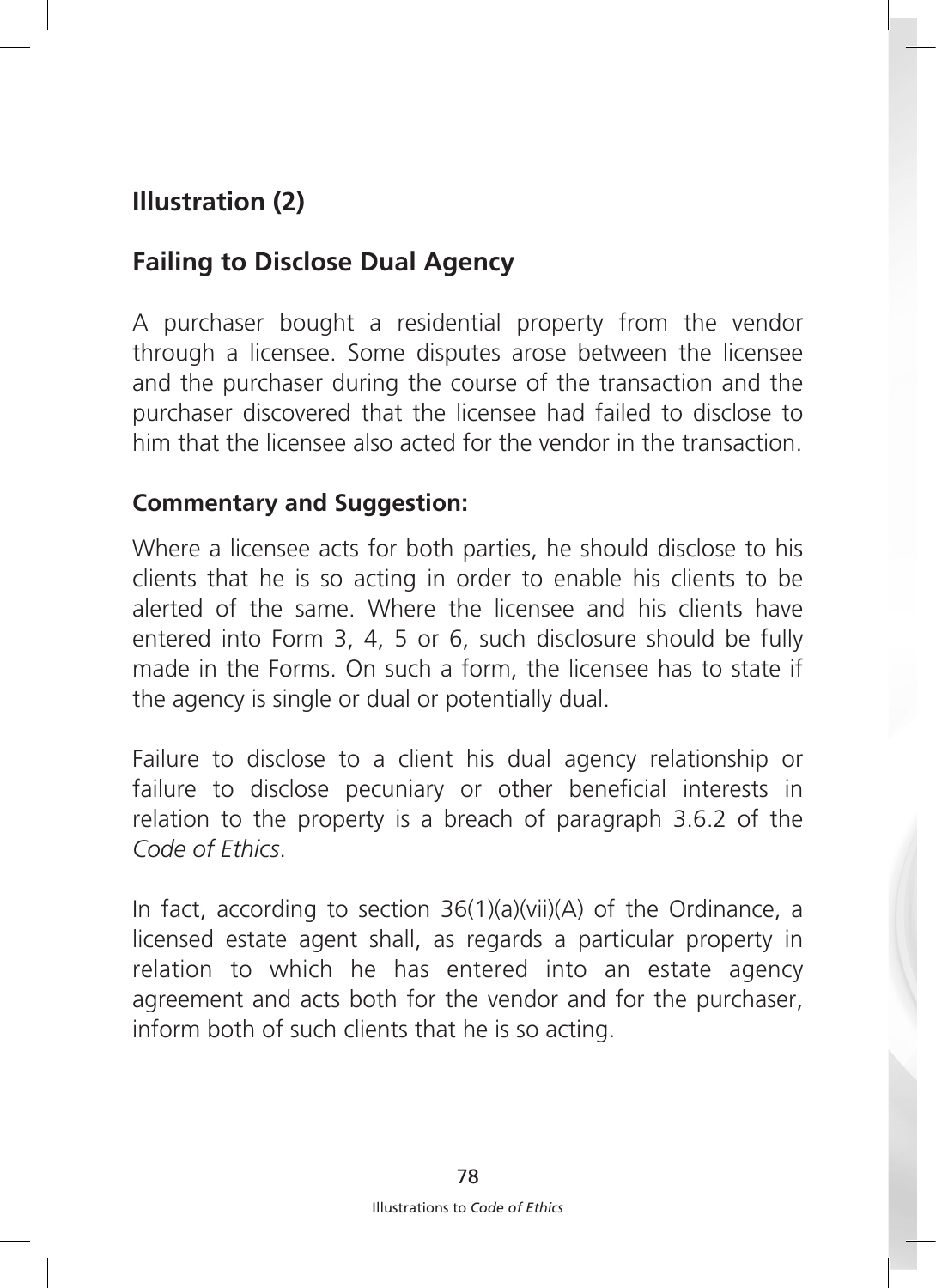# **Paragraph 3.7.1 of the** *Code of Ethics*

Estate agents and salespersons shall not seek unfair advantage over, nor injure directly or indirectly the reputation of, nor publicly disparage the business practice of other agencies.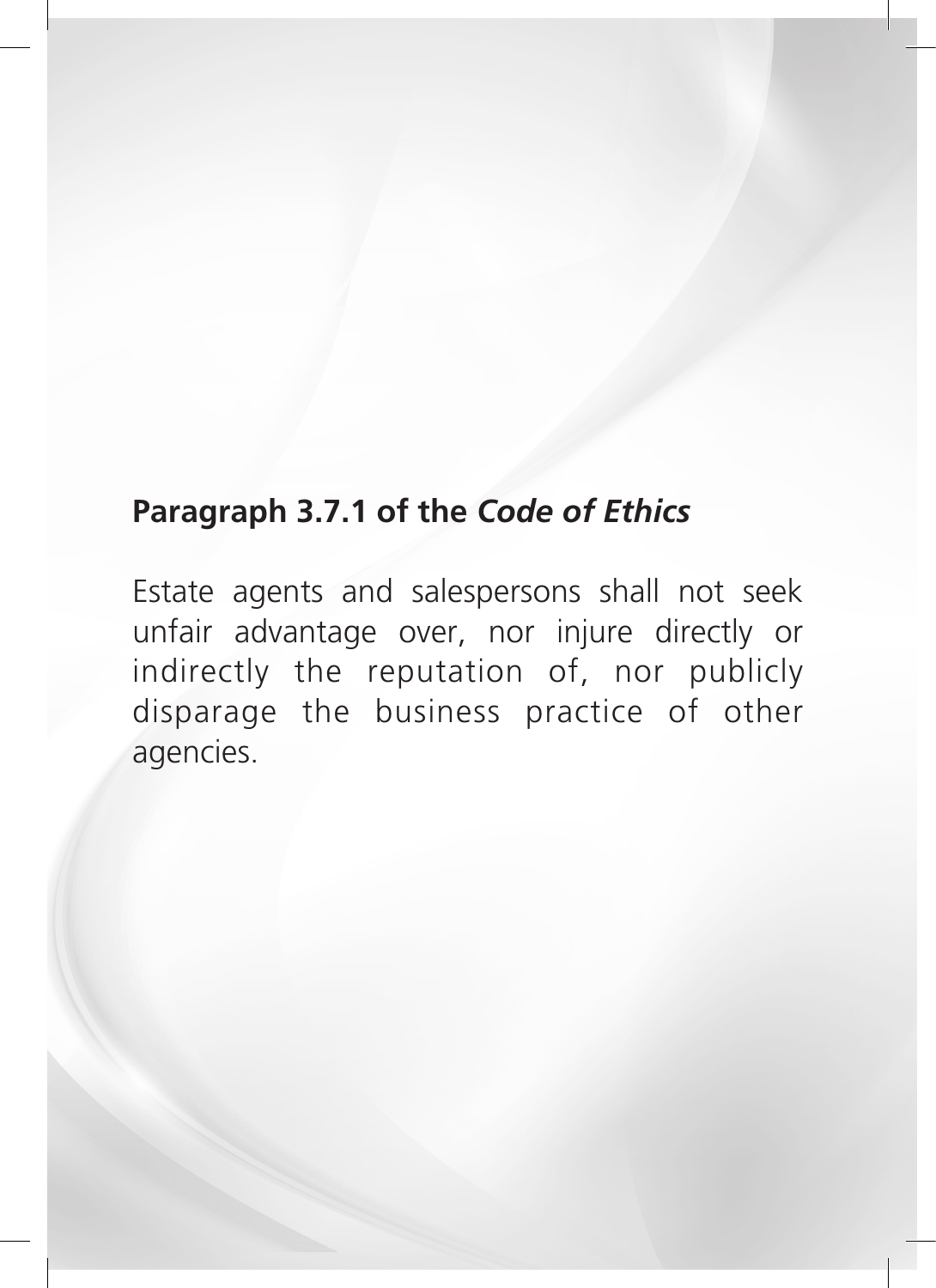# **Injuring the Reputation of Another Estate Agency**

A vendor appointed Agent A to act as his exclusive agent in the sale of a property. Agent B had a client who would like to purchase the property. In order to induce the vendor to sell the property to his purchaser client through his estate agency, Agent B sent a fax to the vendor with remarks which were injurious or defamatory to the reputation of Agent A.

### **Commentary and Suggestion:**

In this case, Agent B's remarks that Agent A was incapable of managing its estate agency business had injured the reputation of Agent A. Agent B thus failed to comply with paragraph 3.7.1 of the *Code of Ethics*.

Fair competition is an essential element for the efficient working of markets. For the purpose of ensuring fair competition, certain unscrupulous business practices, such as misleading consumers or disparaging competitors, should be prohibited.

Licensees should not do any act which is defamatory or injurious to the reputation of other licensees.

According to section 8(4) of the Practice Regulation, a licensee shall not solicit instructions from a vendor/landlord if the licensee is aware that the property is subject to an exclusive agency agreement with another licensee, unless the vendor/landlord has been advised that he may be liable for payment of additional commission if he enters into a second estate agency agreement concerning the property.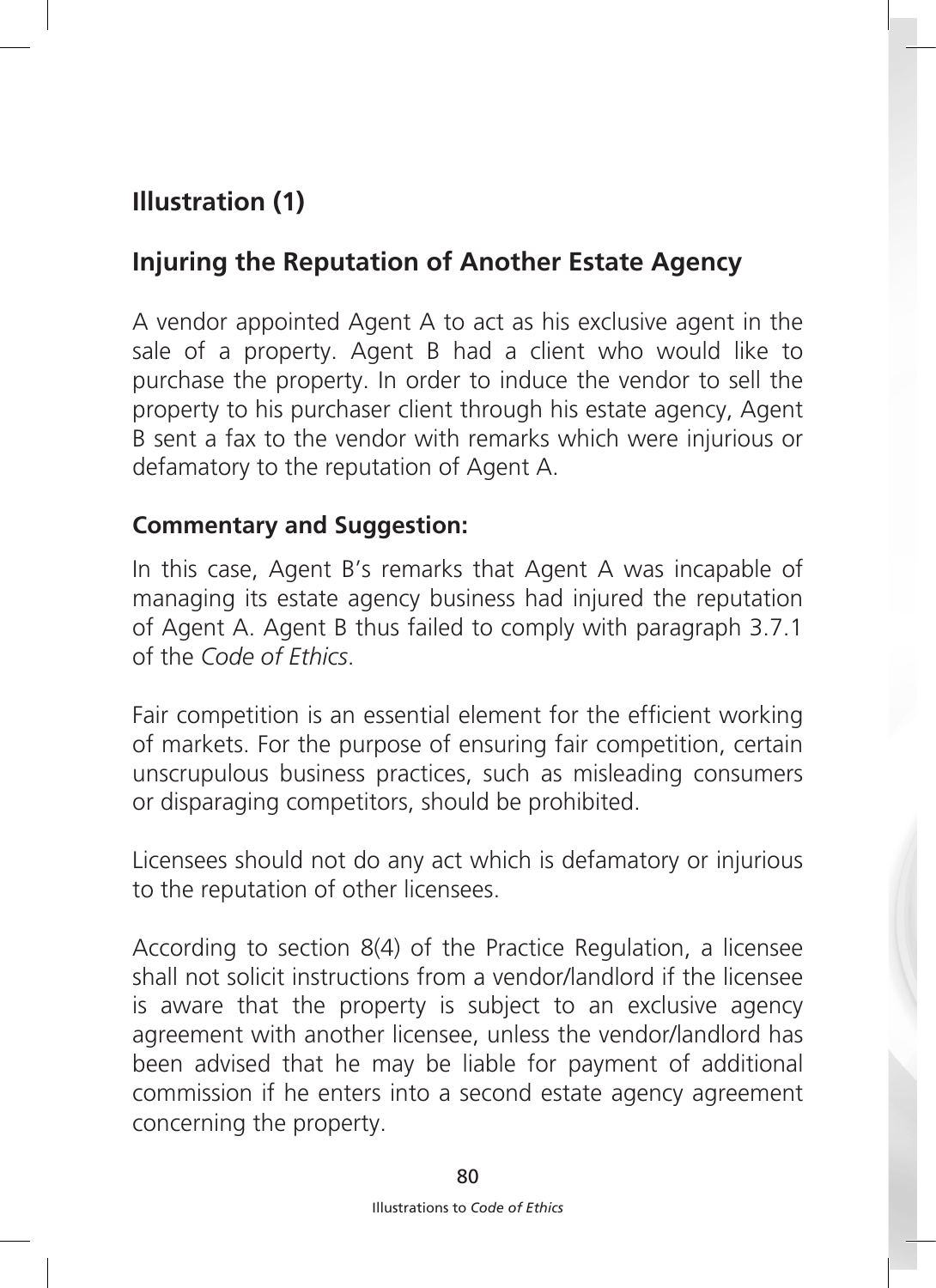# **Paragraph 3.7.2 of the** *Code of Ethics*

Estate agents and salespersons should avoid any practice which may bring discredit and/or disrepute to the estate agency trade.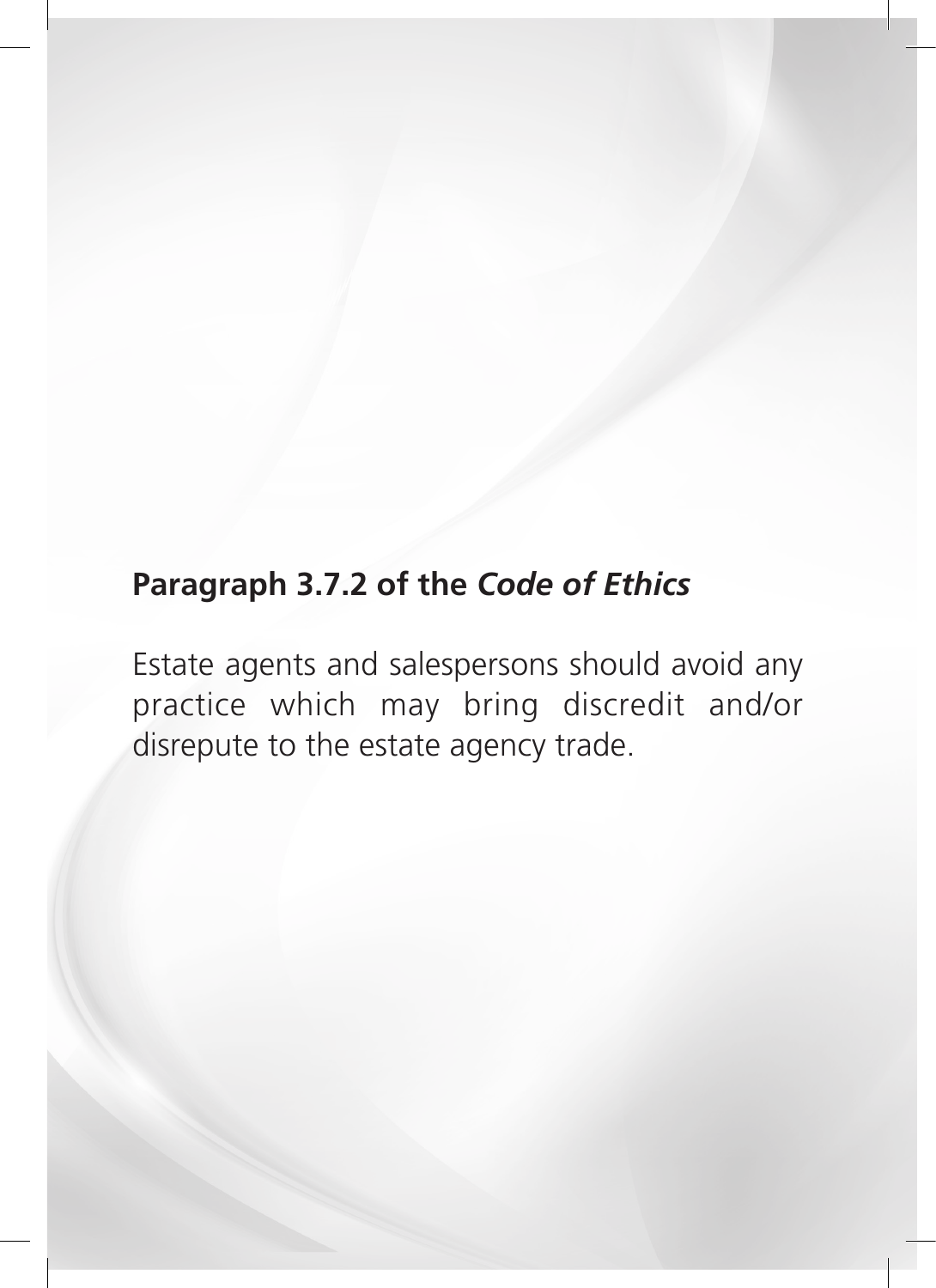# **Fighting in Public Places**

An estate agent saw a female employee of a rival estate agency removing the publicity leaflets that the agent's company had placed on windshields of the cars in a parking lot and replacing them with flyers belonging to the rival estate agency. The agent retaliated by removing them from the cars. Both sides traded insults. The female agent claimed that the agent in question had slapped her on the face. The agent was subsequently charged with common assault and was convicted. He was fined \$1,000 and ordered to pay costs of \$2,000.

### **Commentary and Suggestion:**

Although the estate agent submitted that he was only trying to protect himself from being attacked by the rival estate agent, he had indeed slapped the rival estate agent on the face in the midst of verbal altercations in a public place. The agent's behaviour was considered improper and injurious to the reputation of the trade, and he had breached paragraph 3.7.2 of the *Code of Ethics*.

Licensees should not quarrel or fight with other estate agents, salespersons or passers-by. Licensees should note that according to section 39 of the Offences Against the Person Ordinance, any person who is convicted of an assault occasioning actual bodily harm shall be guilty of an offence triable upon indictment and shall be liable to imprisonment for three years. Licensees should also note that under section 40 of the same ordinance, any person who is convicted of a common assault shall be guilty of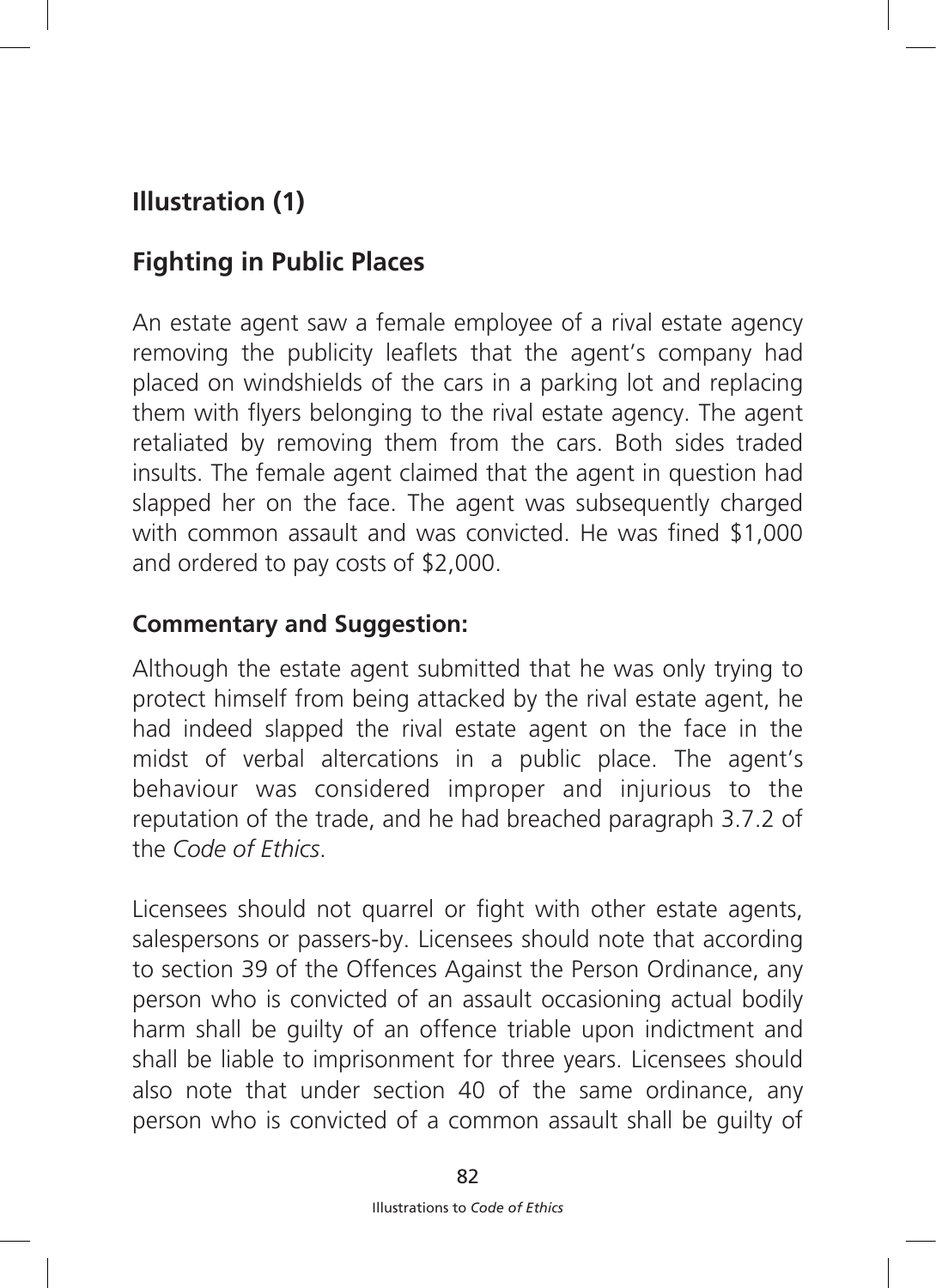an offence triable either summarily or upon indictment and shall be liable to imprisonment for one year.

Licensees should always act in a professional manner with dignity and avoid any practice which may bring disrepute to the estate agency trade.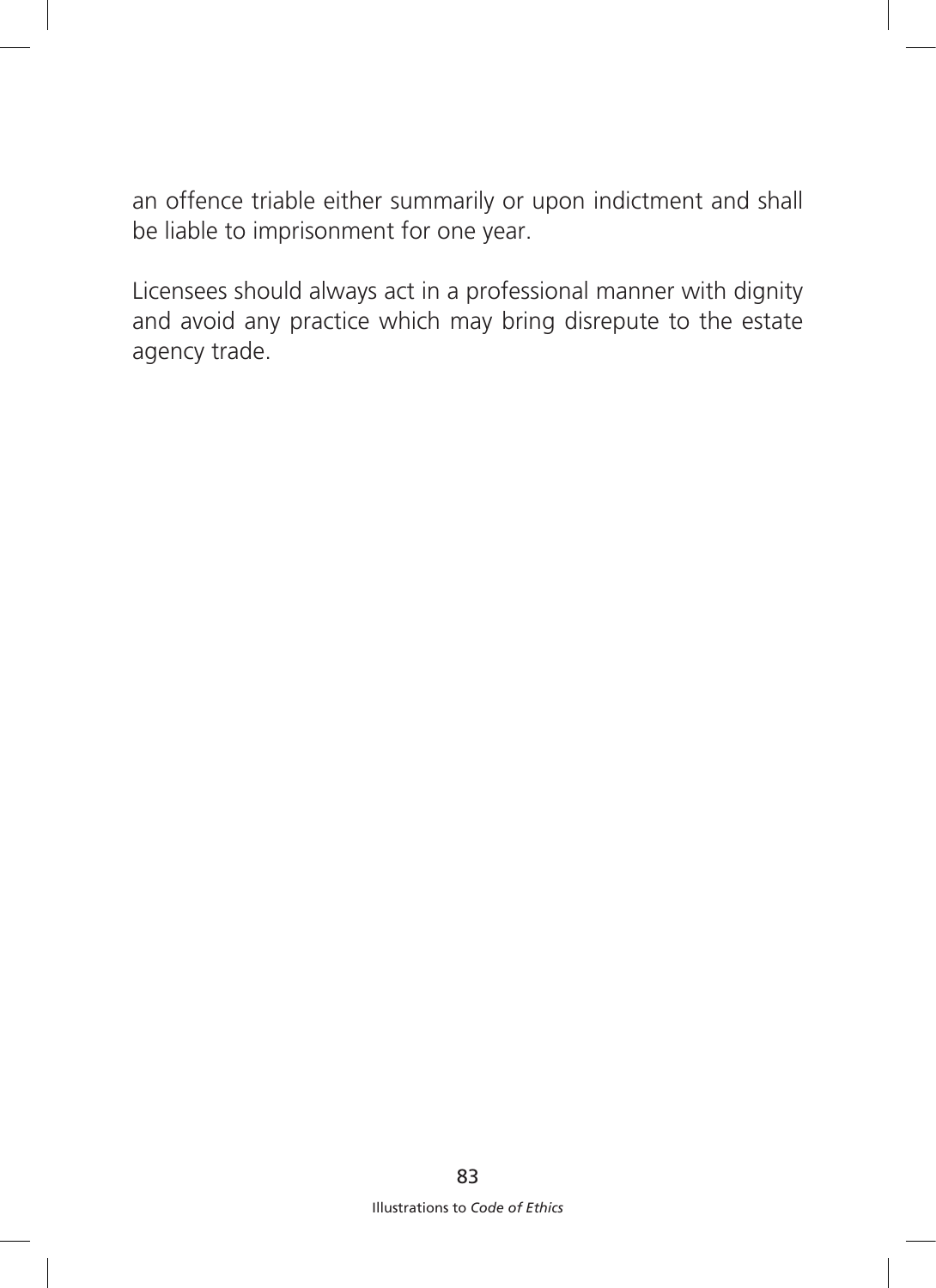## **Failing to Honour a Promise of a Cash Incentive**

A licensee was working for an agency company that was appointed by a developer to promote the sale of units in a new development. The licensee offered to provide to a customer a cash incentive equivalent to 1.5% of the purchase price if the customer were to purchase one through the licensee's company. He however failed to honour the promise of a cash incentive.

#### **Commentary and Suggestion:**

Luring potential clients into engaging a licensee's service by the promise of a cash rebate and then subsequently reneging on the promise would undermine confidence in and bring disrepute to the estate agency profession. The licensee failed to observe paragraph 3.7.2 of the *Code of Ethics*.

According to the Practice Circular (No. 13-04 (CR)), licensees must inform prospective purchasers of the details of any incentive schemes which may be offered to purchasers and state clearly whether the incentives are offered by the vendor or their estate agency company. Licensees must set out in writing any promise of incentives, including any gifts, discounts or rebates they have made to prospective purchasers, and stipulate clearly the terms and format of the incentives offered.

Estate agency companies must issue clear guidelines on the offer of incentives to prospective purchasers, maintain close supervision of their staff to ensure adherence to the guidelines, and establish proper procedures for fulfilling the incentives promised.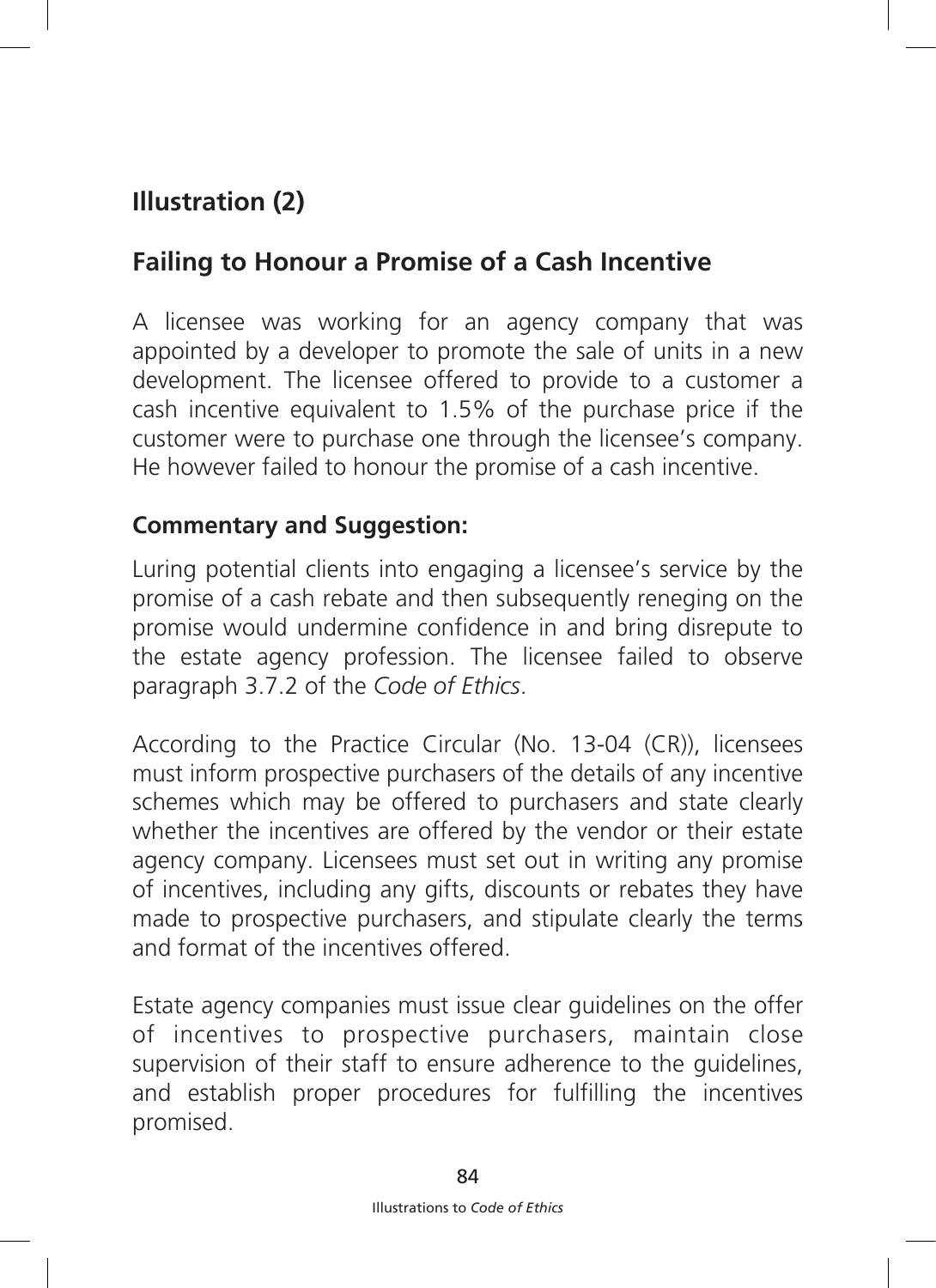## **Improper Handling of Client Money**

A licensee arranged for a prospective purchaser to sign a provisional agreement for sale and purchase ("PASP"), and to pay a provisional deposit of \$10,000 in cash. The next day, before the vendor accepted his offer, the purchaser informed the licensee that he had decided not to buy the property and demanded the return of his deposit money. However, the licensee demanded the purchaser to sign a document admitting that the PASP was unilaterally cancelled by the purchaser, or otherwise the licensee would not return the deposit money. The purchaser disagreed. Finally, the licensee only returned the deposit money with the intervention of the police.

### **Commentary and Suggestion:**

The licensee in the above case had no right to withhold his client's deposit money or to make him sign any inequitable document. His behavior harmed the professional image of the trade, bringing disrepute to the trade as a whole, thus failing to comply with paragraph 3.7.2 of the *Code of Ethics*.

Licensees may sometimes handle cash or cheques drawn in favour of their company which they receive or hold on behalf of their clients, e.g. funds from a prospective purchaser/tenant for transfer to the owner of a property as initial deposit once an agreement is reached. At common law, a trust relationship arises when the owner of the funds entrusts his funds to a trustee for managing the same. A licensee, as trustee, owes fiduciary duties to the owner of the funds, i.e., the client on whose behalf he is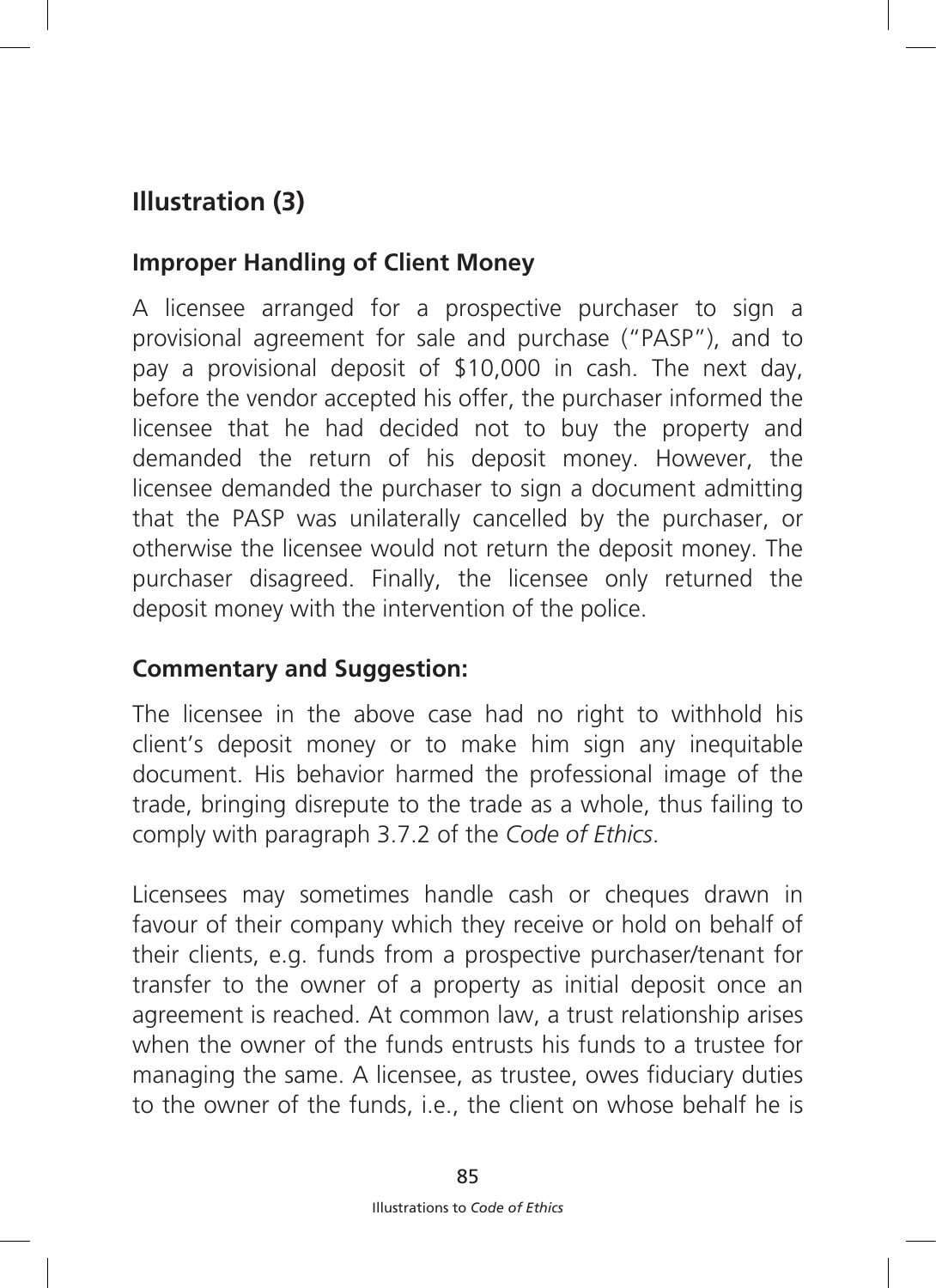holding the funds. Under section 12(3) of the Practice Regulation, a licensed estate agent shall deposit all moneys received or held for or on account of a client in a trust account maintained at an authorised institution (a bank, restricted licensed bank or deposittaking company as defined in the Banking Ordinance). This is to prevent an estate agent from mixing its client's moneys with its own moneys. Licensees are liable to repay to their clients moneys received or held on behalf of their clients and must not use the moneys from a trust account to pay for the company's expenses or for other purposes. They must not deduct or withhold part or all of such moneys to set off any commission.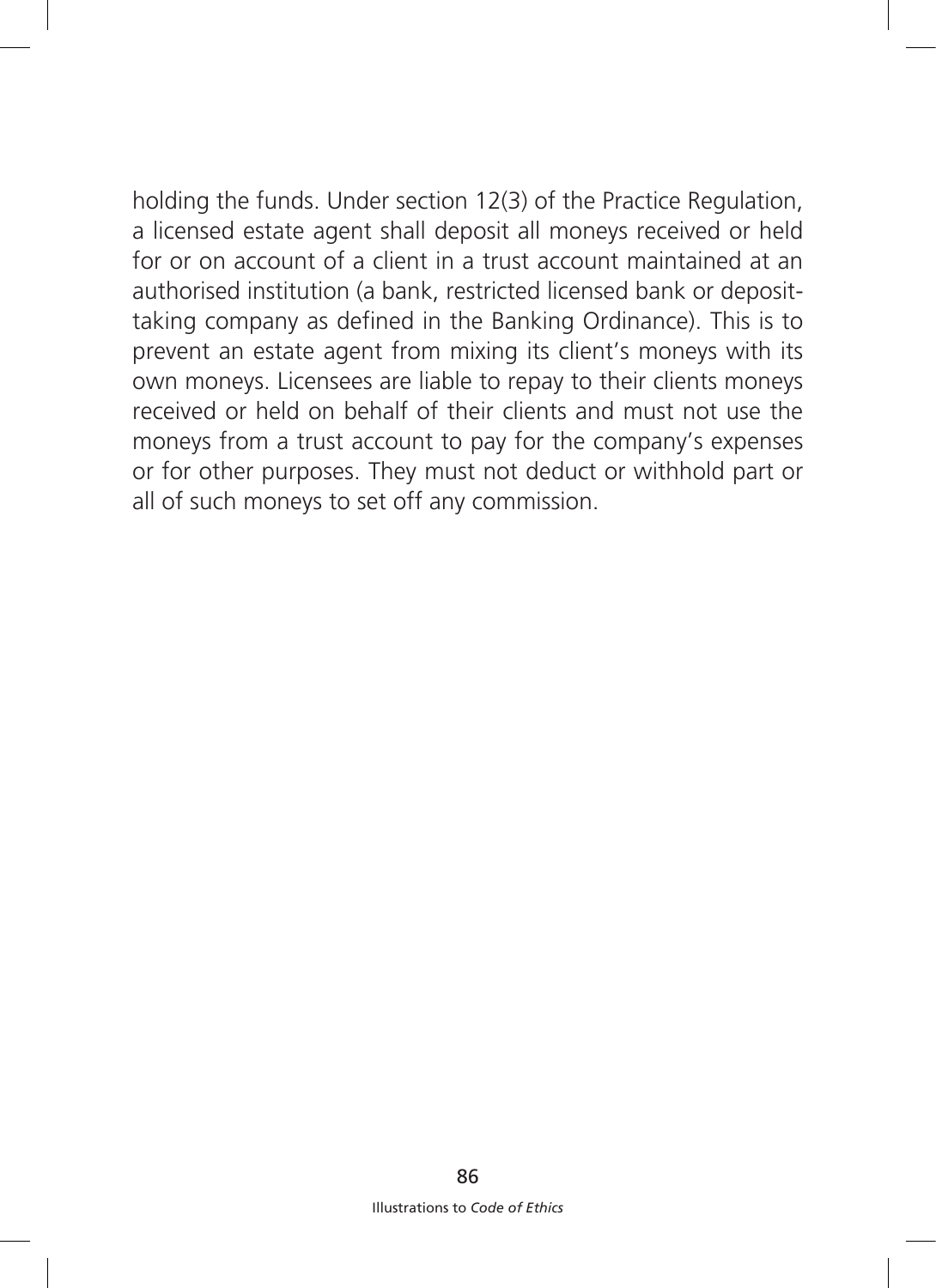# **Acquisition of Old Buildings**

A licensee approached flat owners of an old building for a discussion on the acquisition of the building for redevelopment but one of the flat owners repeatedly declined the licensee's offer. The licensee later issued a letter to that owner, claiming that 85% of the owners of the building had entered into an agreement to sell their units. In fact, only 60% of the undivided shareowners had sold their units in the building when the letter was issued.

### **Commentary and Suggestion:**

The statement in the licensee's letter was made without proper basis. The licensee made an exaggerated statement in order to induce the flat owner to sell his flat. The licensee's conduct harmed the professional image of the trade, bringing disrepute to the trade as a whole, thus failing to comply with paragraph 3.7.2 of the *Code of Ethics*.

Licensees must not exercise any undue influence on a vendor when soliciting the vendor to sell his flat or when negotiating with the vendor on the terms for the sale of his flat. Licensees must not conduct themselves in any way which may cause annoyance to the vendor: for example, persistent solicitation despite the vendor's express indication that he is not interested in selling his flat. Licensees must not harass the vendor or use any other improper tactics, such as pestering the vendor with persistent phone calls at unreasonable hours to exert pressure on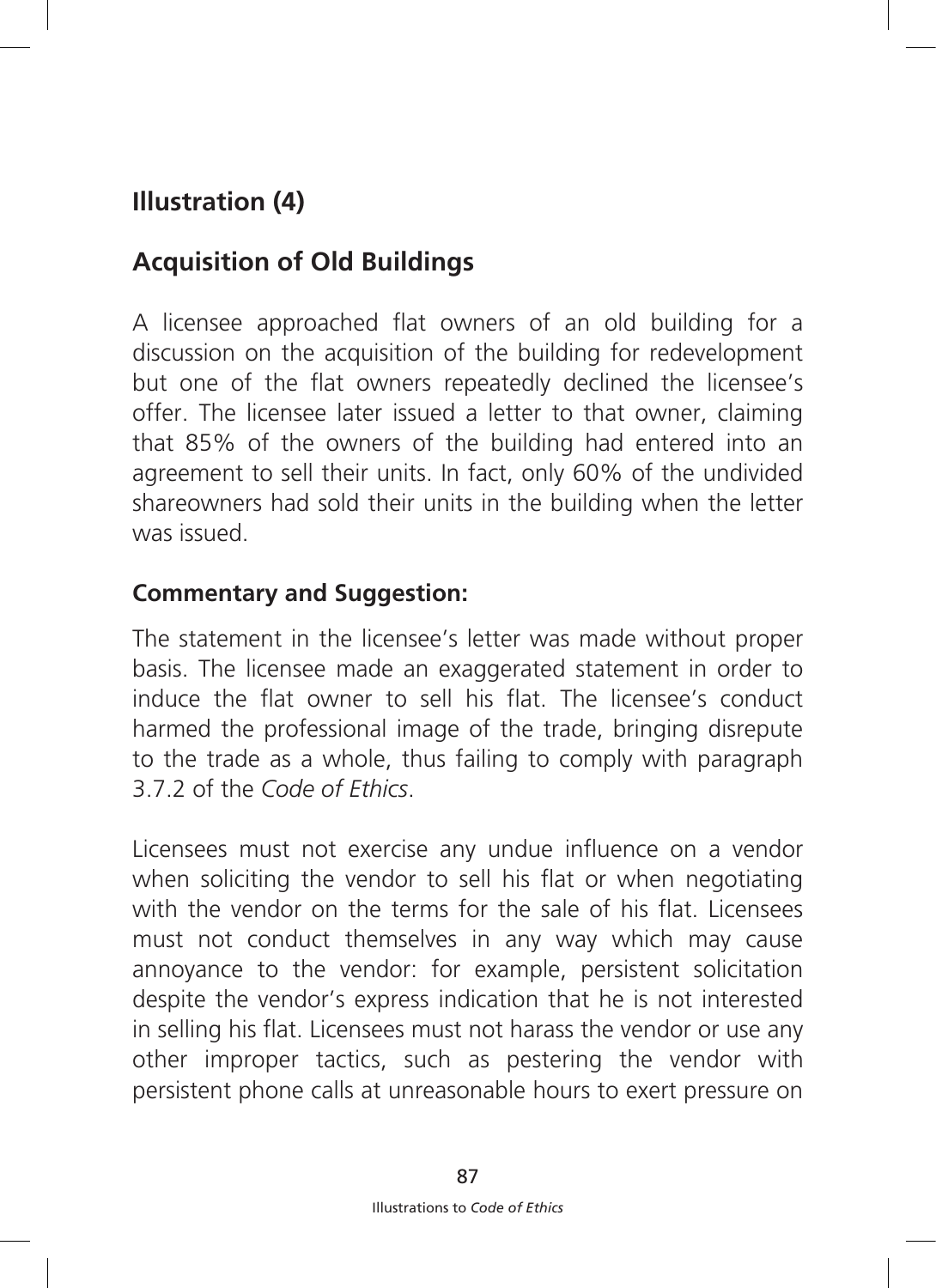the vendor to sell. Where the vendor is an elderly person, licensees must advise the vendor that he should be accompanied by a family member or close relative when negotiating for the sale of his flat. Such advice must be recorded in writing.

In recent years, there has been an increase in the number of acquisitions of flats in old buildings. Licensees engaging in such activities must comply with the *Code of Ethics* and the relevant Practice Circulars. Non-compliance of the above may be subject to disciplinary actions.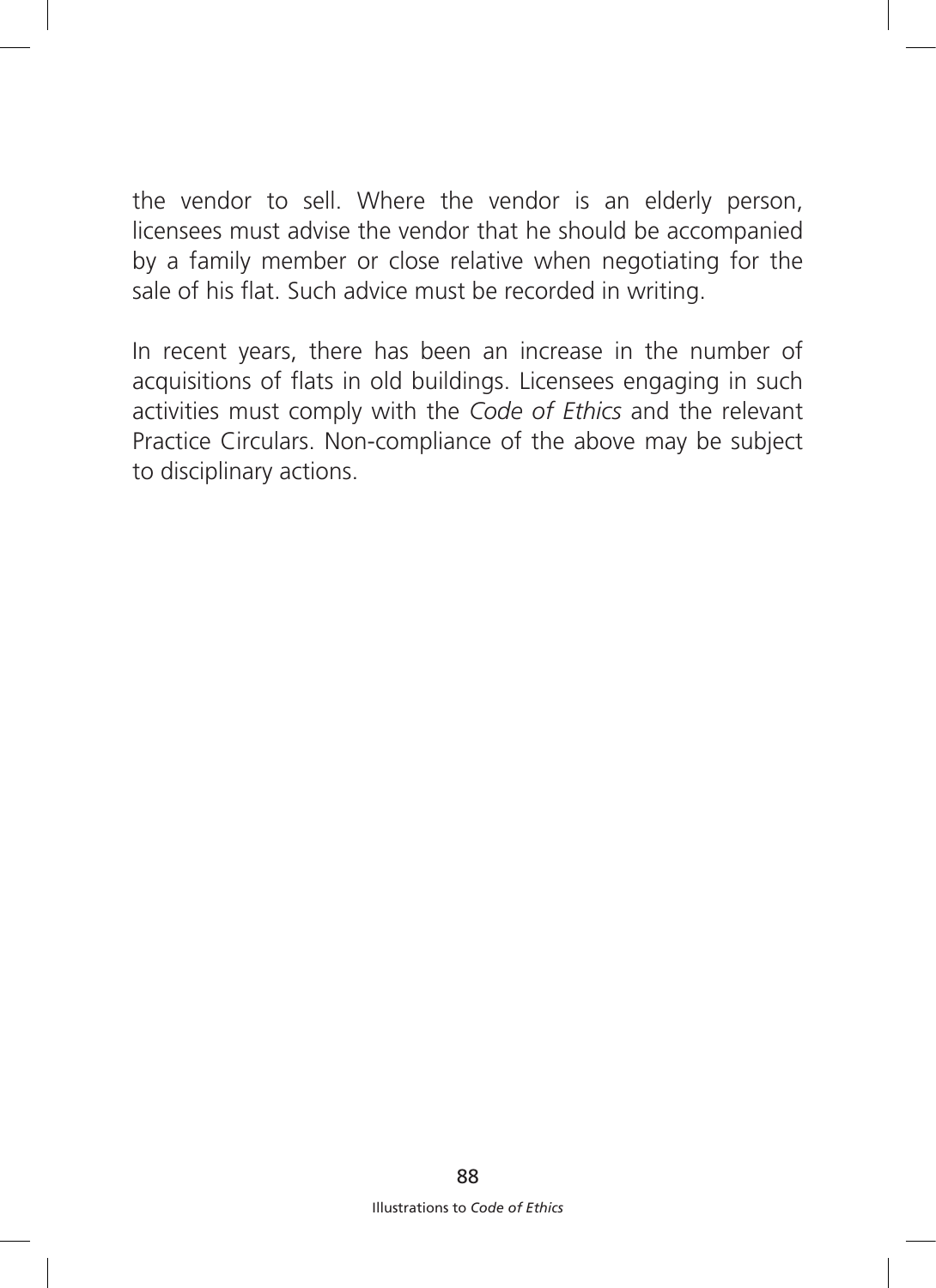## **Insulting Another Estate Agent in a Public Place**

Agent A from estate agency Company A accompanied his clients to view a property. After that, they passed by the shop of estate agency Company B. Agent B of Company B came out to approach the clients and attempted to hand them some advertising leaflets. An argument between Agent A and Agent B thus ensued and then escalated. Agent B scolded Agent A with abusive and foul language in front of the clients.

#### **Commentary and Suggestion:**

The dispute in the case took place in a public place and in the presence of the clients. The abusive and foul language used by Agent B gave an unpleasant impression to the public that there was a lack of courtesy and mutual respect in the estate agency trade. Their behavior not only demonstrated disrespect for their clients but also brought disrepute to the trade. The licensees therefore did not comply with paragraph 3.7.2 of the *Code of Ethics*.

Competition amongst licensees is always intense, and in particular, for those working in adjacent shops. Licensees should pay attention to the public image of the trade and should show mutual respect by avoiding offensive arguments in a public place and in the presence of clients.

Licensees shall bear in mind that they should not only raise their competence, but also enhance their standards of ethics and conduct so as to earn the respect of fellow practitioners and the general public.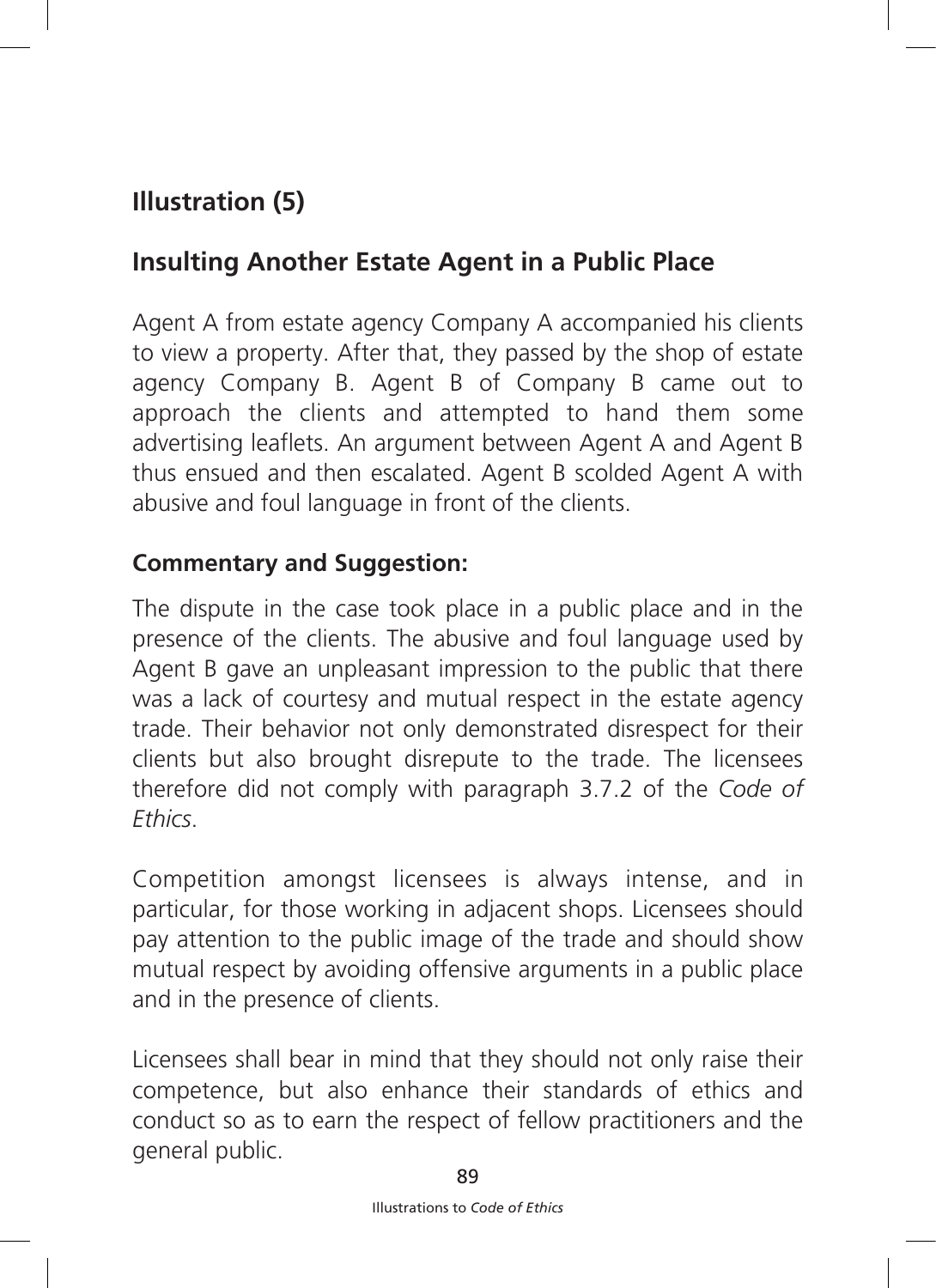# **Paragraph 3.7.3 of the** *Code of Ethics*

Estate agents and salespersons should adhere to the principles of fair competition and refrain from restrictive business practices.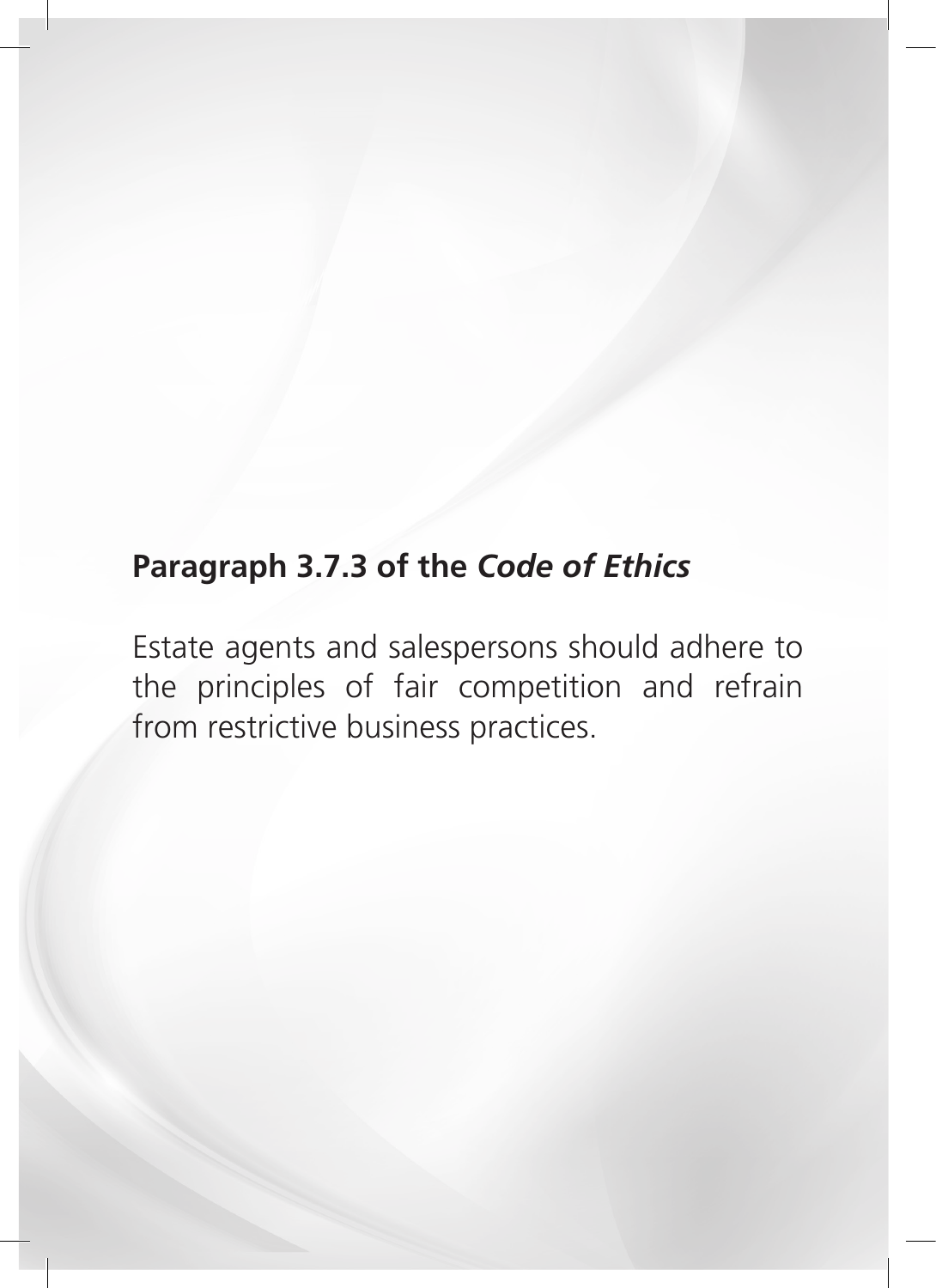### **Refusal to Return a "Certificate of Availability for Sale"**

A licensee entered into a non-exclusive estate agency agreement with a vendor who intended to sell his property under the Home Ownerships Scheme ("HOS") Secondary Market Scheme. The agreement contains a clause which required the vendor to deposit with the licensee his "Certificate of Availability for Sale" for a period of six months. During the said period, another licensee introduced a purchaser to the vendor with a view to purchasing his HOS property. The vendor is required to produce to the other licensee the "Certificate of Availability for Sale" before he could enter into a provisional agreement for sale and purchase. He demanded the return of the "Certificate of Availability for Sale" but the licensee refused to hand it over to him.

#### **Commentary and Suggestion:**

In this case, the licensee refused to hand over the "Certificate of Availability for Sale" to the vendor, so that no other licensee could act for the vendor, notwithstanding that the vendor had not appointed him as an exclusive agent. The act amounted to a breach of the principle of fair competition. The licensee thus failed to comply with paragraph 3.7.3 of the *Code of Ethics*.

Good and fair business practices would increase consumers' confidence and a favourable environment for business would promote economic development.

Licensees should adhere to the principles of fair competition and refrain from restrictive business practices.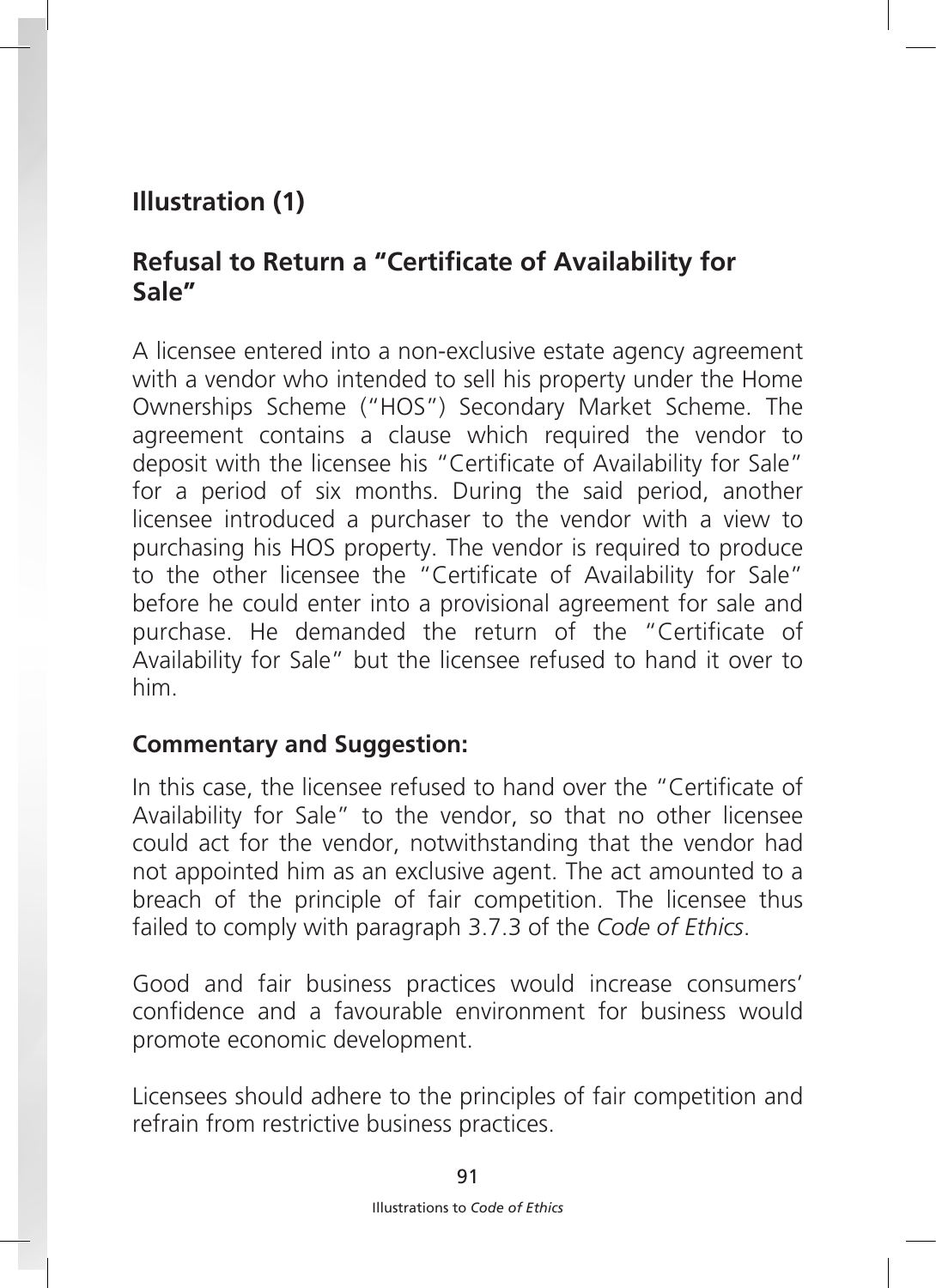# **Copying Listings Information without Permission**

Two licensees copied listings information from the computers of an agency without their employer's permission. They were allegedly engaged in the transfer of clientele or listings without their employer's permission.

### **Commentary and Suggestion:**

Some licensees have transferred clients or listings belonging to their employer to another estate agency without their employer's permission. In most cases, these licensees obtain higher rates of commission or other benefits from the other estate agency while their employer suffers a loss of commission as a result of the transfer.

The conduct of the licensees in the case above had not only damaged the trust between their employer and them, but also restricted open and fair competition among members of the trade, thus failing to comply with paragraph 3.7.3 of the *Code of Ethics*.

An employee owes a duty of loyalty and fidelity to his employer under common law and may be sued for damages by his employer for breach of the duty. A licensee may also commit a criminal offence of "access to computer with criminal or dishonest intent" under the Crimes Ordinance in transferring clients or listings belonging to his employer to another estate agency (whether or not owned by him) without his employer's